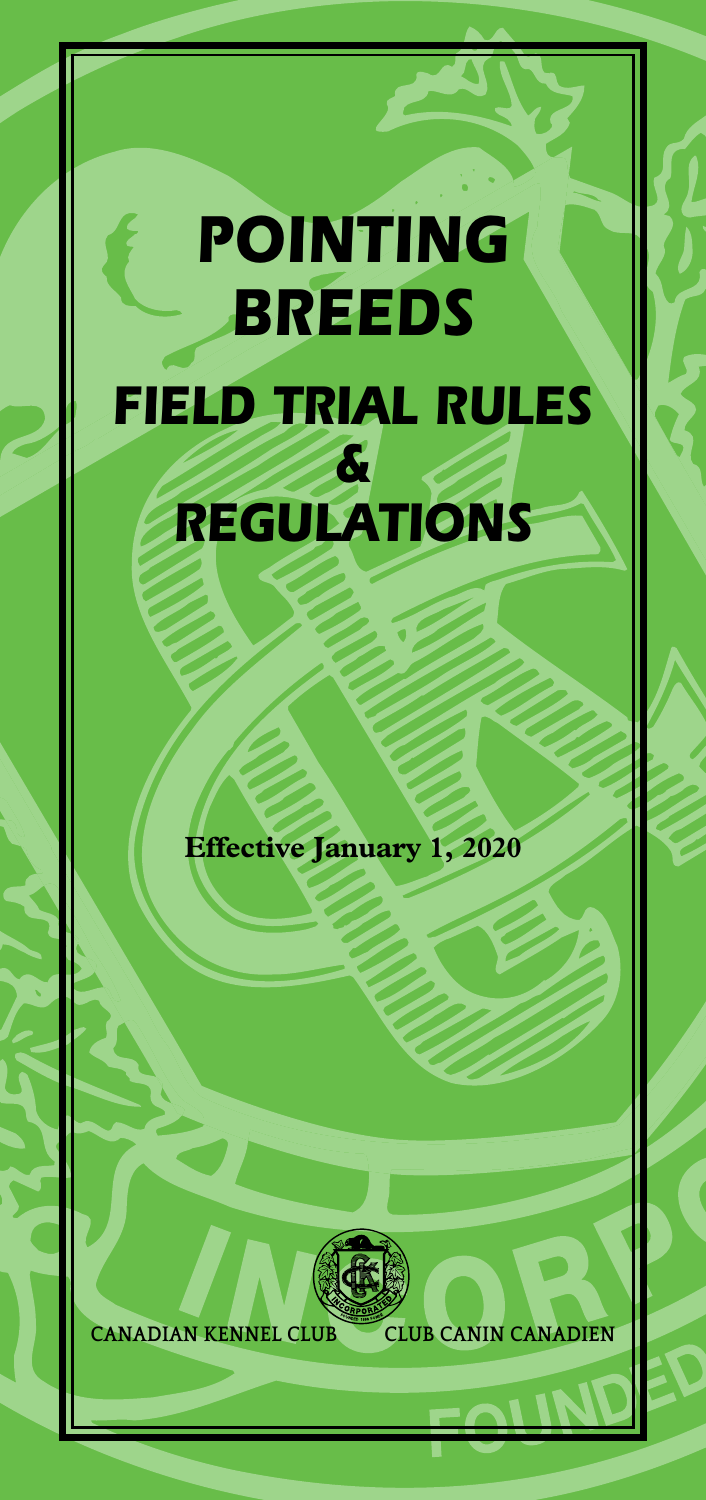### *PURPOSE (99-05-19)*

The purpose of field trials for all CKC recognized pointing breeds is to promote and recognize those dogs that demonstrate the highest pointing dog qualities.

They are assessed on a competitive basis in a natural setting using a standard of performance. Pointing dogs were selectively bred from dogs who exhibited pointing and retrieving from land and water instincts. These trials assist breeders who strive to enhance breed improvement by selecting breeding stock that have strongly demonstrated these fundamental breed traits.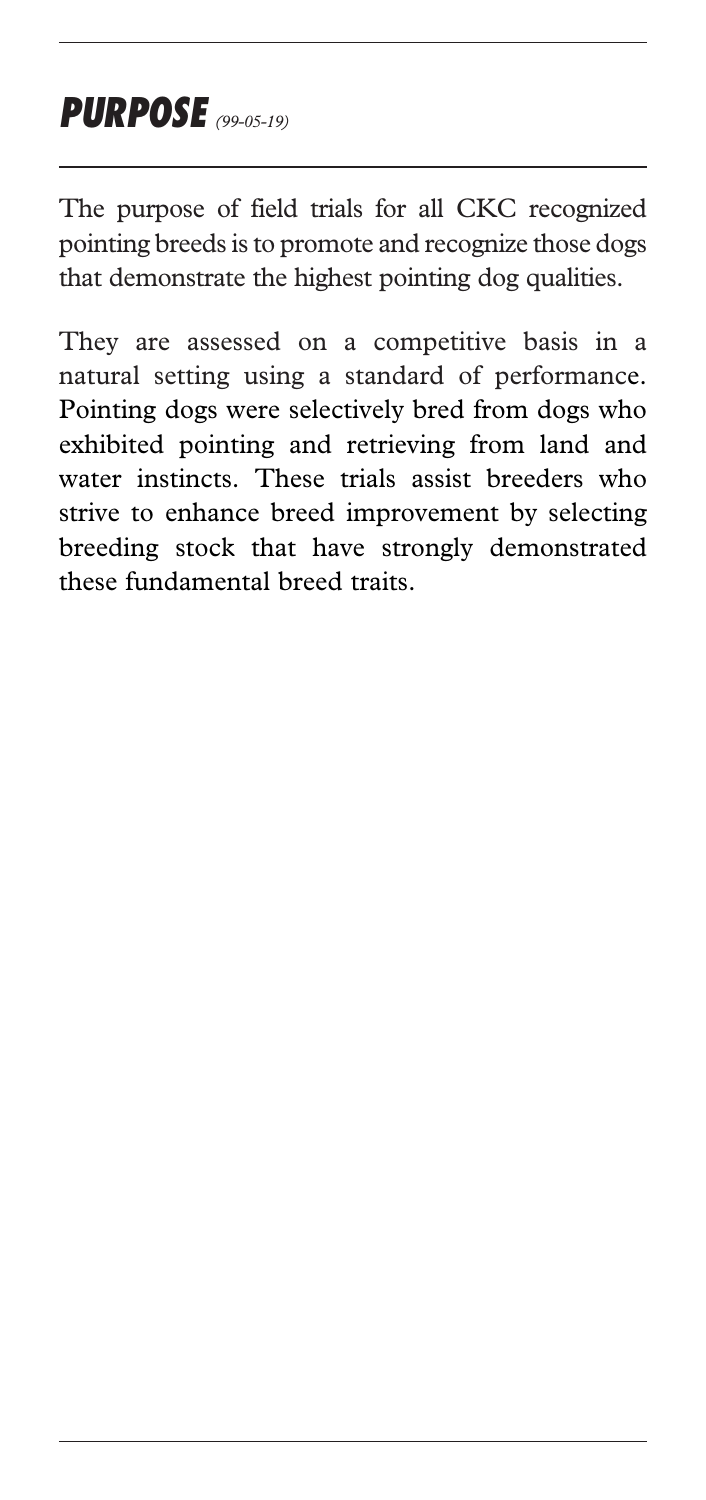## *TABLE OF CONTENTS*

| 1              |     | <b>INTERPRETATIONS</b>                        |
|----------------|-----|-----------------------------------------------|
|                | 1.1 |                                               |
|                | 1.2 | Field Trials Defined & Classified  3          |
| $\mathfrak{p}$ |     | <b>GENERAL RULES &amp; REGULATIONS</b>        |
|                | 2.1 | Eligibility of Clubs to Hold a Field Trial  3 |
|                | 2.2 |                                               |
|                | 2.3 |                                               |
|                | 2.4 |                                               |
|                | 2.5 | Officials & Committees 4                      |
|                | 2.6 |                                               |
| 3              |     | <b>JUDGES</b>                                 |
|                | 3.1 |                                               |
|                | 3.2 | Eligibility for Approval to Judge  6          |
|                | 3.3 |                                               |
|                | 3.4 |                                               |
|                | 3.5 |                                               |
|                | 3.6 |                                               |
|                | 3.7 |                                               |
|                | 3.8 |                                               |
| 4              |     |                                               |
| 5              |     |                                               |
| 6              |     | <b>ENTRIES</b>                                |
|                | 6.1 | 11                                            |
|                | 6.2 | 12                                            |
|                | 6.3 | 13                                            |
|                | 6.4 | 14                                            |
|                | 6.5 | Disqualification & Reinstatement<br>14        |
|                | 6.6 | 15                                            |
|                | 6.7 | 16                                            |
| 7              |     | <b>UNSPORTSMANLIKE CONDUCT </b><br>17         |
| 8              |     | 18                                            |
| 9              |     | <b>STAKES &amp; CHAMPIONSHIP POINTS</b><br>18 |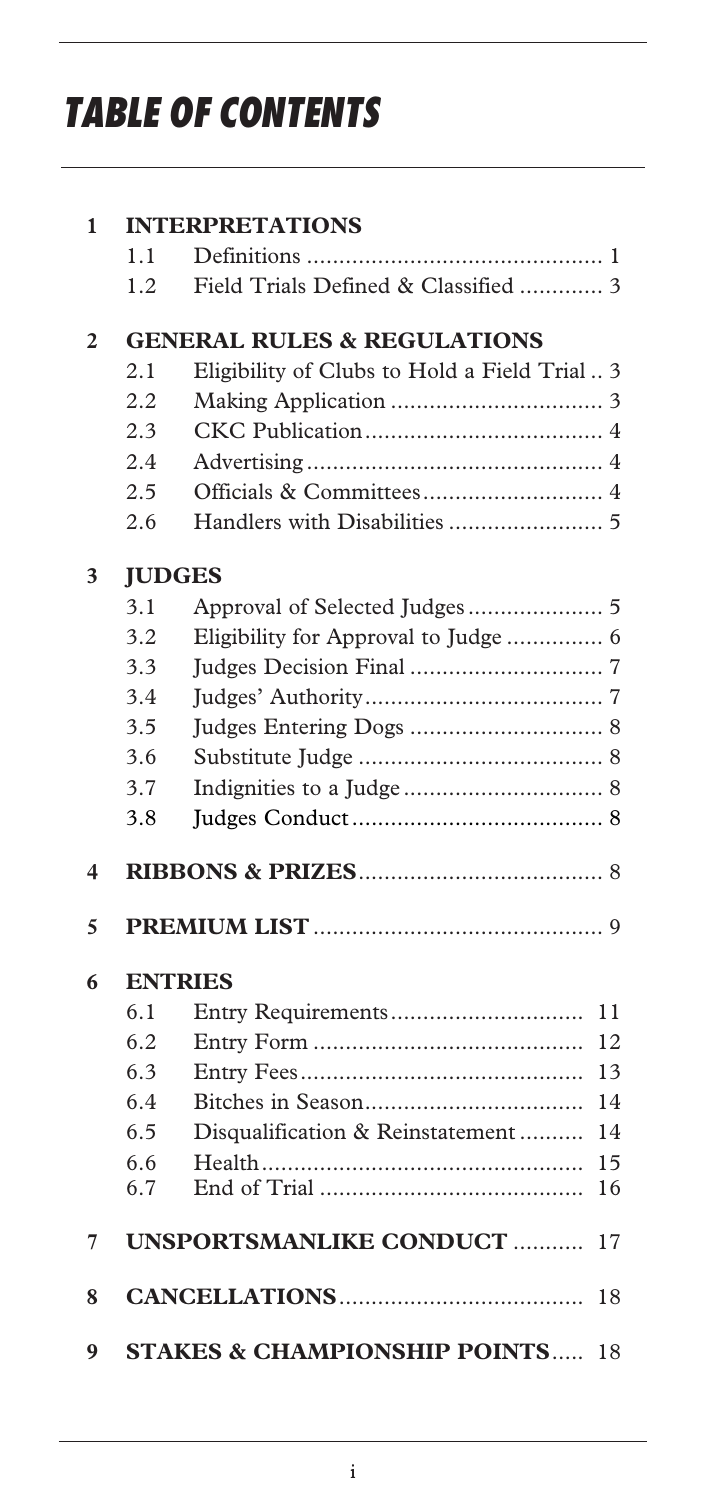| 10 | <b>STANDARD OF PERFORMANCE</b> |                                                 |    |
|----|--------------------------------|-------------------------------------------------|----|
|    | 10.1                           |                                                 | 21 |
|    | 10.2                           |                                                 | 21 |
|    | 10.3                           | Shooting & All-Age Dog Stakes                   | 22 |
|    | 10.4                           |                                                 | 24 |
|    | 10.5                           |                                                 | 24 |
|    |                                |                                                 |    |
| 11 | 11.1                           | <b>TRIAL PROCEDURES</b><br>Field Trial Marshals | 25 |
|    | 11.2                           |                                                 | 25 |
|    |                                |                                                 |    |
|    | 11.3                           |                                                 | 26 |
|    | 11.4                           |                                                 | 28 |
|    | 11.5                           |                                                 | 30 |
|    | 11.6                           |                                                 | 32 |
|    | 11.7                           |                                                 | 33 |
| 12 |                                | <b>CHAMPIONSHIP STAKES</b>                      |    |
|    | 12.1                           |                                                 | 33 |
|    | 12.2                           |                                                 | 33 |
|    | 12.3                           |                                                 | 34 |
|    | 12.4                           |                                                 | 34 |
|    | 12.5                           |                                                 | 35 |
|    | 12.6                           |                                                 | 35 |
|    | 12.7                           | Champions Must Be Shot Over                     | 35 |
|    | 12.8                           |                                                 | 35 |
|    | 12.9                           | One Course Regional or Provincial               |    |
|    |                                |                                                 | 35 |
| 13 |                                |                                                 | 36 |
| 14 |                                |                                                 | 37 |
|    |                                |                                                 |    |
| 15 |                                |                                                 | 39 |
| 16 |                                | PROCEDURE FOR CONDUCTING A                      |    |
|    |                                | FIELD TRIAL COMMITTEE HEARING                   | 40 |
| 17 |                                |                                                 | 41 |
| 18 |                                |                                                 | 42 |
| 19 |                                |                                                 | 43 |
| 20 |                                | <b>GUIDELINES FOR JUDGES</b>                    | 43 |
| 21 |                                |                                                 | 47 |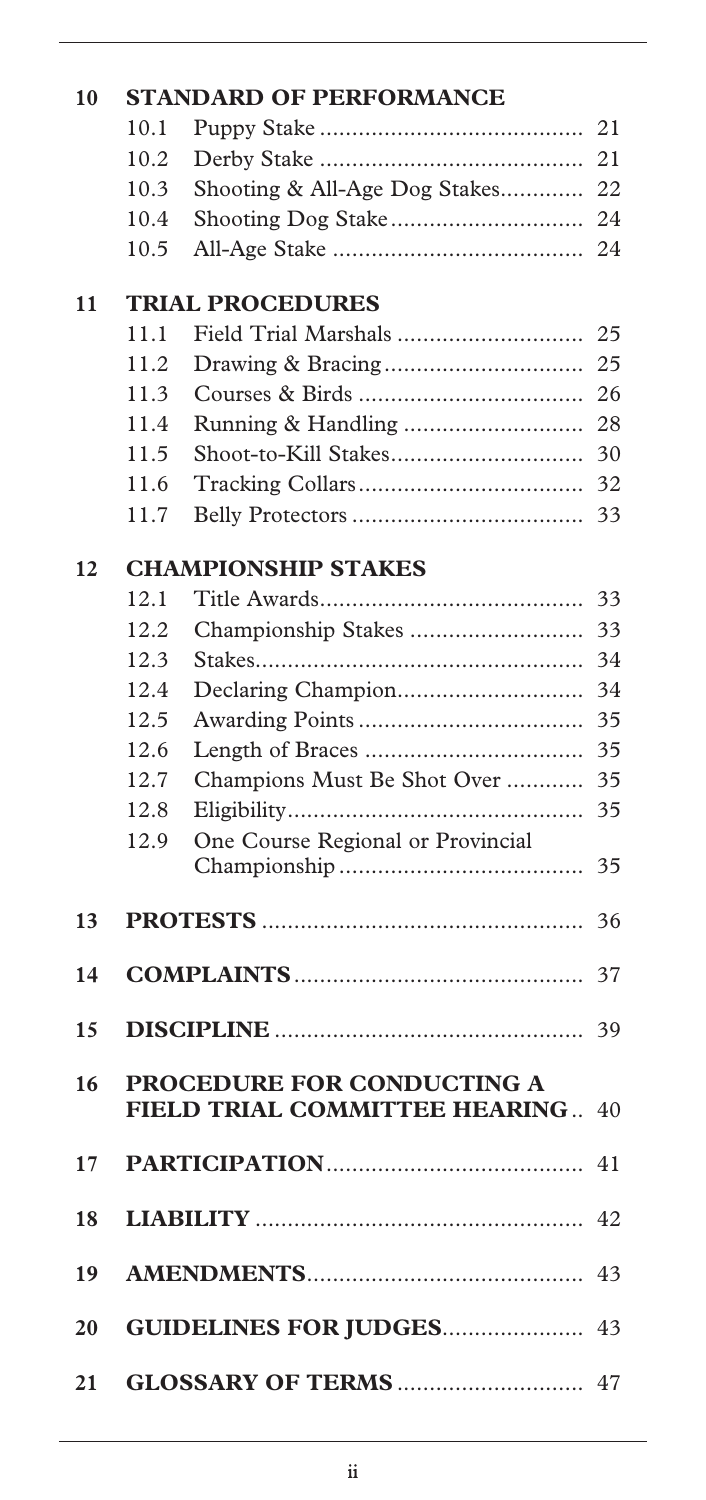## *1 INTERPRETATIONS*

#### **1.1 Definitions**

**"Amateur"** means a person who, during a period of 2 years preceding the trial, has not accepted remuneration in any form for training or handling Pointing dogs, and who has at no time operated as a professional trainer or handler of Pointing dogs during that same 2 year period

**"Board"** means the Board of Directors of The Canadian Kennel Club

**"breed"** includes a breed that is accepted by a CKC recognized foreign stud book or by an association incorporated under the Animal Pedigree Act other than the CKC

**"CKC"** means The Canadian Kennel Club

**"Club"** means The Canadian Kennel Club

**"club"** means a club or association officially recognized by The Canadian Kennel Club

**"complainant"** means any person who has laid a charge or complaint against another person, partnership, company or organization relative to contravention of these rules, regulations, procedures and policies of The Canadian Kennel Club

**"debar"** means to prohibit a person from participating in any competition or other activities directed, sanctioned, sponsored or authorized by The Canadian Kennel Club if held under its auspices or under any of its rules and regulations

**"defendant"** means any person, partnership, company or organization against whom a charge or complaint has been laid, relative to contravention of these rules, regulations, procedures and policies of The Canadian Kennel Club

**"deprive of privileges"** means to deprive a nonmember of all privileges accorded to non-members of The Canadian Kennel Club, including the use of Head Office

**"dog"** means a purebred dog of either sex

**"entrant"** means the individual, or if a partnership, all the members of the partnership, entering in a Field Trial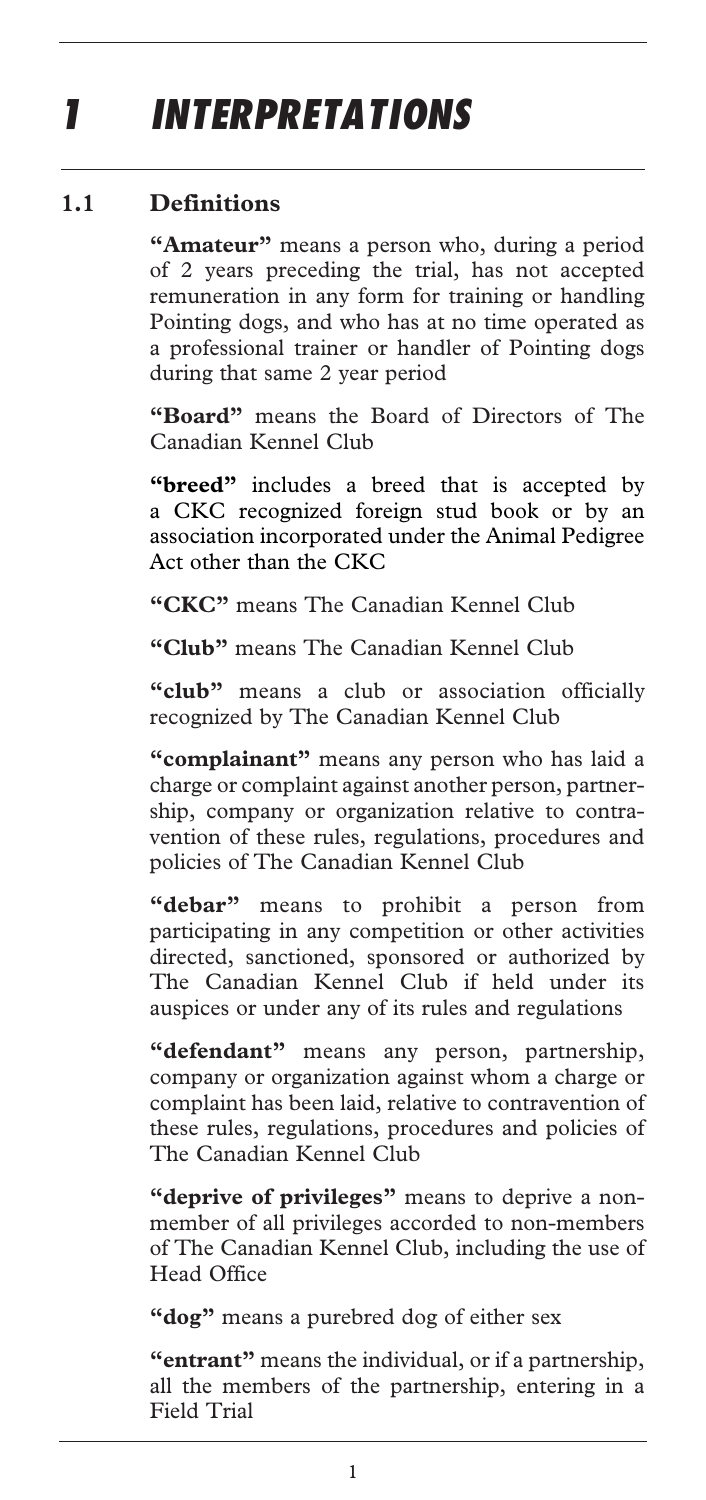**"expel"** means to terminate membership in The Canadian Kennel Club and depriving the person so expelled from all privileges of The Canadian Kennel Club

**"good standing"** means an individual who is not under suspension, deprivation, debarment or who has not forfeited his right to participate in any Canadian Kennel Club approved events

**"handler"** means the person handling the dog in competition

**"Head Office"** means the office at which the business of The Canadian Kennel Club is carried out on a regular and ongoing basis

**"immediate family"** means spouse, father, mother, son, daughter, brother, sister, grandparents and significant other

**"just cause"** means how a reasonable person without personal bias or prejudice would act

**"listed breed"** means a breed that is included in the Miscellaneous List and that is authorized to participate in CKC events in accordance with the rules and regulations governing those events

**"recognized breed"** means a breed that The Canadian Kennel Club is authorized to register in accordance with the Animal Pedigree Act

**"starter"** means a dog which has actually competed in some part of the stake

**"suspend"** means to deprive a member, for the period ordered, of all the privileges of The Canadian Kennel Club

**"Temporary Competition Number"** means a *(01-05-18)* number isssued by the CKC that allows a dog of a recognized breed that is eligible for CKC registration to participate in CKC events. Dogs that require a Miscellaneous Certification Number, Performance Event Number, or Canine Companion Number, are not eligible for a Temporary Competition Number

> This rulebook shall read with all applicable changes in gender so that the masculine shall include the feminine and vice versa and the singular shall include the plural if applicable.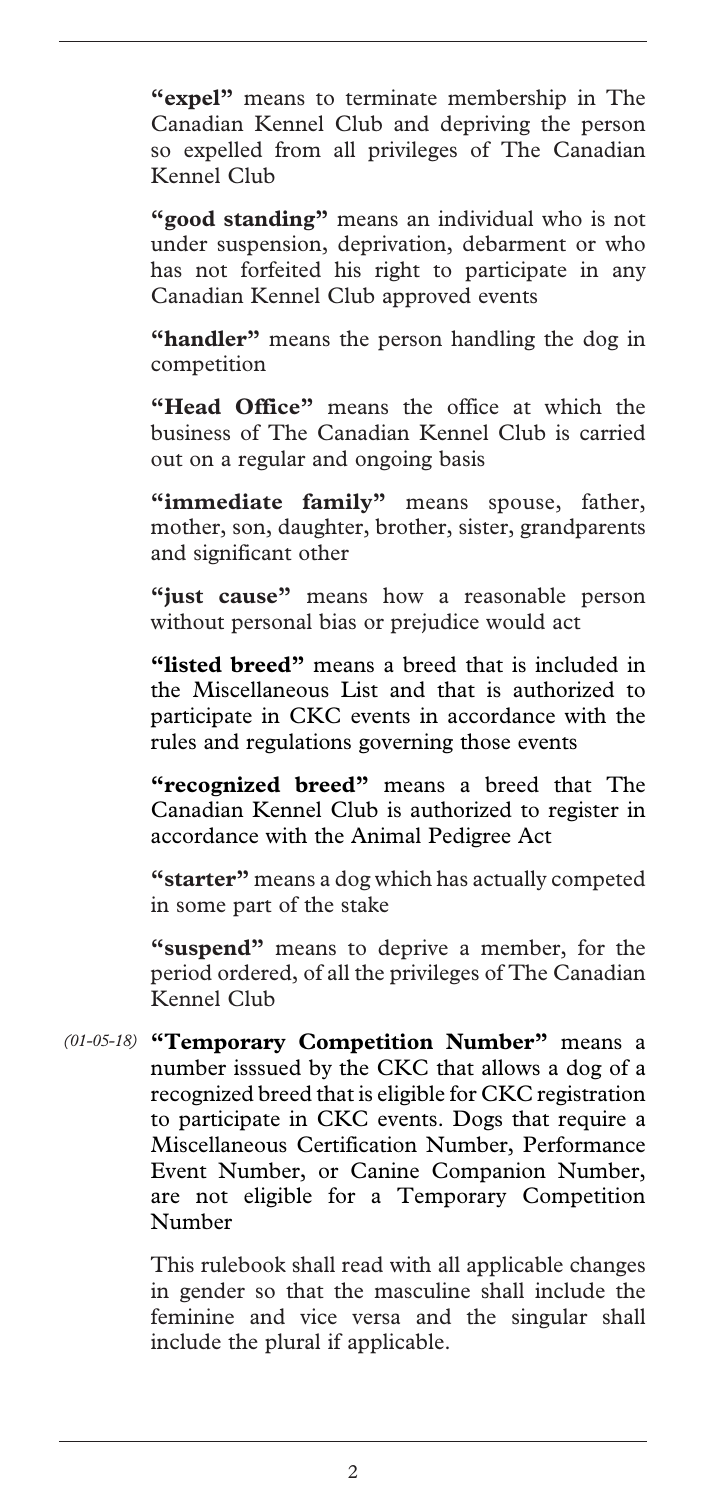#### **1.2 Field Trials Defined & Classified**

- 1.2.1 An approved pointing field trial is a formal event given by a CKC accredited club at which championship points may be awarded.
- 1.2.2 A sanctioned pointing field trial is an informal event given by a CKC accredited club at which dogs compete but are not awarded championship points.

### *2 GENERAL RULES & REGULATIONS*

#### **2.1 Eligibility of Clubs to Hold a Field Trial**

- 2.1.1 Field Trial Clubs, Pointing Dog Clubs or Associations formed for the improvement of recognized Pointing breeds, may hold field trials in which one or more of the recognized or listed CKC Pointing breeds may compete.
- 2.1.2 Only accredited clubs that are in good standing with the CKC are eligible to apply for and hold a field trial event.

#### **2.2 Making Application**

- 2.2.1 A club applying to hold a field trial must make application on forms provided by the CKC. The Event Date Application must be submitted so as to be received not less than 180 days prior to the date of the proposed trial. The CKC will notify the club whether or not approval has been granted. If the date is granted and the club fails to hold its trial on the date approved, an administrative fee as set by the Board will be assessed against the club, unless the CKC waives this fee on grounds that the club had no alternative but to postpone or cancel.
- 2.2.2 The Event Secretary must be a regular member in good standing with the CKC.
- 2.2.3 The CKC will not approve an application for a field trial when dates conflict with one or more CKC pointing field trials being held less than 250 miles (402 km) apart, unless it can be shown that the granting of such approval will not work to the detriment of either club applying to hold a field trial.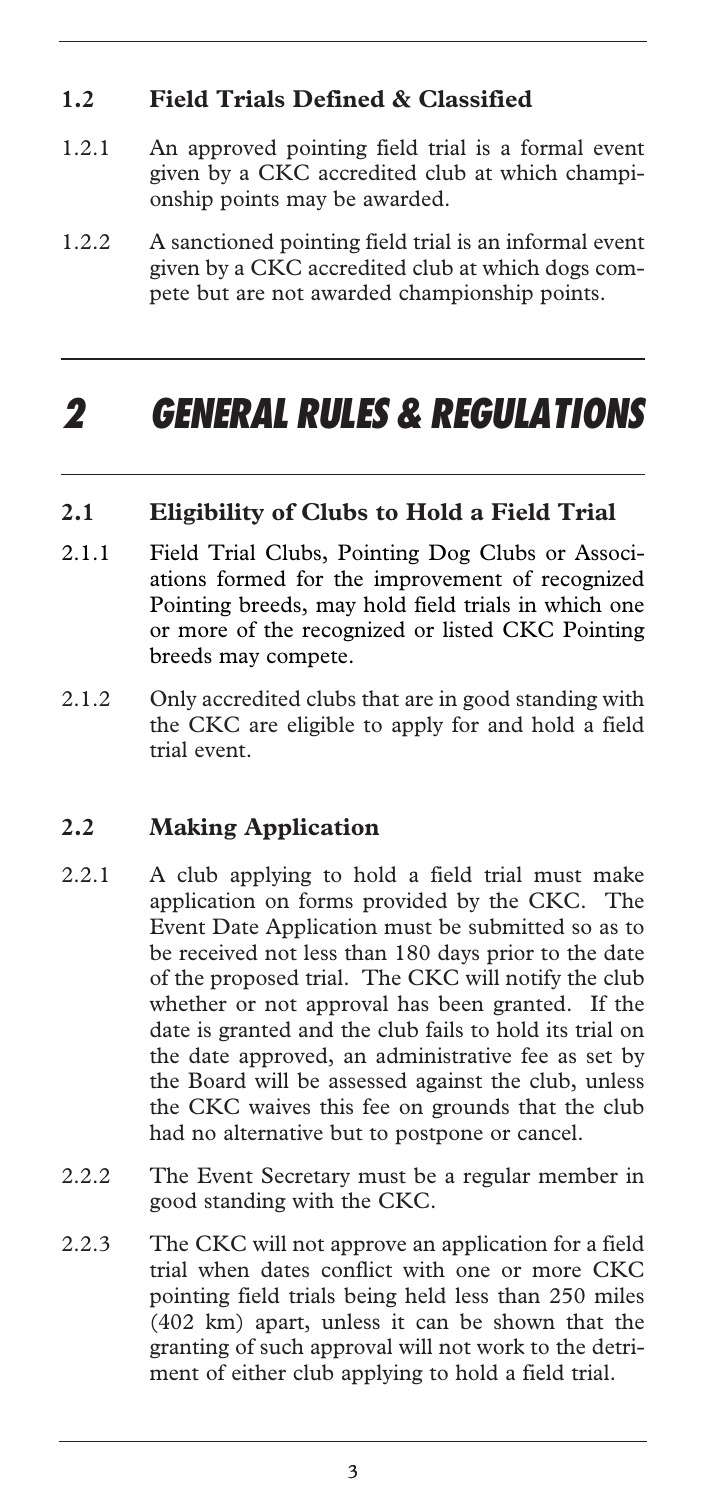- 2.2.4 Sanctioned field trials authorized by the CKC shall be governed by the same rules and regulations as printed in Field Trial Rules and Regulations for Pointing Breeds.
- 2.2.5 The use of a club or organization's name for field trial purposes cannot be transferred.

#### **2.3 CKC Publication**

2.3.1 All clubs holding field trials are required to have copies of the latest edition of these Pointing Breeds Field Trial Rules and Regulations available.

#### **2.4 Advertising**

- 2.4.1 A club that has not been granted priority dates must not advertise or publish the date of any event that has not been approved by the CKC.
- 2.4.2 A club that has been granted priority dates for its event may advertise those dates prior to submitting the Event Date Application. This does not exempt the club from submitting the required application to the CKC within the prescribed time frame.
- 2.4.3 A club must not advertise the names of the judges until the club has received official notification from the CKC that the judges have been approved.

#### **2.5 Officials & Committees**

- 2.5.1 Only those persons in good standing with the CKC may act in any official capacity at a field trial.
- 2.5.2 Before the date of the trial, the trial-giving club shall set up a Field Trial Committee consisting of at least 4 persons, one of whom shall be appointed chairman of the committee.
- 2.5.3 The decisions of the Field Trial Committee shall be conclusive in all matters arising at the trial and shall bind all parties subject to the rules of the CKC.
- 2.5.4 The Field Trial Committee and Trial Chair of trials held under these rules shall be held responsible for the enforcement of all rules and regulations related to trials and must be supplied with a complete copy of the latest edition of CKC rules and regulations for reference. (See Section 6.5.2 & 7.6)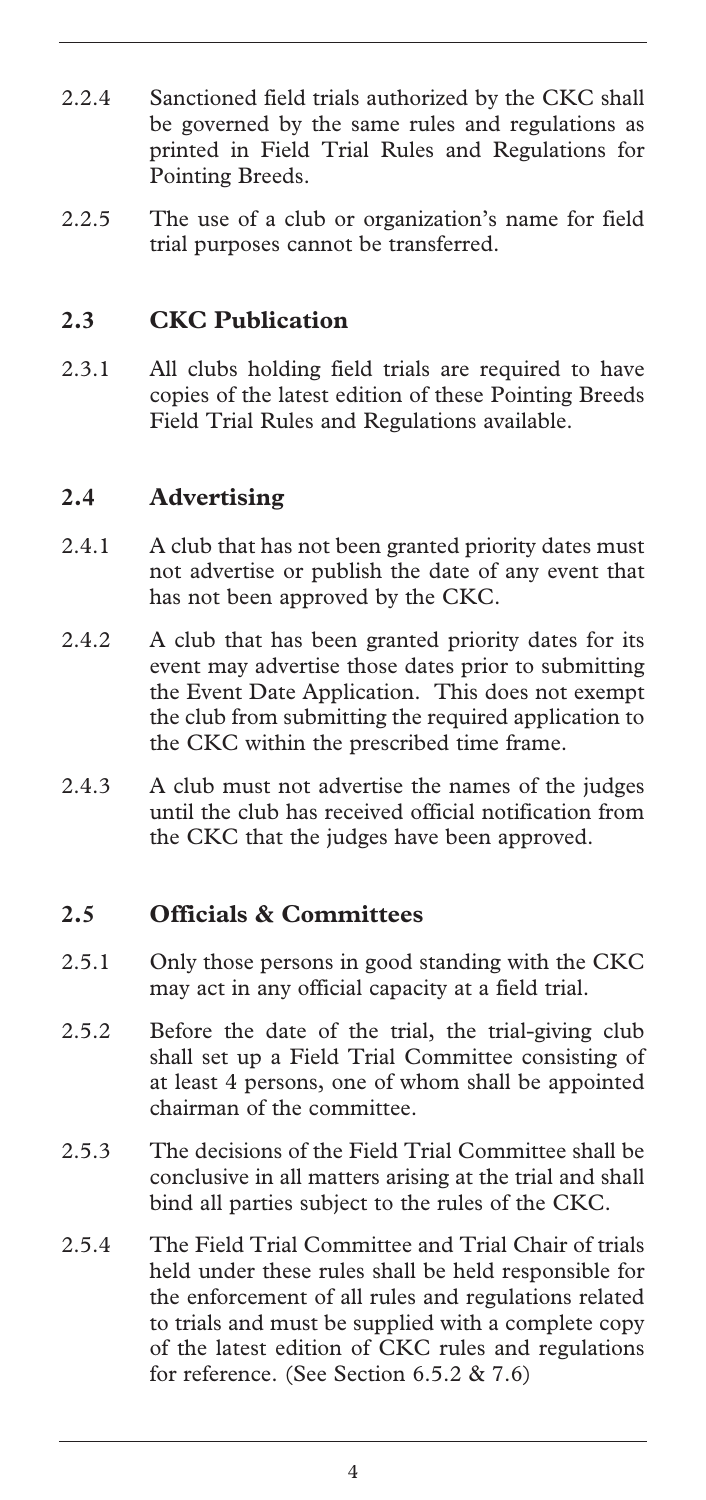- 2.5.5 An officer of a club holding a trial may run dogs in the club's trial and may also judge any stake in which he does not enter or handle a dog.
- 2.5.6 A person officiating as a judge at a field trial may not serve as member of the Field Trial Committee of that trial.

#### **2.6 Handlers with Disabilities**

2.6.1 At the judge's discretion a modification to the exercise/routine may be made to accommodate a handler with disabilities providing that such modification does not aid the dog's performance.

### *3 JUDGES*

#### **3.1 Approval of Selected Judges**

- 3.1.1 After a club has been granted permission by the CKC to hold a field trial, the club must submit the Judging Panel Application. The application must be submitted so as to be received not less than 120 days prior to the date of the trial. The application must include the names and addresses of the persons selected to judge, as well as the stakes assigned to each judge.
- 3.1.2 When the Judging Panel Application reaches the CKC less than 120 days prior to the date of the trial, an administrative fee, as set by the Board, will be assessed against the club.
- 3.1.3 The trial-giving club shall not select any judge who is ineligible to officiate at a trial held under these rules and regulations.
- 3.1.4 Once approval is granted, the CKC will inform the trial-giving club that the judges have been approved. The trial secretary shall send to each approved judge a confirmation of assignment letter, supplied by the CKC, as well as any other pertinent information that the club may include.
- 3.1.5 If The Canadian Kennel Club is not prepared to approve a selected judge, or it is not prepared to approve the entire assignment for which a judge has been selected, the club must submit to the Head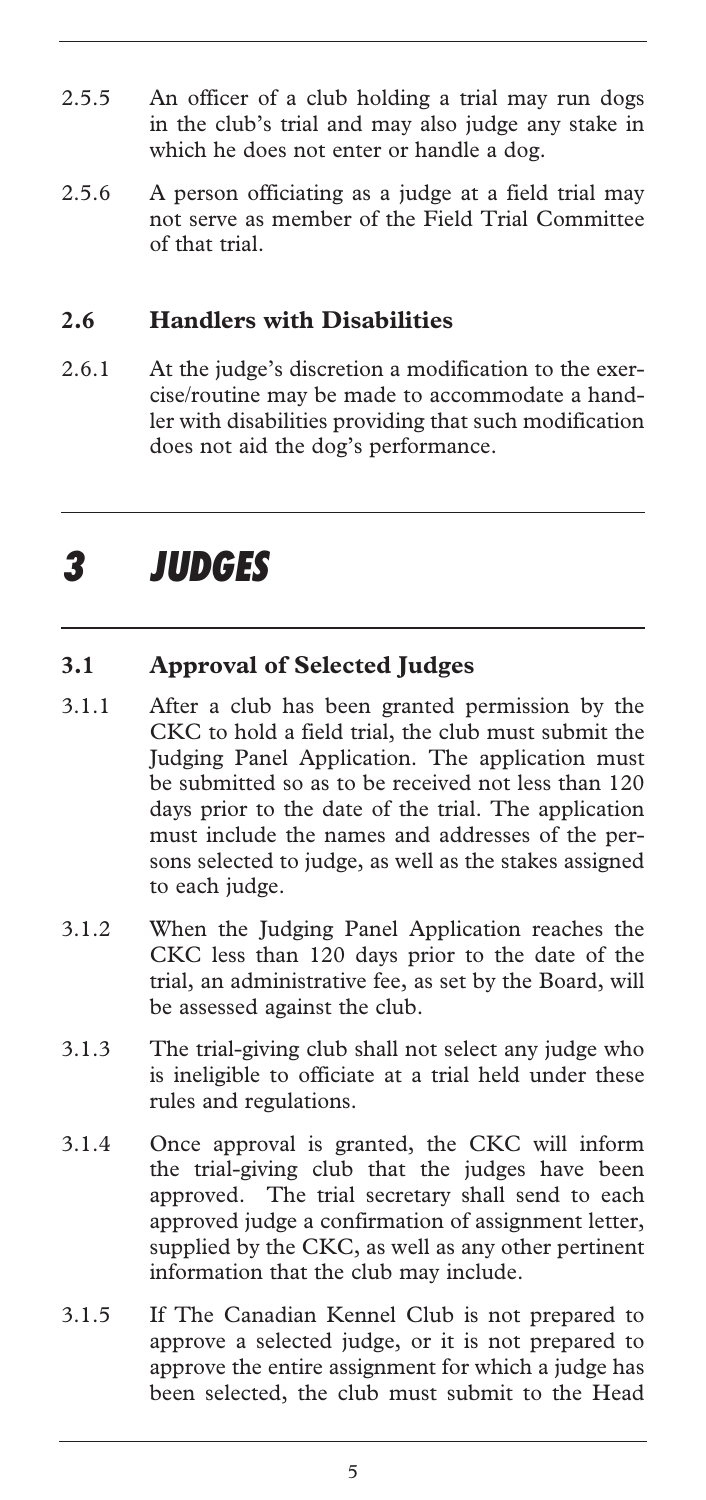Office of The Canadian Kennel Club the name or names of alternative persons to judge that trial or trials.

3.1.6 Once a panel of judges has been approved by the CKC, no change will be permitted except when necessary (i.e. due to death or illness) and with CKC permission.

#### **3.2 Eligibility for Approval to Judge**

- 3.2.1 The following qualifications are established as a basis for judges' qualifications:
	- (a) A person selected to judge must have handled a dog at least 3 times within the past 5 years in the stake which they are selected to judge and must officiate with a qualified judge.
	- (b) To become a qualified judge a person must judge at least 6 stakes, at 3 different trials held by at least 2 different clubs, of which 3 stakes must have been a Senior Stake.
	- (c) After becoming a qualified judge, a person may judge all stakes, provided they have judged any stake within the past 10 years.
	- (d) Qualifications of foreign judges shall be at the discretion of the trial-giving club and subject to CKC approval.
	- (e) Qualified Field Dog Test Excellent Judges shall be allowed to judge field trials at the discretion of the trial-giving club.
	- (f) All judges, except for non-residents, must be regular members in good standing with the Canadian Kennel Club.
- 3.2.2 Each stake must be judged by 2 judges.
- 3.2.3 The CKC shall have the authority to prescribe, from time to time, the requirements for eligibility to judge and the procedure to be followed by the trial-giving club in securing the approval by the CKC of its selected judges.
- 3.2.4 The CKC shall have the authority to prescribe procedures in order to determine and/or test the qualifications of a person seeking eligibility to judge one or more stakes. The CKC may also prescribe regulations by which a person may be removed from the list of eligible judges.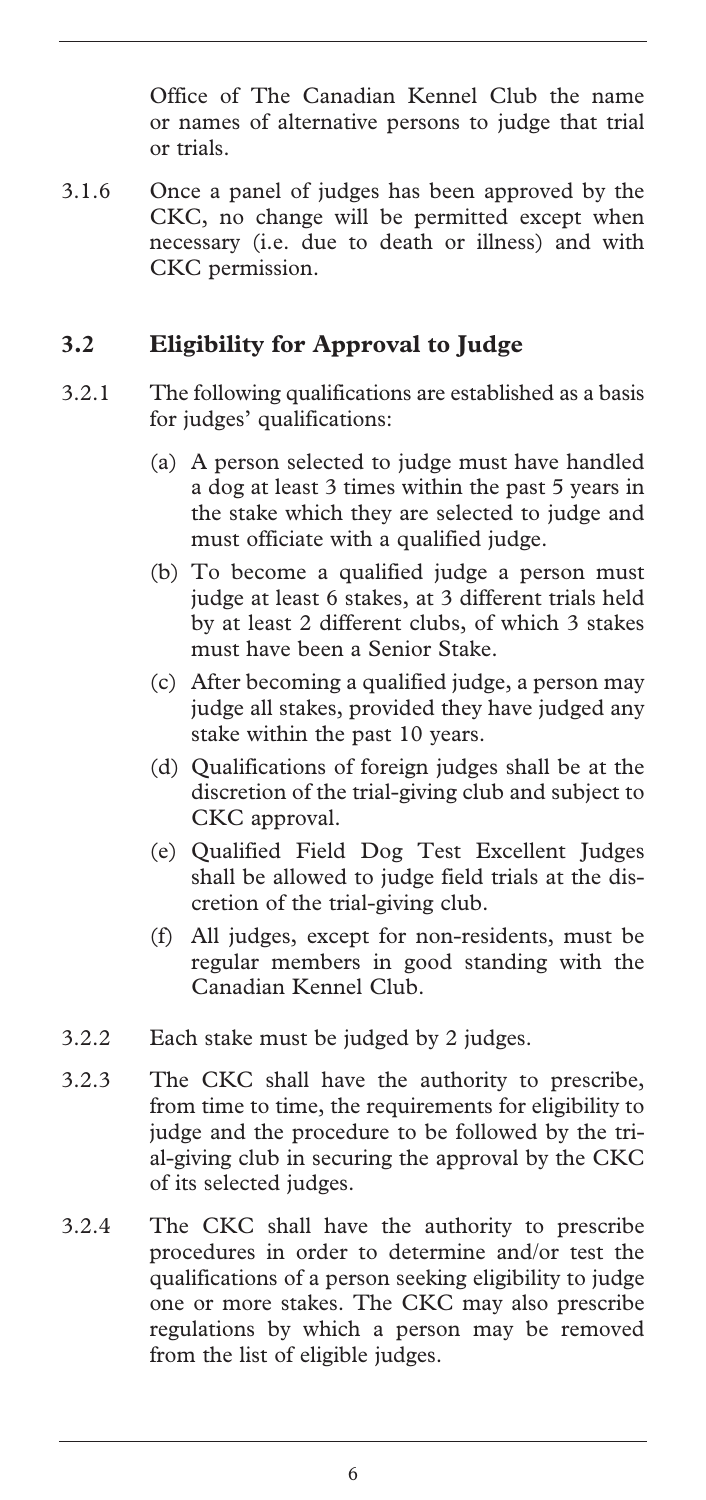3.2.5 The trial-giving club shall not select as a judge an individual who is ineligible to participate in a trial held under these rules and regulations and who does not meet the minimum qualifications of a judge.

#### **3.3 Judges Decision Final**

- 3.3.1 The decisions of the judges shall be final with respect to the running and placement of the dogs and in all questions concerning the merits of the dogs. They shall have full authority to turn out of any stake, any dog that does not reasonably obey its handler or that interferes with the work of its brace mate and any handler who, in their opinion, willfully interferes with another handler or his dog.
- 3.3.2 The decisions of the judges shall be final in all cases affecting the merits of the dogs. Full discretionary authority is given to judges to withhold championship points. Where a judge considers that the work of the dogs does not merit the awarding of championship points, the ribbons for such placement must be withheld. Such action is to be recorded in the judges' books.

#### **3.4 Judges' Authority**

- 3.4.1 Any person who, during the running of a stake, strikes or otherwise abuses or mistreats a dog or conducts himself in a manner prejudicial to the best interests of the sport, must be expelled from the stake by the judge. The judge shall also report the matter to the Field Trial Committee for possible action. A report of the incident and the action taken shall be sent promptly to the CKC by the Field Trial Secretary.
- 3.4.2 Any additional running of the dogs after the first series of heats has been completed, other than callbacks to demonstrate backing ability or exposure to firing by guns, shall be entirely at the discretion of the judges unless further series are specified in the premium list. The judges shall determine the length and scope of any subsequent series and the bracing of the dogs.
- 3.4.3 If the 2 handlers with their dogs become separated while both are on course and under judgement, one judge shall accompany each handler, except that a judge should not follow a dog that cuts the specified course in order to reach the bird field.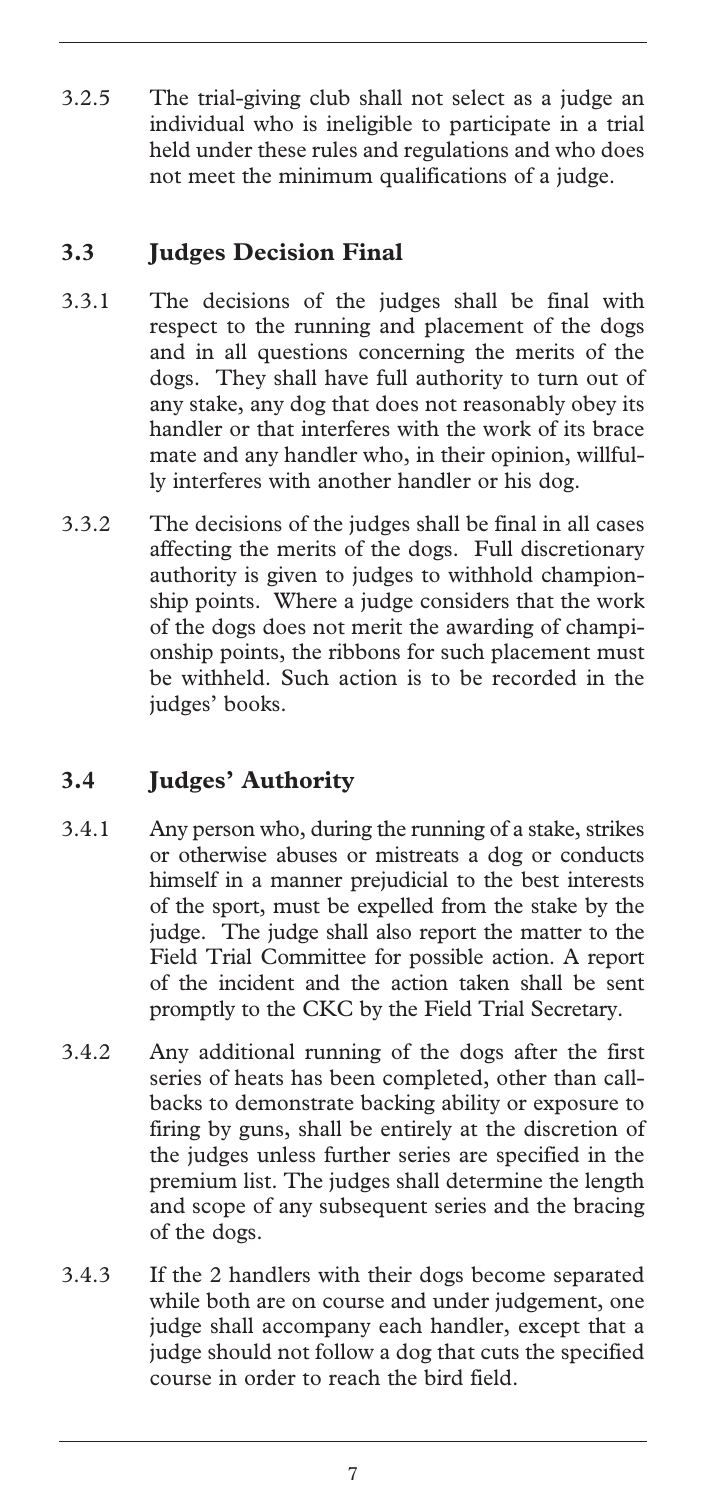3.4.4 The judges may appoint an official observer at the bird field to report to them whether or not a dog had game before a judge could reach the bird field.

#### **3.5 Judges Entering Dogs**

3.5.1 An officer of the club or association holding a field trial may run dogs in the club or association's trial. The officer of the club or association may also judge any stakes at the trial providing he does not run or handle a dog in that stake.

#### **3.6 Substitute Judge**

3.6.1 Any person in good standing with The Canadian Kennel Club may be used as a substitute judge in an emergency. The substitute judge shall judge the stakes as originally approved by The Canadian Kennel Club. The field trial secretary will notify the CKC in writing of the particulars of the substitute judge(s) officiating as soon as reasonably possible and in any event no later than when reporting the results of the trial.

#### **3.7 Indignities to a Judge**

3.7.1 A judge officiating at a trial held under these rules shall not be subjected to indignities of any kind. It shall be the duty and obligation of the club holding the trial to see that this rule is effectively carried out.

#### **3.8 Judges Conduct**

3.8.1 A judge must conduct himself in a manner that is fair and not prejudicial to the sport.

### *4 RIBBONS & PRIZES*

4.1 All organizations holding approved field trials under the rules of the CKC shall use the following colours for their prize ribbons or rosettes:

| First Prize  | Blue |  |
|--------------|------|--|
| Second Prize | Red  |  |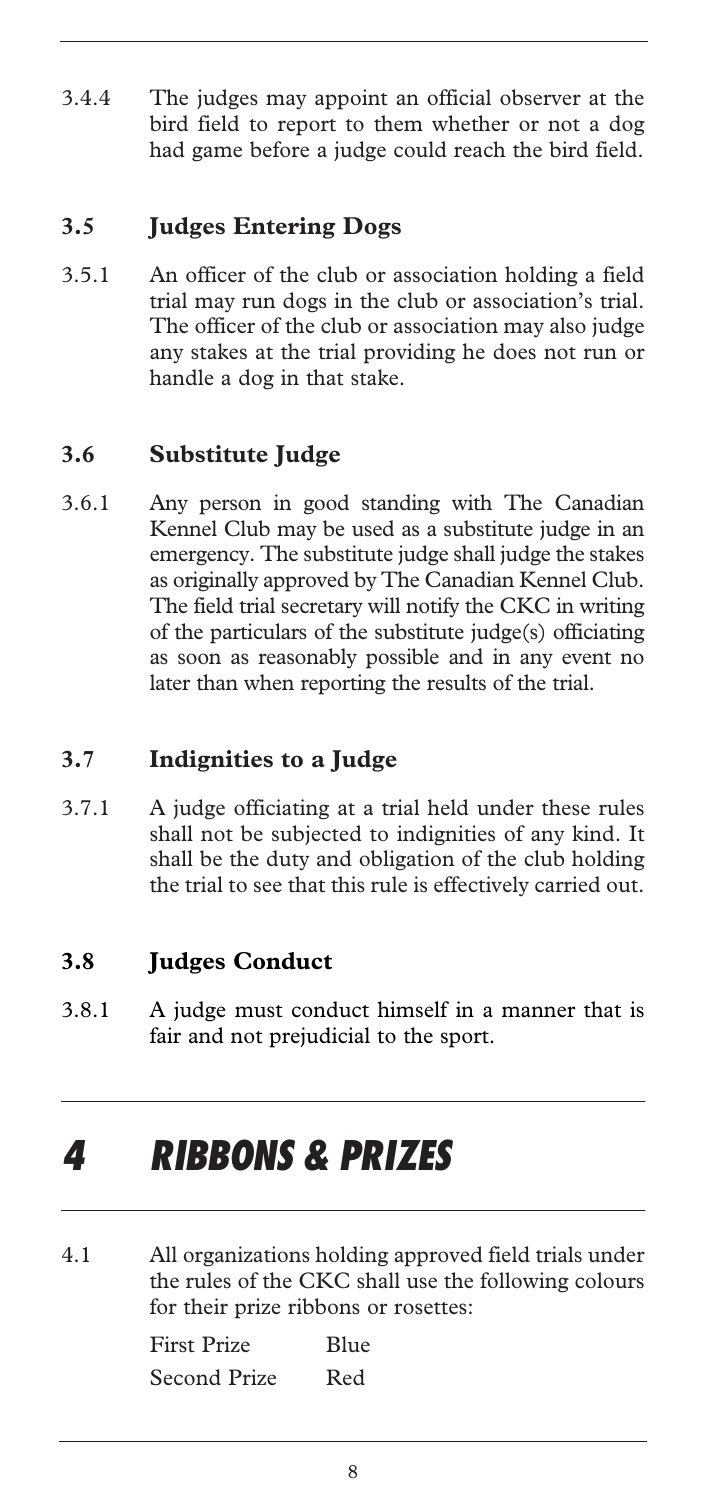| Third Prize   | Yellow     |
|---------------|------------|
| Fourth Prize  | White      |
| Special Prize | Dark Green |

- 4.2 Each ribbon or rosette shall be at least 2 inches wide and approximately 8 inches long and bear on its face a facsimile of the crest of the CKC, the name of the prize and the name of the field trial-giving club.
- 4.3 If ribbons are awarded at a sanctioned field trial, they shall be of the following colour, but may be of any design or size.

| Rose                         |
|------------------------------|
| Brown                        |
| Light Green                  |
| Grey                         |
| Combination of these colours |
|                              |

- 4.4 If money prizes are offered, a fixed amount for each prize shall be stated in the premium list.
- 4.5 All special prizes, other than money, which may be offered shall be accurately described or the value stated in the premium list. Stud services shall not be accepted as special prizes.

## *5 PREMIUM LIST*

- 5.1 After a club or association has been granted approval to hold a field trial under these rules and regulations and has obtained Canadian Kennel Club approval of its selected judges, a premium list must be printed and distributed to entrants. Premium lists shall include the following information:
	- (a) "Official Premium List" must appear at the head of the cover (or first inside page, excluding the inside cover)
	- (b) The name in full of the club or association holding the trial
	- (c) The date or dates and type of trial which will be held
	- (d) The exact place at which the trial will be held (or the inclusion of a map showing the location of the trial site)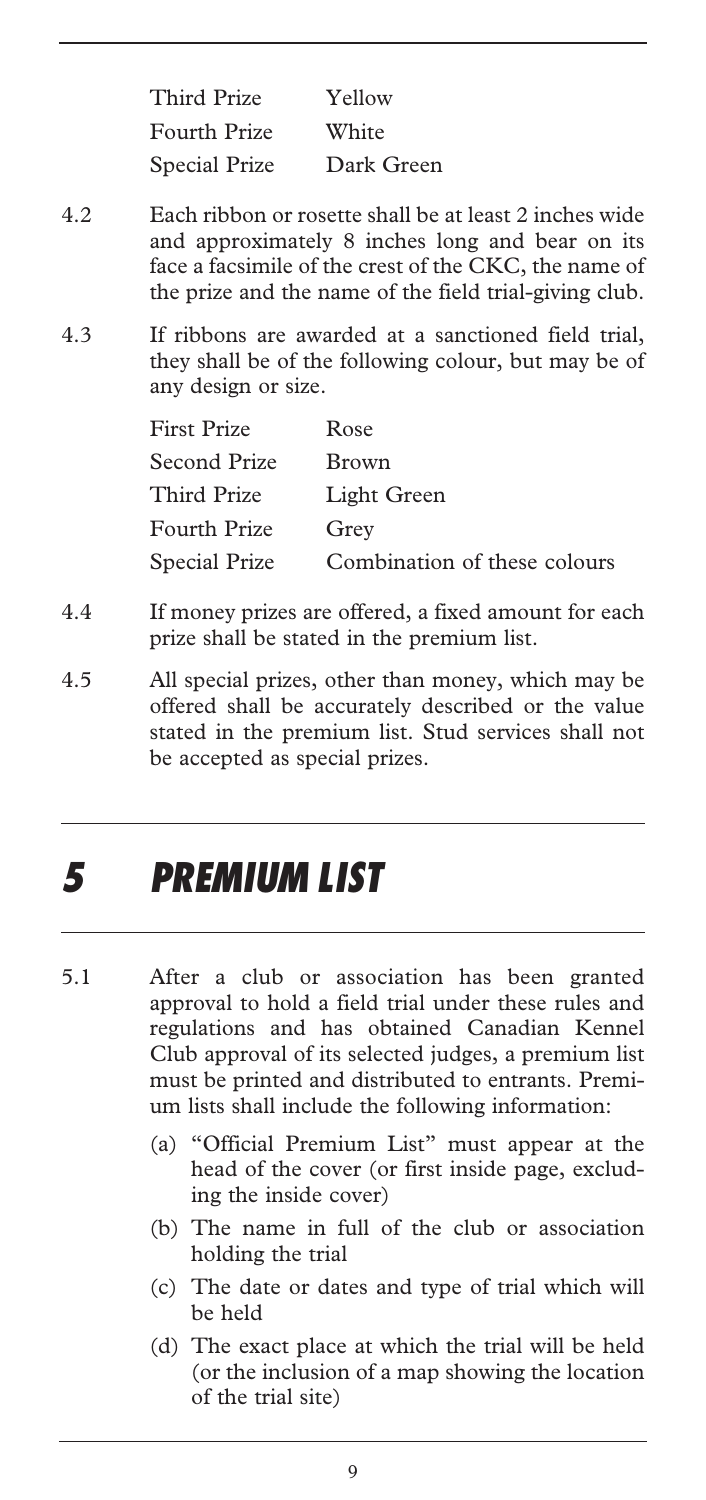- (e) The statement "This trial is held under the rules of The Canadian Kennel Club"
- (f) The postal address of The Canadian Kennel Club and the name of the Executive Director of The Canadian Kennel Club
- (g) A statement setting forth the time, date and exact place at which the draw will take place
- (h) A list of officers of the club or association holding the trial
- (i) The full name, postal address and title of the person to whom entries are to be submitted
- The full name and email address of the Chairman of the Field Trial Committee and such other trial officials as the club or association wish to identify in the premium list *(95-05-19)*
- (95-05-19) (k) The full name and email address of each judge and the name of the stakes each will judge
	- (l) A statement as to the order of running of the trial, the date and time on which entries will close and the entry fee for each
- (m) The statement "A Temporary Competition fee *(01-05-18)*  as established by The Canadian Kennel Club must accompany the entry of a dog for which a Canadian Kennel Club individual registration number or Event Registration Number (ERN) or Miscellaneous Certification Number (MCN) is not shown on the entry form"
	- (n) The full list of prizes if offered
	- (o) Such other regulations or additional rules for the running of the trial
	- (p) A statement to include the wording of Section 15.7 regarding indignities
- 5.2 At the time of distribution to prospective entrants, 2 copies of the premium list must be sent to The Canadian Kennel Club and one copy each to the Pointing Breeds Representative and Board member representing the zone in which the trial is to be held.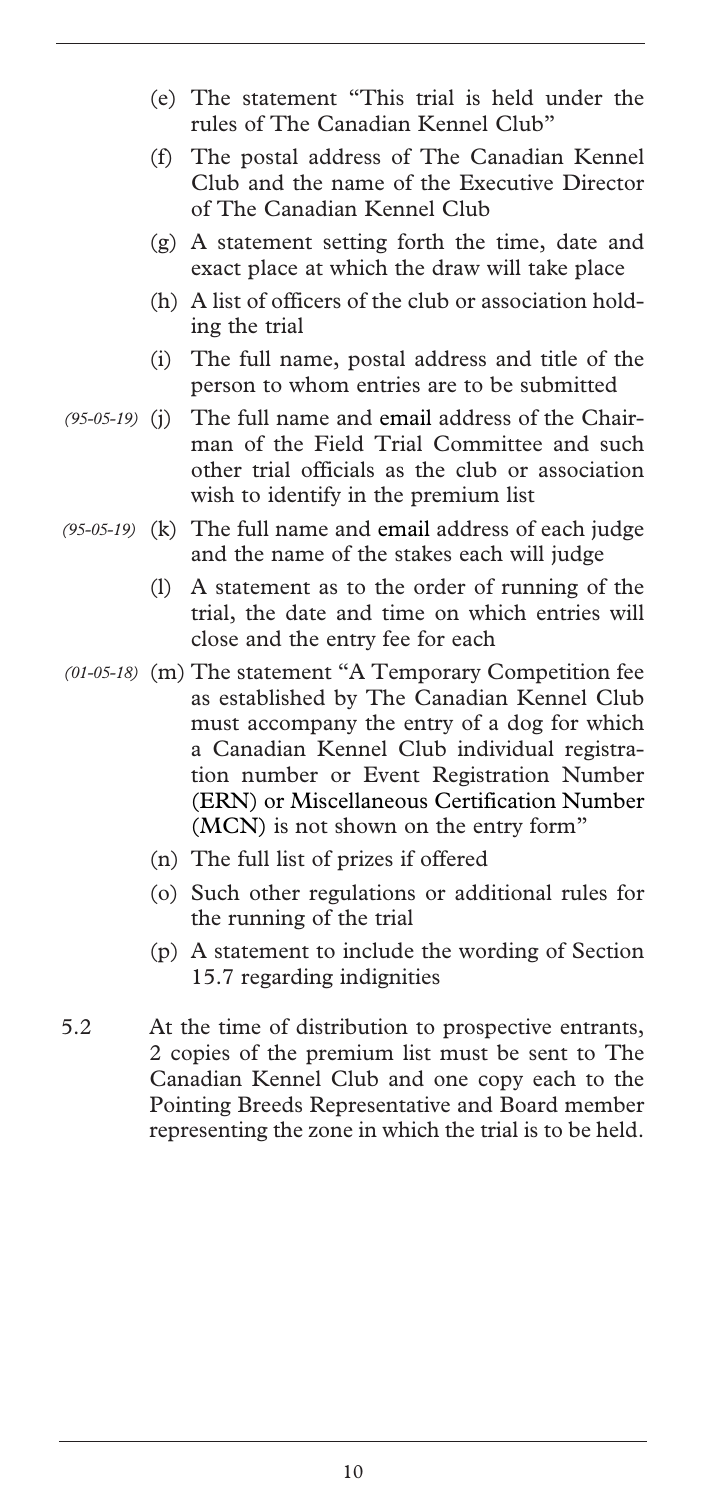## *6 ENTRIES*

#### **6.1 Entry Requirements**

- 6.1.1 Every dog entered in an approved field trial or sanctioned field trial must be purebred and one of the following:
	- (a) Registered with the CKC
	- (b) Have an Event Registration Number
	- (c) Eligible for registration with the CKC or
	- (d) Have a Miscellaneous Certification Number (MCN) if it belongs to a CKC listed breed.
- 6.1.2 If a dog is not registered in the CKC Stud Book, it may be entered at a trial held under these regulations with a Temporary Competition Number (TCN) provided that: *(01-05-18)* 
	- (a) If born in Canada, it is of a litter which is eligible for CKC registration
	- (b) If not born in Canada, it is eligible for individual registration in the records of the CKC
	- (c) If foreign born and owned, it obtains an Event Registration Number or CKC registration number, from the CKC within 30 days of the first trial entered
- 6.1.3 The entry of a dog with a Temporary Competition Number (TCN) at a field trial held under these *(01-05-18)*  rules (sanctioned field trials are excluded), must be accompanied by the appropriate TCN fees. All fees, TCN and recording, must be submitted to the CKC by the club holding the trial within 21 days following the trial.
- 6.1.4 The CKC has the authority, at any time, to require (01-05-18) the owner of a dog with a Temporary Competition Number (TCN) to submit proof of the dog's eligibility for registration in the CKC Stud Book, and if the CKC is satisfied that the dog is not eligible for registration, the CKC shall have the right to order the cancellation of all scores and prizes earned by the dog at trials held under these regulations. Failing to comply with the CKC's request to return ribbons and/or prizes to the clubs concerned, automatically renders the owner of the dog ineligible to enter any dog in any competition approved by the CKC.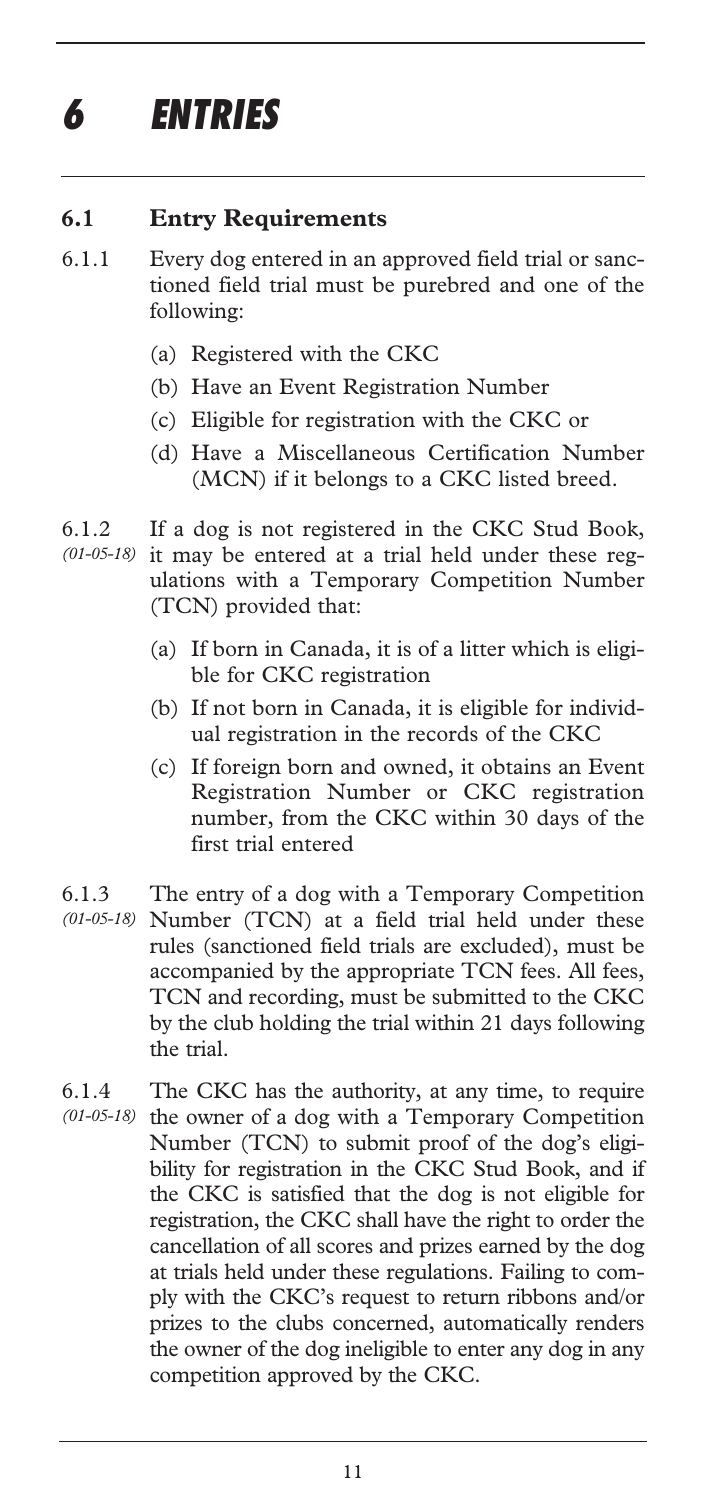- 6.1.5 The officials of any trial may decline to accept entries or remove any dog and/or handler from its trial for just cause. No one shall have any claim or recourse against the organization holding the trial or any official connected therewith, but said authorities must file their reasons for doing so with the CKC within 21 days after the trial has been held.
- 6.1.6 A dog is not eligible to be entered in any stake in an approved field trial if the judge of that stake or any member of his immediate family has owned, sold, held under lease, boarded, trained or handled the dog (except in an amateur stake), within 6 months prior to the date of the trial.
- 6.1.7 No entry shall be accepted from any person who is not in good standing with the CKC on the day of the closing of entries. A list of persons not in good standing with the CKC shall be supplied to the Field Trial Secretary by the CKC.
- 6.1.8 The trial-giving club shall assume the responsibility of collecting all listing fees for the CKC, which shall be stated in the premium list or entry form.
- 6.1.9 Any organization which accepts an entry fee other than that was published in its premium list or entry form, or in any way discriminates between entrants, shall be disciplined. No organization or member of an organization shall give or offer to give any person any special inducement, such as reduced entry fee, allowance for accommodation or transportation, or any special prize not shown on the premium list or entry form.

#### **6.2 Entry Form**

- 6.2.1 The following must appear on the entry form:
	- (a) Breed
	- (b) Registered name of dog
- (c) CKC registration number, Event Registration *(01-05-18)* Number (ERN), Miscellaneous Certification Number (MCN) or Temporary Competition Number (TCN)
	- (d) Name of breeder
	- (e) Place and date of birth of the dog
	- (f) Name of sire and dam
	- (g) Stake or stakes in which dog is entered
	- (h) Name and address of the owner of the dog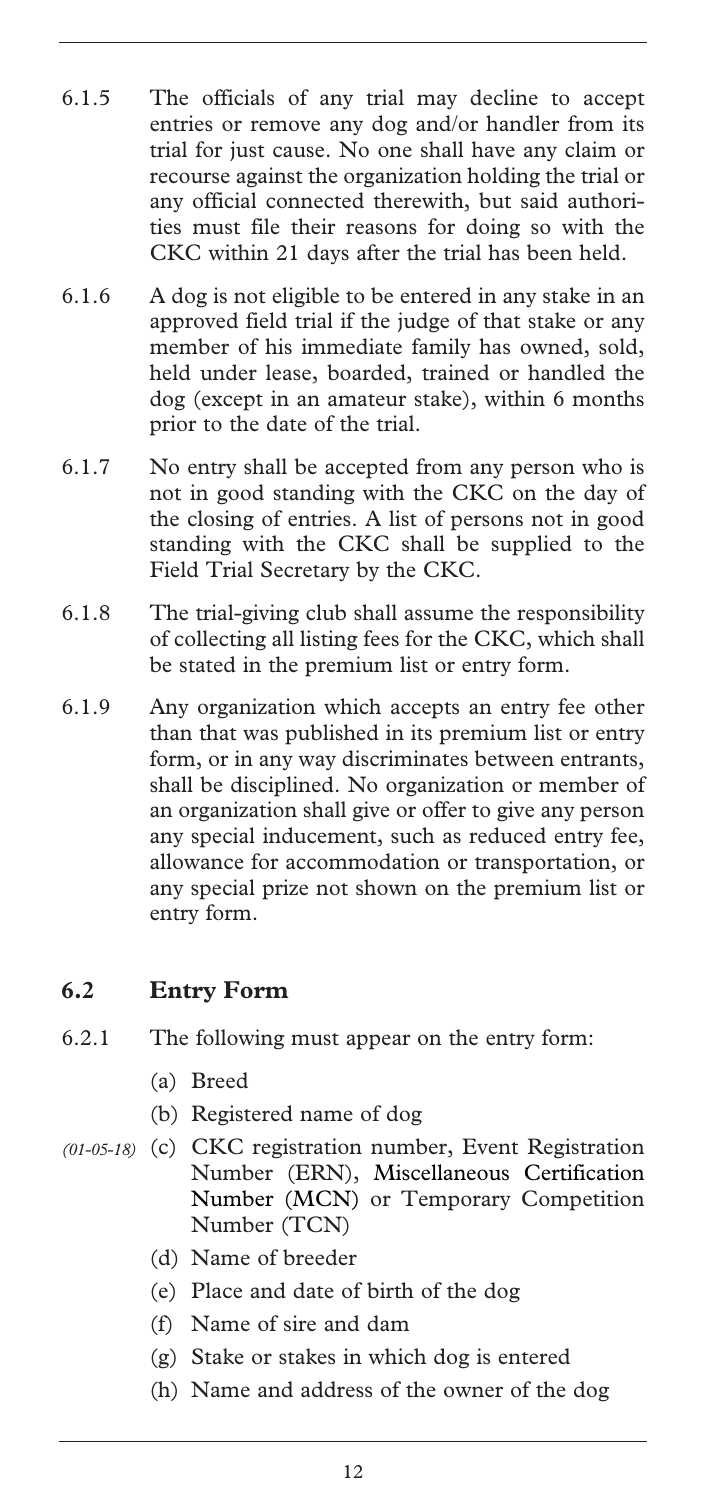- (i) Name and address of the handler if the dog is not to be handled by the owner or a member of his immediate family
- (j) The name of the registered owner (if dog is being held under lease)
- (k) Signature of the owner or authorized agent
- 6.2.2 In the case of entries, electronically transmitted, the entry forms must be signed by the owner or agent before judging starts.
- 6.2.3 Owners are responsible for errors in completing the entry forms, regardless of who makes the errors.
- 6.2.4 Every dog entered in an approved field trial shall be the property of (or leased by) the person making the entry. The right to run a dog cannot be transferred.
- 6.2.5 The CKC has the authority to advise a person entering a dog under CKC rules that he may no longer include in its name any name which, in the opinion of the CKC, infringes on the rights of any person, partnership or company whose kennel name has been registered by the CKC, or where, in the opinion of the CKC, such name is considered to be similar to a kennel name registered with any other national kennel club with whom the CKC has working arrangements with regard to mutual protection of registered kennel names.
- 6.2.6 If a person has been advised that he may no longer include a particular name in the name of a dog and that person continues to enter a dog in field trials held under the CKC rules with such name included, then the CKC shall have the authority to cancel all awards, prizes and championship points earned by the dog at field trials held after the original advice was communicated to the owner.
- 6.2.7 No entry shall be made under a kennel name unless the name has been registered with the CKC. All entries made under a kennel name must be signed with the kennel name, followed by the word "registered". In the case of an entry by a partnership, every member of the partnership must be in good standing with the CKC if the entry is to be accepted. In the case of an infraction of this rule, all partners shall be held equally responsible.

#### **6.3 Entry Fees**

6.3.1 Tendering of a dishonoured cheque or declined credit card in payment of entry fees shall be con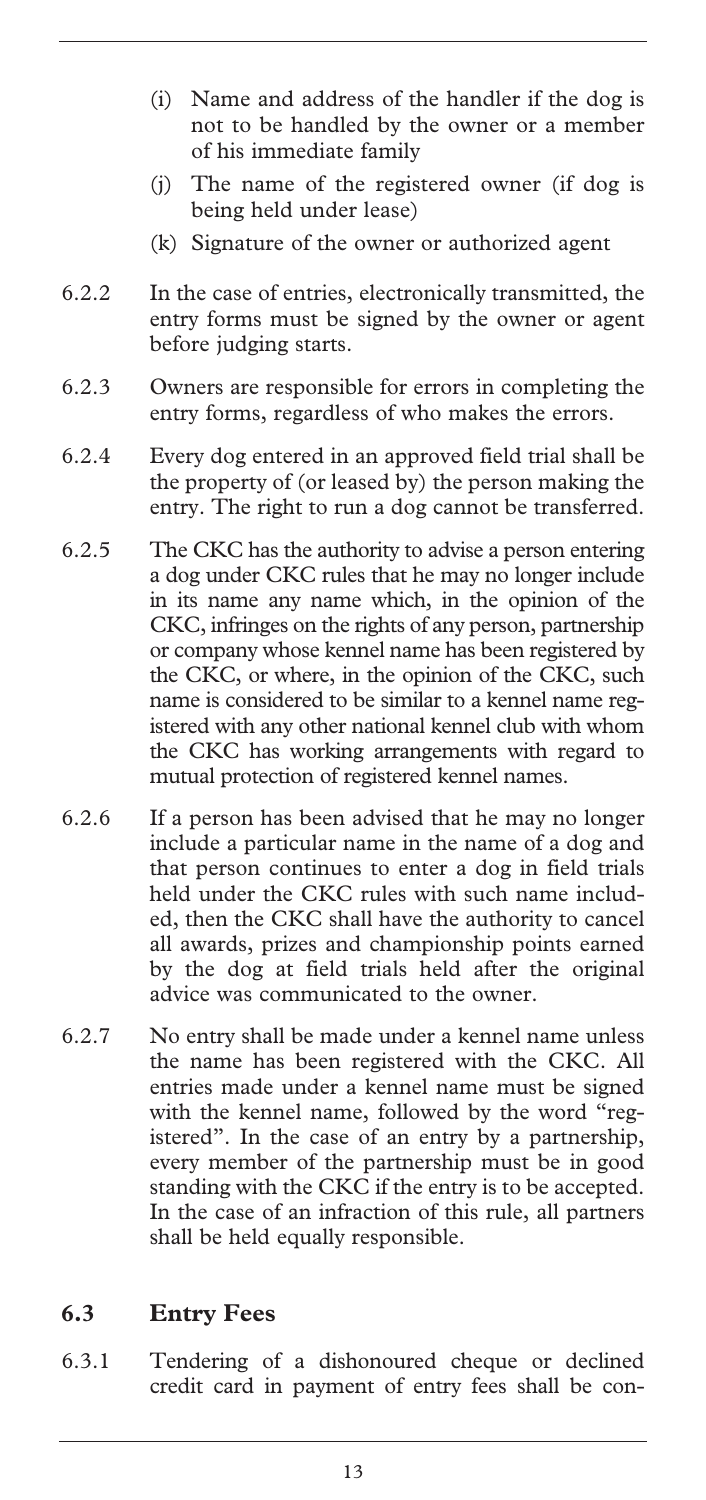sidered non-payment of entry fees and is an offense punishable by disciplinary action and cancellation of awards. Postdated cheques are not acceptable tender.

#### **6.4 Bitches in Season**

- 6.4.1 Bitches in season may be run at the discretion of the (27-09-18) trial giving club. If bitches in season are allowed to run, they may be entered in the last stake of the day to be run on a particular course. They shall be run in the last brace of the stake, or the last brace of the day if the stake will be carried over into the following day. Where more than one stake is scheduled for a particular day, the premium must specify in which stake bitches in season will be allowed to run.
- 6.4.2 No male dogs shall be run on the same course (or any part thereof) for 12 hours after bitches in season *(27-09-18)*  have run.
- 6.4.3 If a bitch comes into season after it is entered in a stake where bitches in season are not allowed to compete, the trial giving club shall refund its entry fee. *(27-09-18)*

#### **6.5 Disqualification & Reinstatement**

- 6.5.1 Any dog disqualified for biting or viciousness shall automatically be disqualified from entering in any other event in any other disipline until such time as the dog is officially reinstated.
- 6.5.2 A dog that bites or attempts to bite another dog or a person may be removed from the event grounds or premises for the duration of the event by the Chair of the Field Trial Committee
- 6.5.3 At his discretion, a judge shall have the authority to excuse or disqualify a dog which menaces, threat-*(19-03-16)*  ens, attempts to bite or bites the judge, another person, or another dog in the field. When a dog is twice excused on this account, it shall have the status of a disqualified dog.
- 6.5.4 At his discretion, a judge shall have the authority to permanently disqualify a dog which bites the judge *(19-03-16)* or another person in the field. Dogs disqualified under this provision will not be eligible for reinstatement. The decision to permanently disqualify a dog must be clearly indicated on the Judge's Disqualification Form.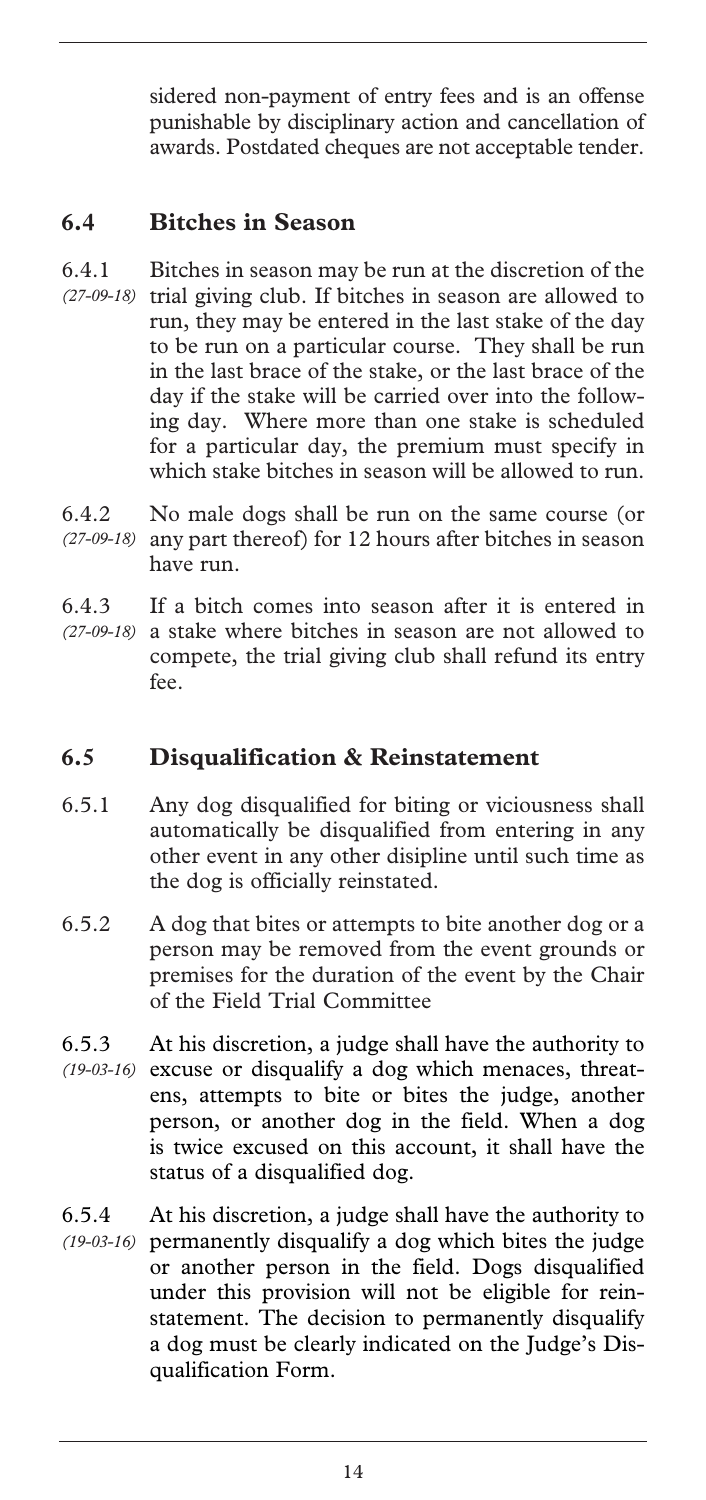- 6.5.5 Once a dog has been disqualified for any reason at a Pointing Field Trial, it may not be entered until the dog has been reinstated by the CKC. All awards earned by a dog in violation of this section will be cancelled by the CKC and the owner of the dog is subject to disciplinary action. A dog disqualified under section 6.5.4 is not eligible for reinstatement. *(23-03-19)*
- 6.5.6 Any dog that is disqualified under section 6.5.3 shall automatically be disqualified from entering in *(19-03-16)*  any other CKC event in any other discipline until such time as the dog is officially reinstated, if the dog is eligible for reinstatement.
- 6.5.7 Reinstatement

*(23-03-19)* 

(a) The owner of a dog which has been disqualified at a pointing field trial held under these rules may, after 30 days from the date of said disqualification, apply in writing to the CKC for reinstatement of the dog, unless the dog is ineligible for reinstatement as per Section 6.5.4. The request for reinstatement must be accompanied by a deposit as set by the Board.

#### **6.6 Health**

6.6.1 A dog may not be entered trial if it has any commu-(90-05-19) nicable disease.

6.6.2 Dogs entered in a trial must have current immunization status. *(90-05-19)* 

6.6.3 No dog may be brought onto the grounds or prem-(90-05-19) ises of a trial if it:

- (a) is known to have distemper, parvovirus, kennel cough or other communicable diseases
- (b) has recovered from distemper, parvovirus, kennel *(90-05-19)*  cough or other communicable disease within the last 30 days.
- (90-05-19) (c) has been housed within 30 days prior to the show, trial or test on premises on which there existed distemper, parvovirus, kennel cough or other communicable disease.
- 6.6.4 Where it is found that these rules have been contra-(90-05-19) vened, the dog in question shall be removed from the trial premises/grounds and the exhibitor will be subject to disciplinary action.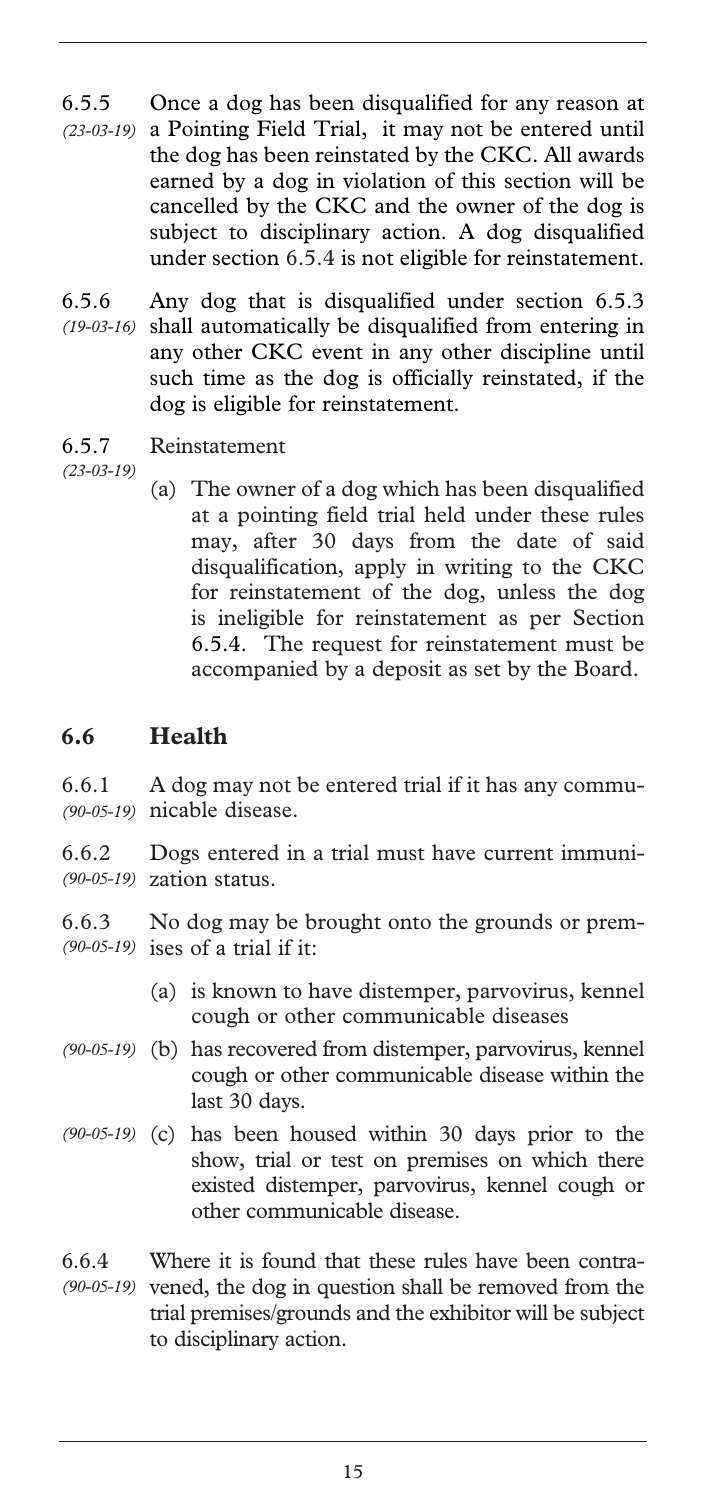#### **6.7 End of Trial**

- 6.7.1 At the conclusion of the judging, field trial clubs (95-05-19) shall provide the judge or judges with a list containing full names of all the dogs entered and the names and email addresses of the owners. The awards and absentees in the Pointing Field Trial Score Sheet shall be marked by the judge or judges and certified to by the Field Trial Secretary of the field trial club. The Field Trial Secretary shall file the Pointing Field Trial Score Sheet, together with all original entry forms of the placing dogs and a full report of said trial.
- 6.7.2 Administrative fees for non-compliance shall be (95-05-19) imposed by the Board of Directors. The report shall contain a list of all officers, members of Field Trial Committees, names and email addresses of judges and the name and email address of the Field Trial Secretary.
- 6.7.3 The trial-giving club is responsible for the collection of all TCN fees. Within 21 days after the closing of its trial, the trial-giving club shall forward the following to the CKC:
- (a) The signed Statement of Event Fees over the *(01-05-18)*  signatures of the Event Secretary and any authorized signing officer of the club as to the number of dogs with Temporary Competition Number (TCN) entered in its trial, and the total number of dogs entered in competition in its trial
- (b) A remittance which shall include all lemporary *(01-05-18)*  Competition and recording fees in an amount set from time to time by the Board of Directors
	- (c) All entry forms
- 6.7.4 In the event that the CKC established that the remittance fails to completely cover the fees set forth above, an administrative fee as set from time to time by the Board of Directors shall be payable by the trial-giving club.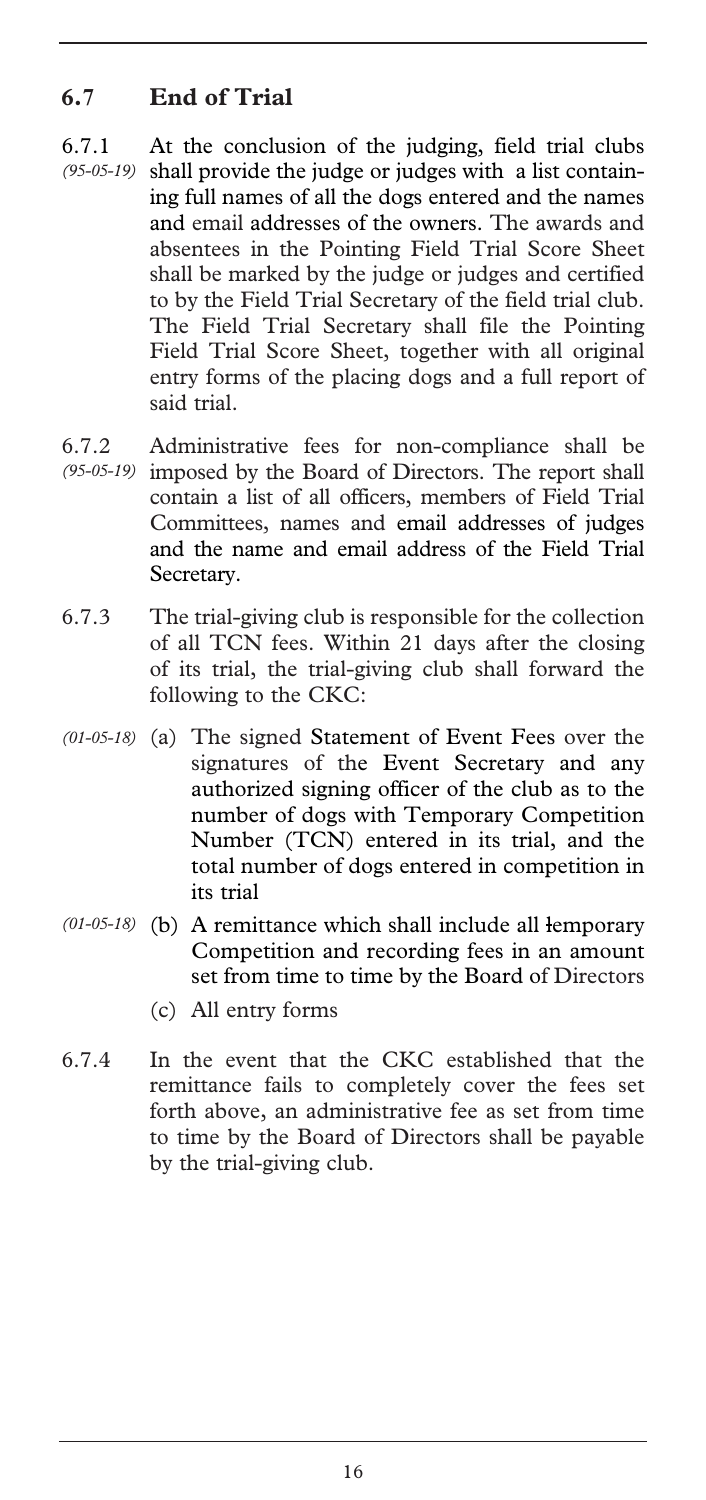## *7 UNSPORTSMANLIKE CONDUCT*

- 7.1 It shall be deemed unsportsmanlike conduct if a person, during the running of or in connection with an event, abuses or harasses a judge, trial official or any other person present in any capacity at the event.
- 7.2 Any handler who displays unsportsmanlike conduct or who is seen to kick, strike or otherwise roughly manhandle a dog at any time during the holding of the event, may be expelled from the trial by the Pointing Field Trial Committee.
- 7.3 The judges shall also have the authority to expel a handler from a trial if they observe unsportsmanlike conduct on the part of the handler or see the handler kicking, striking or otherwise roughly manhandling a dog while the event is in progress. It will be the duty of the judge to report promptly to the Pointing Field Trial Committee the expulsion of a handler.
- 7.4 The Pointing Field Trial Committee shall investigate, at once, any instance of alleged unsportsmanlike conduct on the part of the handler, or any report that a handler has been observed kicking, striking or otherwise roughly manhandling a dog. If the Pointing Field Trial Committee, after investigation, determines that a handler is in violation of this section, and that the incident, if proven, would constitute conduct prejudicial to the sport or the CKC, it shall exercise its authority in accordance with the Complaints section of these rules.
- 7.5 The Event Secretary shall submit to the CKC, a complete report of any hearing action taken under this section within 21 days.
- 7.6 Where a person who has control or custody of a dog at a CKC event causes that dog to suffer serious injury or death through negligence or willful misconduct, the Chair of the Field Trial Committee shall file a report to the CKC for possible submission to the Discipline Committee.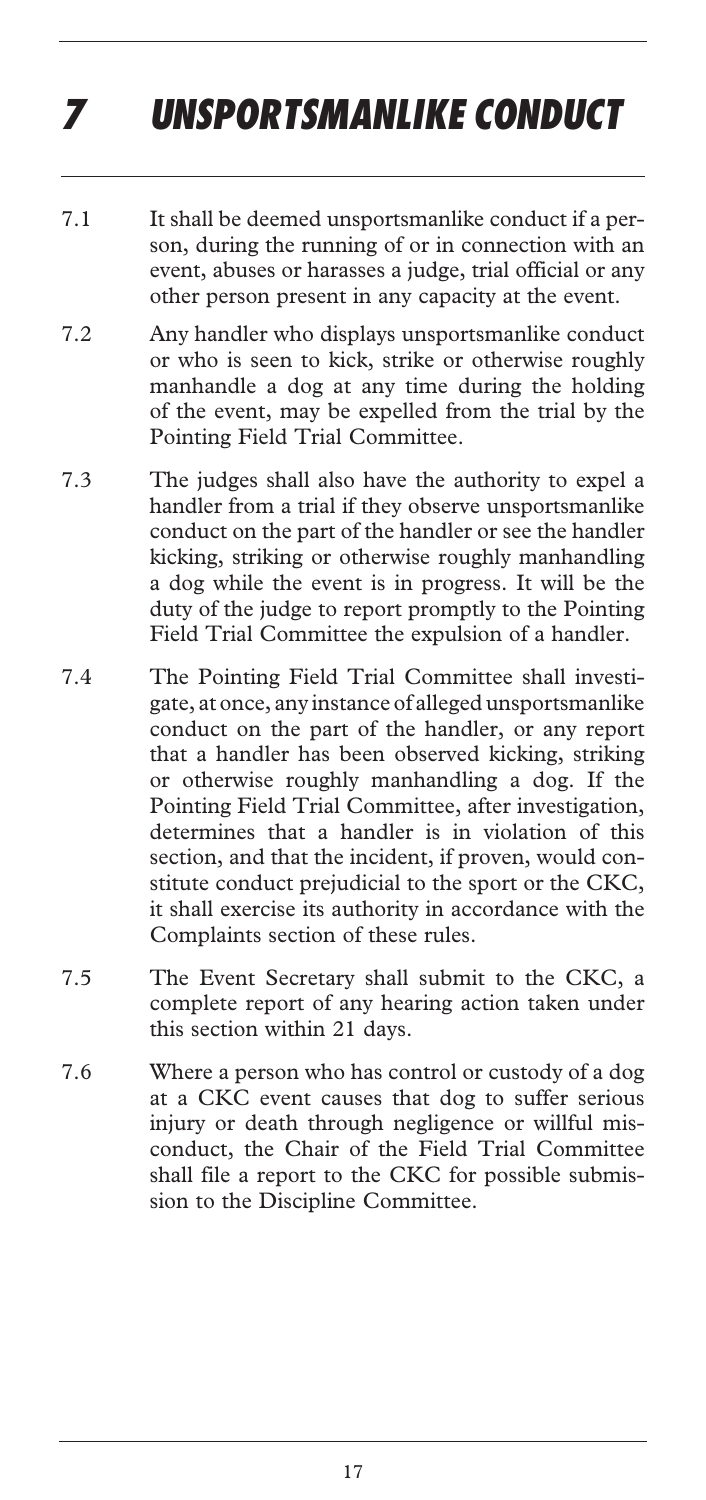## *8 CANCELLATIONS*

- 8.1 If a dog is entered in any stake for which it is ineligible, all prizes won by that dog in that stake shall be cancelled by the CKC.
- 8.2 If the win of a dog is cancelled, the dogs placing next in order shall be moved up at the judges' discretion. If so moved, the wins of the dogs moved up shall be counted the same as if they had been the original awards.
- 8.3 If the win of a dog is cancelled, the entrant of the dog shall return all prizes for that win to the secretary of the field trial within 10 days of receipt of notice of cancellation from the CKC.

### *9 STAKES & CHAMPIONSHIP POINTS*

- 9.1 A pointing dog shall become Field Trial Champion (28-09-18) of record after having won 10 points at field trials (95-05-19) approved by the CKC. Of the required 10 points, at least 3 points shall have been won in one unrestricted Senior Open Stake, not more than 4 points shall have been won in Senior Amateur Stakes, not more than 2 points shall have been won in Puppy stakes, not more than 2 points shall have been won in Derby Stakes. A Dog shall not be recorded as Field Trial Champion unless it is has exhibited the ability to back. Championship points from placements in Amateur stakes that are credited towards a Field Championship, will also be credited towards an Amateur Field Championship.
- 9.2 A Pointing dog shall become an Amateur Field Trial Champion after having won 10 points in Amateur Stakes, including a minimum of one 3 point major win in an Amateur Stake at field trials licensed by the CKC. A dog shall not be recorded as Amateur Field Trial Champion unless it has exhibited the ability to back.
- 9.3 An unrestricted stake is one in which all Pointing breeds are allowed to compete. Senior Stakes are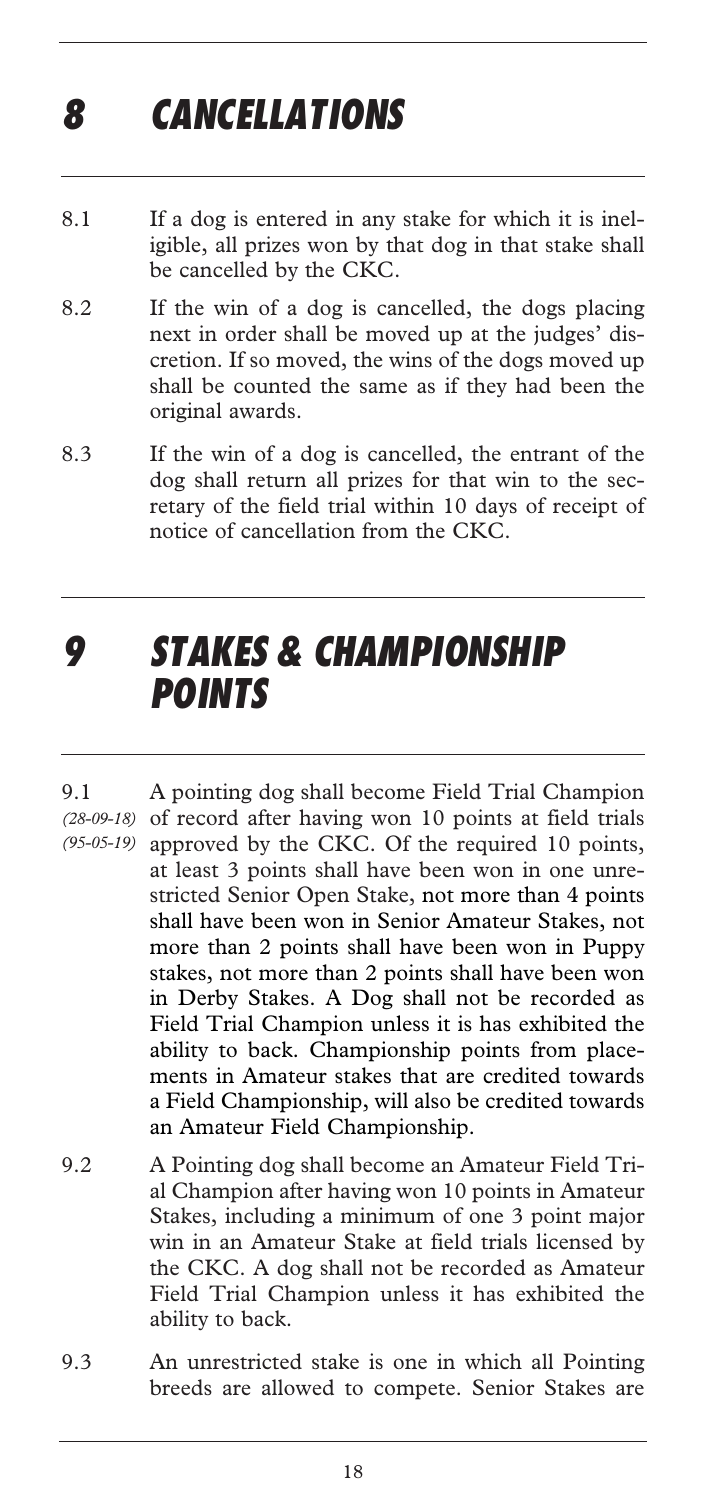all stakes other than Puppy or Derby Stakes. Open Stakes are stakes in which both professional and amateur handlers are allowed to compete.

#### 9.4 Championship point ratings:

(a) **Puppy Stakes** 

(5 or more starters) winner......... 1 point

- (b) **Derby Stakes**  (5 - 7 starters) winner 1 point (8 or more starters) winner........2 points
- (c) **Senior Stakes** First Second Third 4 to 7 dogs competing ........ 1........ 0 ........0 8 to 11 dogs competing ...... 2........ 1 ........0 12 to 15 dogs competing .... 3........ 1 .......1/2 16 to 19 dogs competing .... 4........ 2 ........1 20 or more dogs competing.. 5........ 3 ........2
- 9.5 To be eligible to be entered in an approved field trial, the dog must be at least 6 months of age on the first day of the trial.
- 9.6 Definition of Stakes:

#### (a) **Open Puppy Stake**

 For all dogs which are not over 18 months of age on the day of the trial (first day if more than one-day trial).

(b) **Open Derby Stake**

 For all dogs which are not over 27 months of age on the day of trial (first day if more than one-day trial).

(c) **Shooting Dog Stake** (Open or Amateur)

 For dogs 6 months of age on the first day of trial.

(d) **All-Age Stake** (Open or Amateur)

For dogs 6 months of age on the first day of trial.

(e) **Limited Shooting Dog Stake** (Open or Amateur)

> For dogs 6 months of age on the first day of the trial which have won first place in an Open Derby Stake or which have placed first, second, third or fourth in any Shooting Dog Stake. A field trial-giving club may give an Amateur Limited Shooting Dog Stake in which placements that qualify a dog that have been acquired in Amateur Stakes only. When a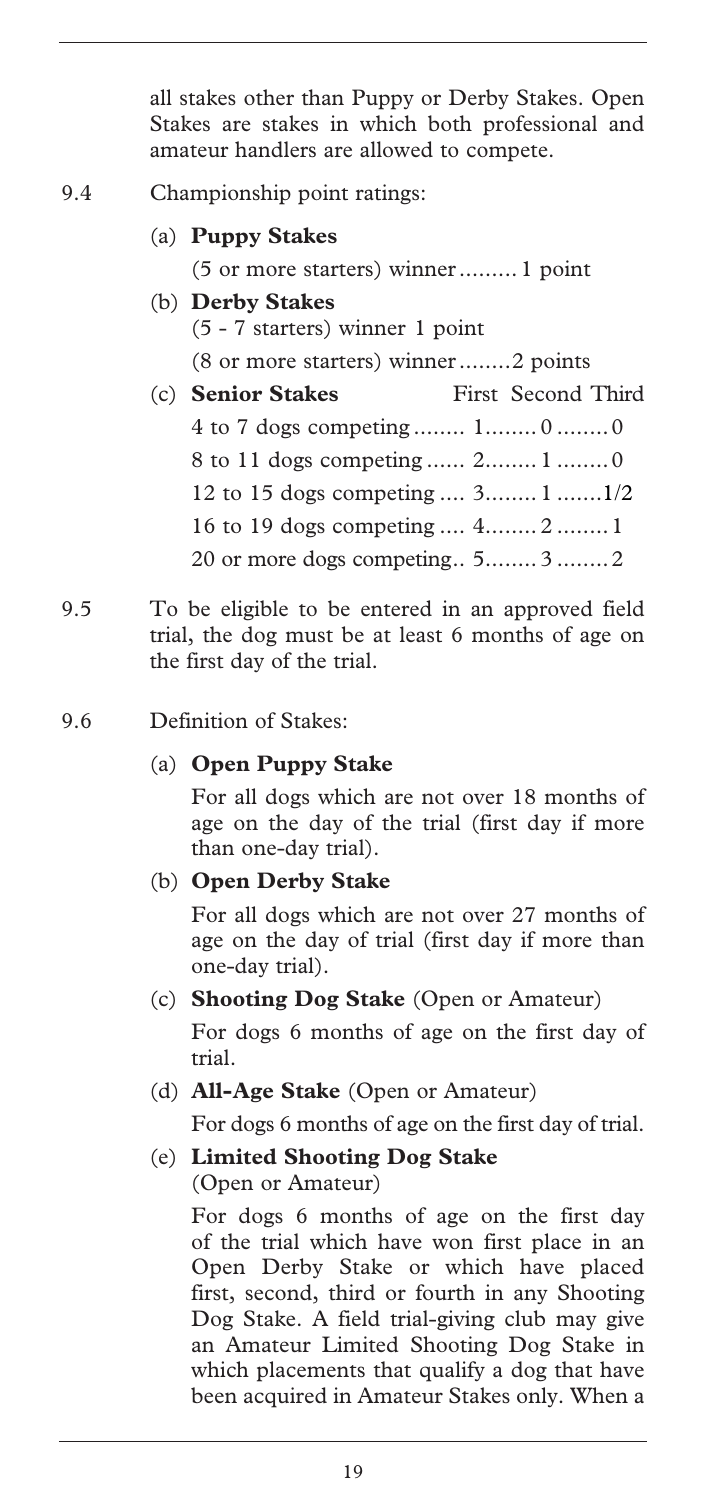club elects the latter option, the stake must be advertised in the premium list and additional advertising may be done.

(f) **Limited All-Age Stake** (Open or Amateur)

 For dogs 6 months of age on the first day of the trial which have won first place in an Open Derby Stake or which have placed first, second, third or fourth in any All-Age Stake. A field trial-giving club may give an Amateur Limited All-Age Stake in which placements that qualify a dog that have been acquired in Amateur Stakes only. When a club elects the latter option, the stake must be advertised as such in the premium list and any additional advertising that may be done.

- 9.7 A club may hold an unlimited number of Field Trials in a calendar year, however at any trial there shall not be more than one of the following stakes: Open Puppy, Open Derby, Shooting Dog, All-Age, Limited Shooting Dog, Limited All-Age. Both Open and Amateur Stakes may be held in Shooting Dog, All-Age and Limited Stakes.
- 9.8 Any person who receives or has received either directly or indirectly, compensation for training or handling Pointing dogs, or who has accepted cash prize or prizes or other valuable consideration for handling dogs other than his own in field trial competition, or any person who is employed by a professional handler in the training of Pointing dogs, or any member (15 years of age or over) of the immediate family of a professional handler who assists him in training Pointing dogs, is classified within the meaning of these rules as a professional handler. All handlers, not classed as professional handlers, shall have amateur standing.
- 9.9 A person classified as a professional handler and who wishes to attain amateur standing shall announce this intention by letter to the CKC. At the expiration of a 2 year period from the date of the letter, the handler may be classified as an amateur in good standing providing that during this period no remuneration whatsoever has been received for the training or handling of Pointing dogs.
- 9.10 Dogs running in Amateur Stakes must be owned by an amateur and handled by an amateur.

9.11 In any stake, the judges may award a "Certificate of Merit" to any unplaced dog for particularly excellent work. The name of the dog shall be noted on *(29-09-18)*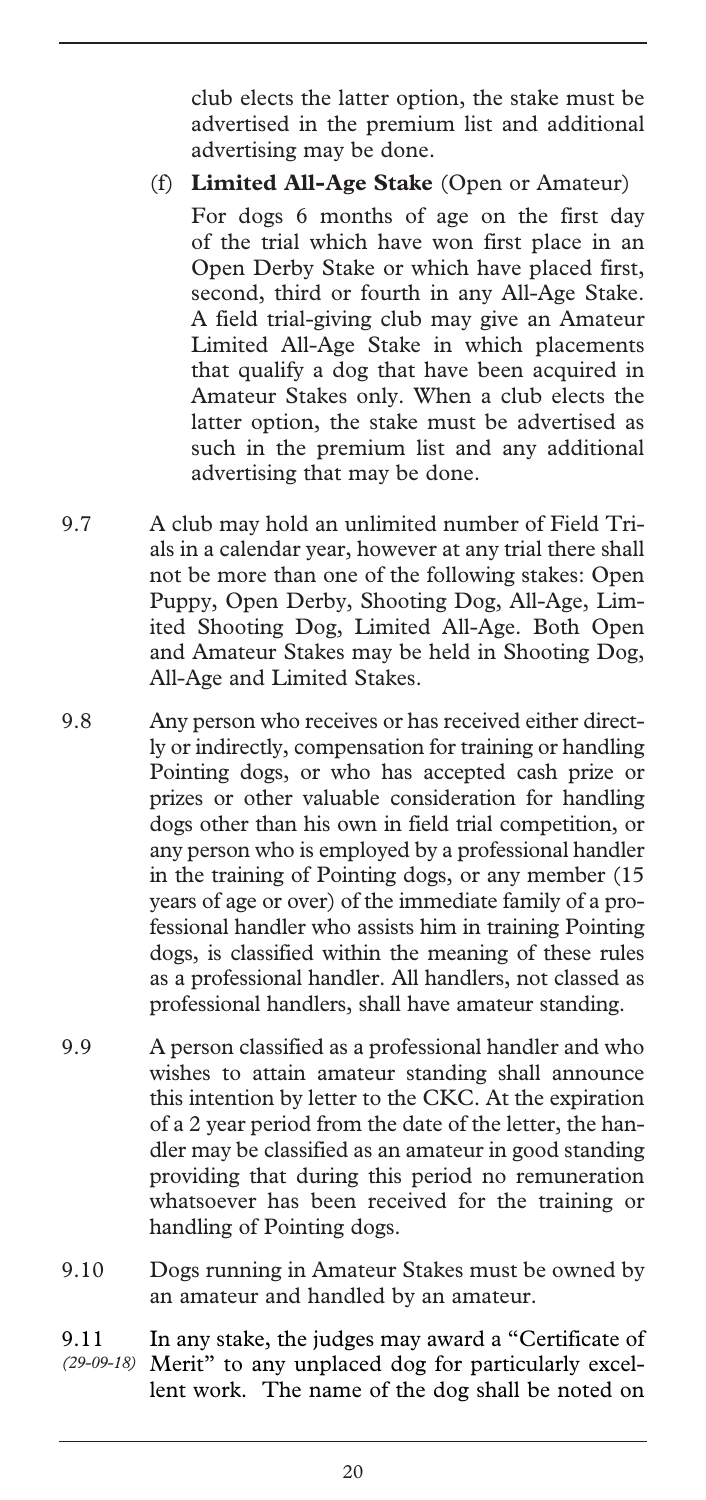the Pointing Field Trial Score Sheet for the stake in which the award was made.

### *10 STANDARD OF PERFORMANCE*

#### **10.1 Puppy Stake**

- 10.1.1 Puppies must show desire to hunt, desire to get out and search for scent, obvious scenting ability, and initiative in covering ground and in searching likely cover.
- 10.1.2 Puppies are not expected to point but should flash point or otherwise indicate the presence of game if the opportunity is presented.
- 10.1.3 Puppies should show reasonable obedience to their handlers' commands.
- 10.1.4 Puppies are to be judged on their future promise as high class Derby Dogs.
- 10.1.5 Game will not be killed in a Puppy Stake.
- 10.1.6 Blanks will not be fired in a Puppy Stake unless so specified in the premium list, in which case every dog that makes game contact shall be fired over if the handler is within reasonable gun range.
- 10.1.7 At least 15 minutes and not more than 30 minutes shall be allowed for each brace.

#### **10.2 Derby Stake**

- 10.2.1 Derbies must show a keen desire to hunt, be bold and independent, have a fast yet coordinated style of running, and demonstrate not only intelligence in seeking objectives but also the ability to find game.
- 10.2.2 Derbies must point, but steadiness to wing and shot is not required.
- 10.2.3 Should birds be flushed after a point, by handler or dog within reasonable gun range from the handler, a shot must be fired. Lack of opportunity for firing over a Derby dog on point shall not constitute reason for non-placement when it has had game contact in acceptable Derby manner.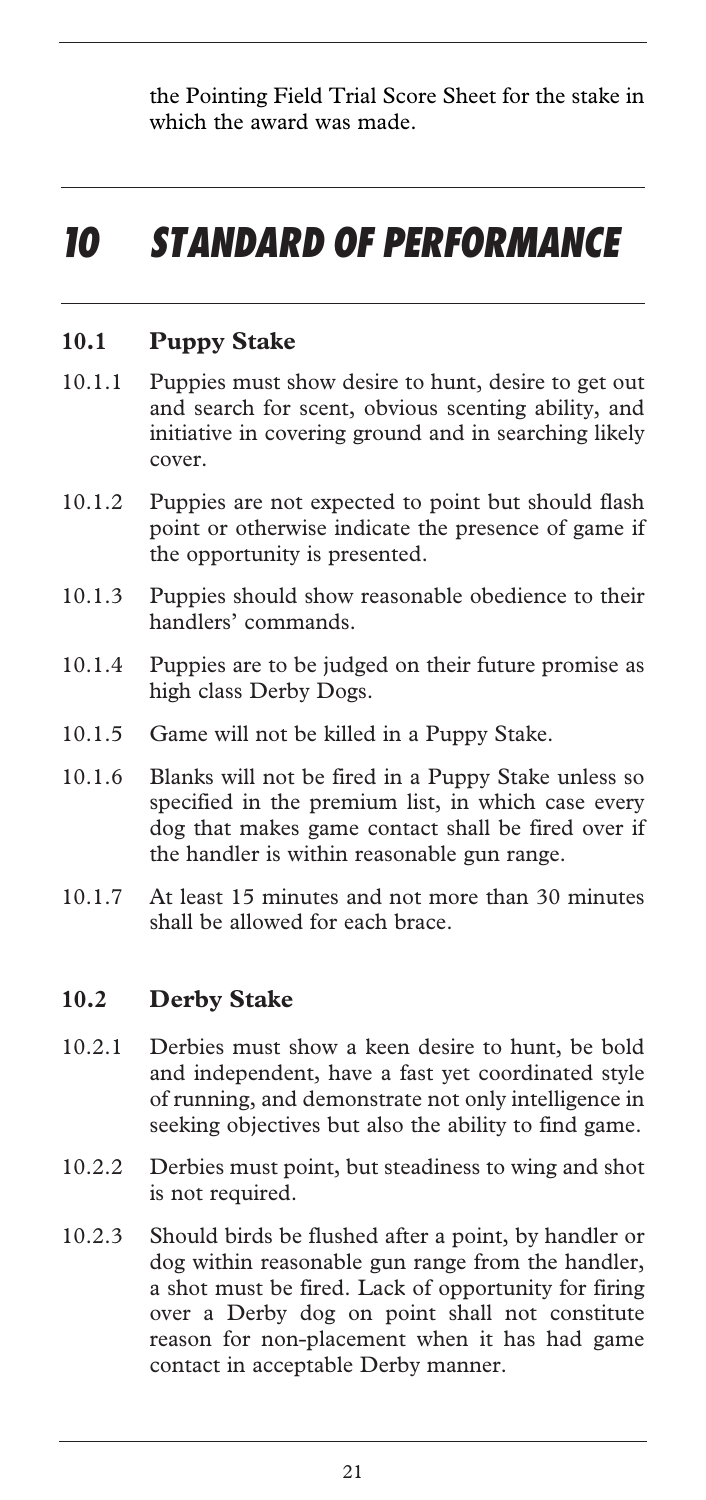- 10.2.4 Prior to making the final placing, judges must arrange to have all dogs under consideration fired over if a natural opportunity has not occurred. Derbies are to be judged on their promise as either future Shooting Dogs or All-Age Dogs.
- 10.2.5 At least 20 minutes and not more than 30 minutes shall be allowed for each brace.

#### **10.3 Shooting & All-Age Dog Stakes**

10.3.1 While the performance in these stakes will vary according to the stake and breed, three main criteria will be observed:

#### (a) **Ground Work**

- (i) Intelligent search
- (ii) Appropriate range
- (iii) Pace

#### (b) **Bird Work**

- (i) Accurate and quick location and relocation
- (ii) Pointing
- (iii) Style and intensity

#### (c) **Training and Manners**

- (i) Hunting to the course
- (ii) Responding to the handler
- (iii) Steadiness on wing and shot
- (iv) Retrieving (where required)
- (v) Backing
- 10.3.2 In a Shooting Dog or All-Age Stake, a dog should back (honour) if the opportunity occurs during the running of the stake. A dog should not be placed on the basis of backing performance alone, but failure to back or honour when its brace mate has established a steady point must be heavily penalized, and the intentional avoidance by a dog or handler of a backing situation must also be heavily penalized. Backing should be done naturally, but may be done on command, with greater credit being given to the natural back. The backing dog may not be touched before the blank is fired, nor before the retrieve if game is shot unless directed by a judge in case of an unproductive find. Any dog demonstrating an ability to back on course shall be recorded. If a dog has not exhibited a back in a stake after attaining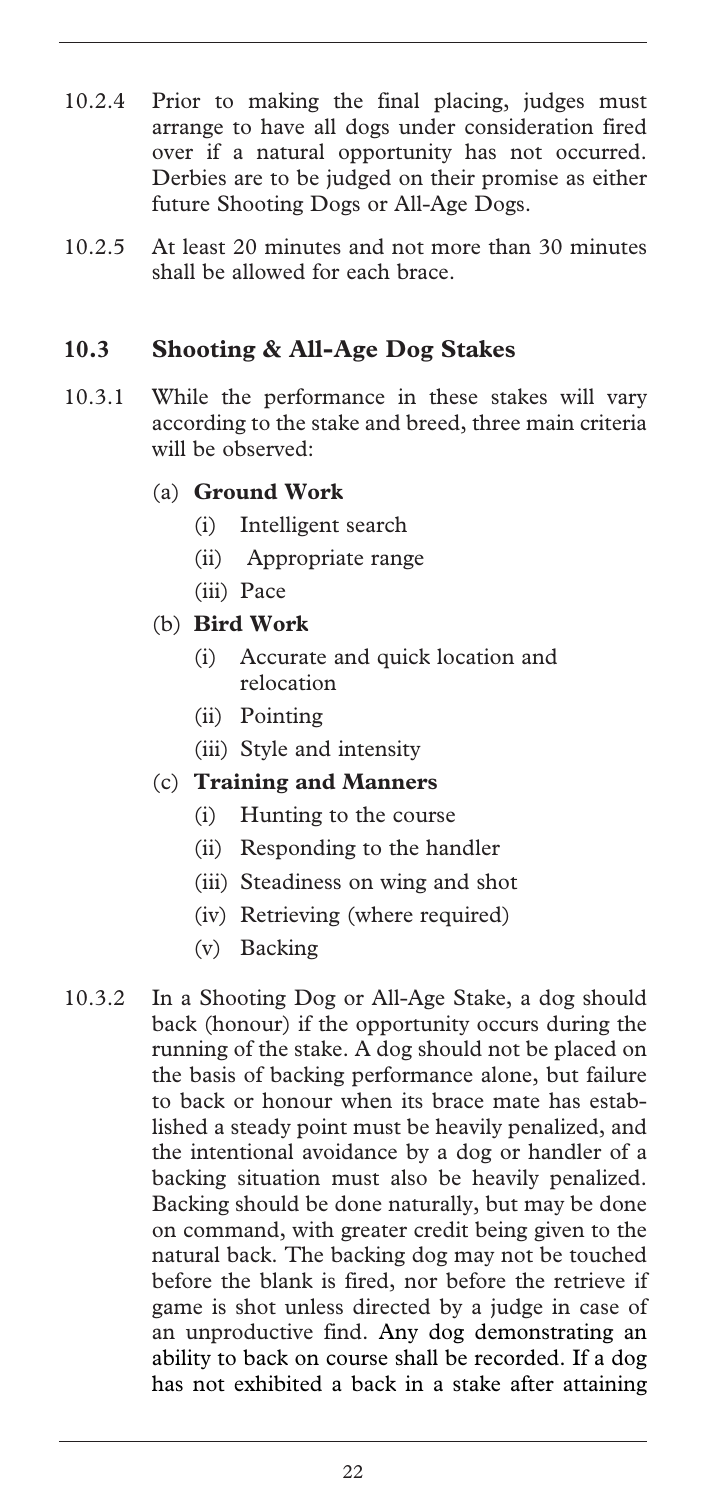all required points to finish its Championship, the handler may request the judge to set up a backing test for this purpose subject to the discretion of the trial giving club. A dog should be provided for this purpose by the club.

- 10.3.3 No Shooting Dog or All-Age Stake shall be run in braces of more than 30 minutes at an approved trial unless the running time is given in the premium list.
- 10.3.4 In any stake in which birds are not shot, except in Puppy Stakes as specified in these rules, a blank cartridge must be fired by the handler over any dog on point after the game has been flushed. The handler must shoot within the time that would be required to kill a bird at natural shot gun range. Any deliberate delay in shooting must be severely penalized.
- 10.3.5 A reasonable move of a dog to mark a bird flushed after a point is acceptable, but this shall not excuse a partial break or a delayed chase.
- 10.3.6 Any club that anticipates an entry in an approved field trial that might exceed the number of dogs that could be judged on the available running grounds during the available judging hours, should specify in its premium list that entries in any or all stakes will be limited and that entries will close when the limit or limits have been reached if this occurs before the specified closing time for entries.
- 10.3.7 In Shooting Dog or All-Age Stakes restricted to CKC registerable Pointing breeds, the premium list may specify that the stake requires, in addition to the basic requirements for hunting, pointing and backing, one or both of the following requirements for placement:
	- (a) A demonstration of land retrieving performance
	- (b) A demonstration of water retrieving performance
- 10.3.8 In stakes requiring land and/or water retrieving, the judges shall establish such test or conditions as they require to ensure that all placed dogs meet the requirements established for the stake. The test should simulate natural hunting conditions as much as possible.
- 10.3.9 In retrieving stakes, the dog must be steady and retrieve only upon command. The retrieve should be quick and delivered tenderly to hand. A dog who marks the retrieves without or with less hand, voice or whistle direction should be given credit over a dog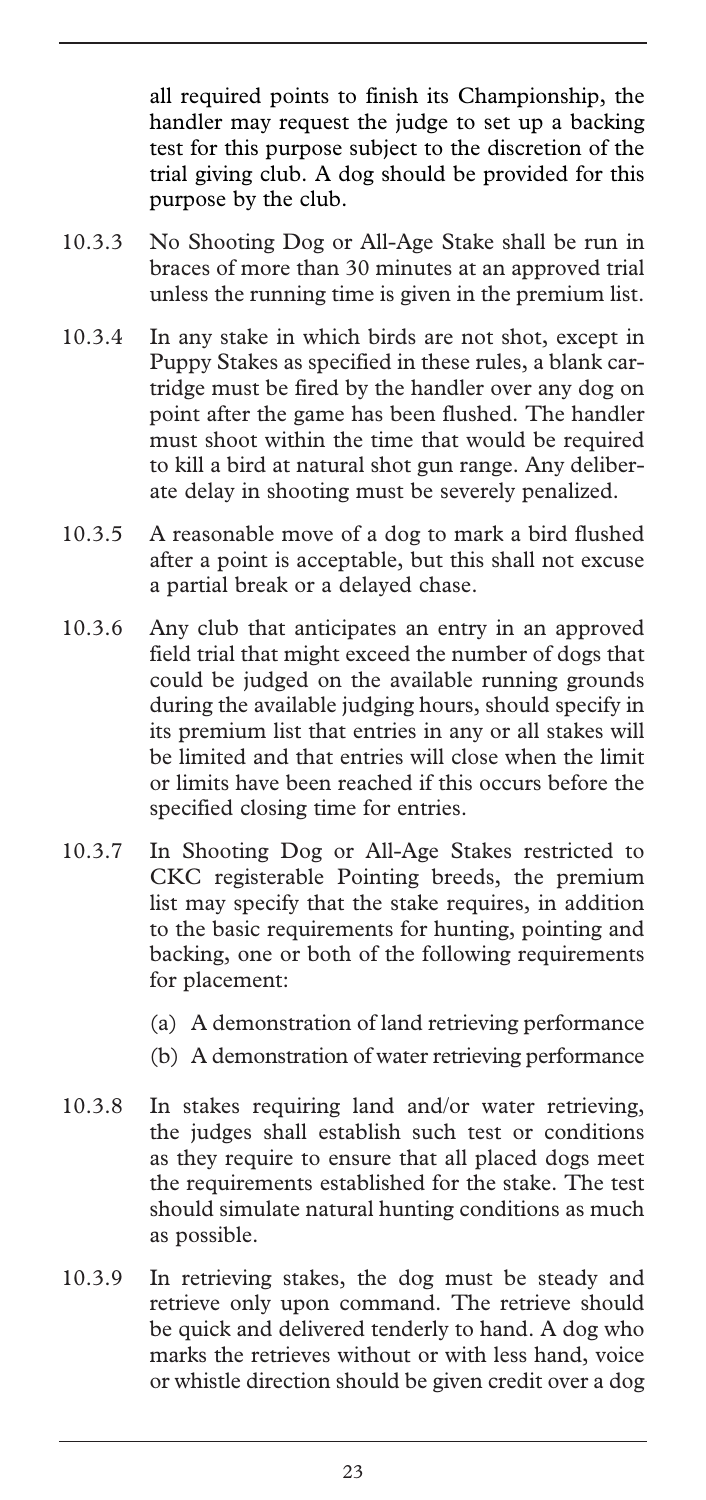who requires a greater direction from its handler. In water retrieving stakes the dog should enter the water boldly and retrieve by the most direct route.

#### **10.4 Shooting Dog Stake**

- 10.4.1 A shooting dog must show a keen desire to hunt, have a bold and attractive style of running, and demonstrate not only intelligence in quartering and in seeking objectives but also the ability to find game.
- 10.4.2 The shooting dog must hunt for its handler at all times at a range suitable for handlers on foot and should show or check in front of the handler frequently. It must cover adequate ground but never range out of sight for a length of time that would detract from its usefulness as a practical shooting dog.
- 10.4.3 The dog must locate game, must point staunchly and must be steady to wing and shot. When the brace mate has established point it should hold back, preferably on sight, but if not then on command.
- 10.4.4 Intelligent use of the wind and terrain in locating game, accurate nose, style and intensity on point, are highly desirable. Intensity is a most desirable charac-teristic in a pointing dog and is, therefore, far more important than the position of the head and tail, though style adds to an otherwise good performance.
- 10.4.5 The dog should automatically relocate game that moves out, but may be encouraged to relocate by its handler. The dog should have a finished perfor-mance and should be under its handler's control at all times. A Shooting dog should handle well with a minimum of noise or hacking by the handler.
- 10.4.6 No Shooting dog shall be placed which has not had bird contact and has not been shot over.
- 10.4.7 At least 30 minutes shall be allowed for each brace.

#### **10.5 All-Age Stake**

10.5.1 An All-Age dog shall demonstrate all of the same qualities as a Shooting dog as defined in the fore-going, except that it must hunt with greater speed and at a much greater range if the terrain permits, with greater degree of independence, and covering the course in a forward moving pattern so as to locate any game on the course.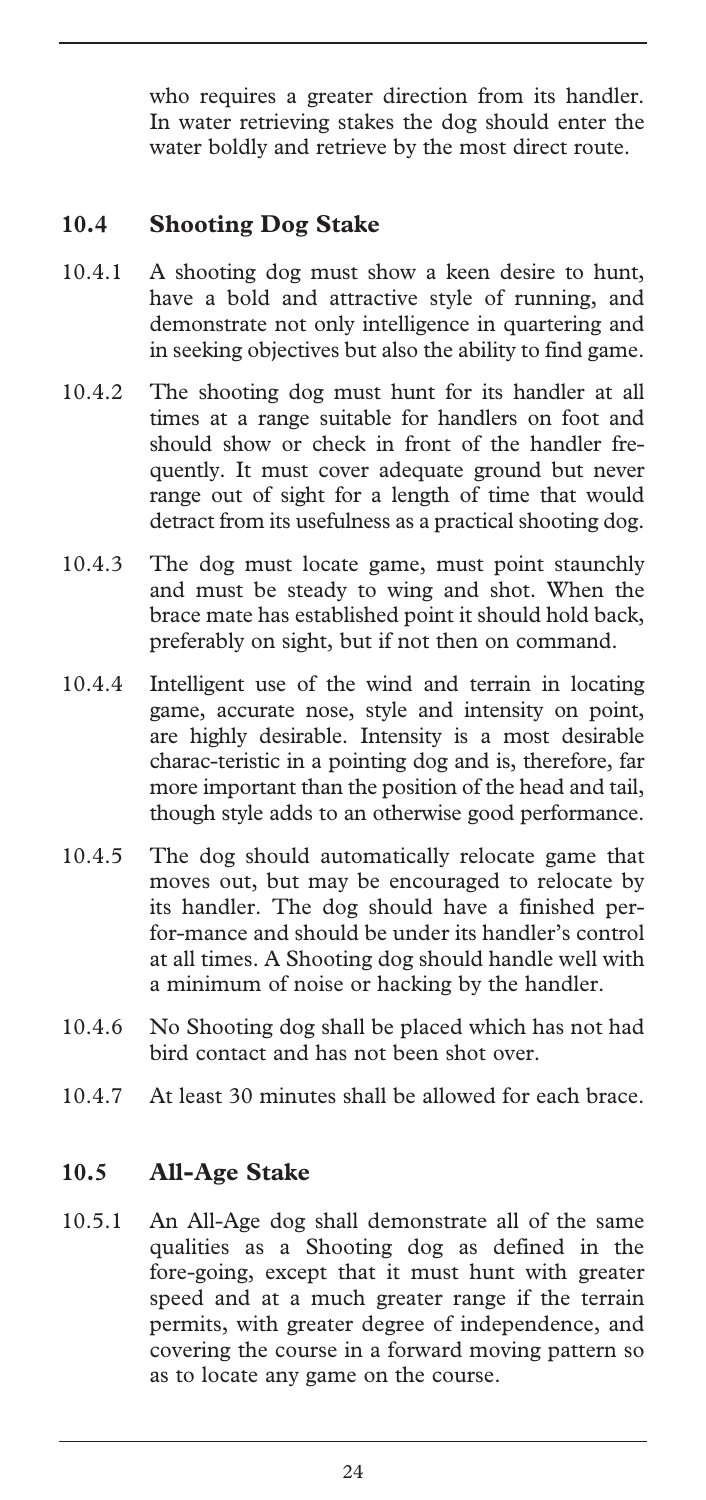- 10.5.2 It should respond to handling but should show an indication of using its own judgement in negotiating the course to find birds and should not wait for the handler to direct it as to where to go.
- 10.5.3 Style and intensity on point are essential and must be steady to wing and shot.
- 10.5.4 An All-Age dog will not be placed that has not had bird contact and has not been shot over.
- 10.5.5 At least 30 minutes shall be allowed for each brace.

### *11 TRIAL PROCEDURES*

#### **11.1 Field Trial Marshals**

11.1.1 The Field Trial Committee may appoint one or more Field Trial Marshals. It shall be the duty of one Marshal to assist the judges and to carry out instructions including regulating and controlling the gallery, making sure that the gallery is kept separate from and behind the judges, and that no one in the gallery talks to the judges while the dogs are down. Other Marshals may see to it that braces are ready when called and assist the Field Trial Committee in all other matters necessary for the smooth and expeditious running of the trial.

#### **11.2 Drawing & Bracing**

- 11.2.1 The dogs shall generally be run in braces and each dog in the brace must have a separate handler.
- 11.2.2 If every dog entered in a stake at a licensed field trial has a different handler, the bracing of the dogs in that stake shall be established by a straight drawing and the braces shall then be run in the order drawn.
- 11.2.3 If 2 dogs with the same handler are entered in a stake at the licensed field trial, such entries shall be segregated for the drawing for bracing so that no 2 dogs handled by the same person can be drawn for the same brace. The running order for all complete braces shall then be determined by a separate drawing after the bracing has been established. If during the drawing for running order, any handler is drawn to handle in more than 2 consecutive braces in the same stake, and if there is a later brace to be drawn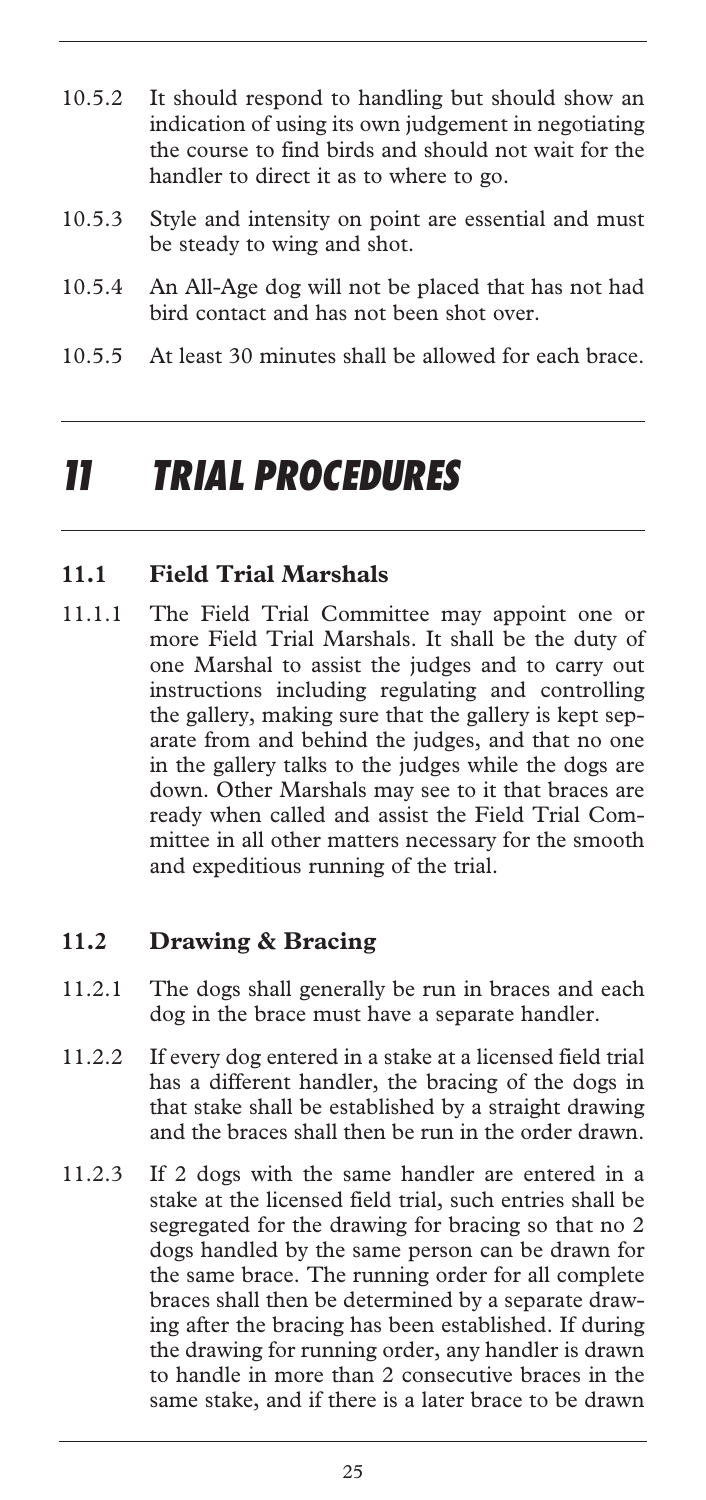in which that handler has no dog, the later brace may be moved up to run following the second consecutive brace, so that the handler would not be required to run in more than 2 consecutive braces. However, this shall not apply if an alternate handler has been named.

- 11.2.4 The bracing and running order established by either method shall not be changed except under the following circumstances:
	- (a) In cases of a scratch or absentee the brace mate of the absent dog shall be run with the dog from the next incomplete brace or, if there is no other incomplete brace, with the bye dog.
	- (b) If the foregoing procedure results in the bracing together of 2 dogs handled by the same person, the 2 odd dogs shall be re-braced consecutively with the 2 dogs in the last brace in the stake in which that handler has no dog.
- 11.2.5 Any new brace or braces so created must be run in the running order drawn for one of the 2 dogs in the brace as the Field Trial Committee may decide. If there is no bye dog and no other incomplete brace, the brace mate of a scratched or absent dog shall run last as the bye dog.
- 11.2.6 If a bye dog remains after all the braces have been run, its brace mate shall be selected by the judges at their sole discretion from among the dogs that have run in that stake. Alternatively the judges may, if the Field Trial Committee agrees, run such a bye dog without a brace mate. The judges shall also decide whether or not any brace mate they select for such a bye dog shall be under judgement, and if under judgement, for what portion or portions of the heat. The judges' decision shall be publicly announced before the brace is started.

#### **11.3 Courses & Birds**

- 11.3.1 Stakes at licensed field trials may be run on any of the following types of courses, all of which must include sufficient acreage, adequate cover for birds, and suitable objectives to represent local hunting conditions:
	- (a) Single Course with Bird Field consisting of a back course and a bird field which has sufficient cover to hold birds and which is of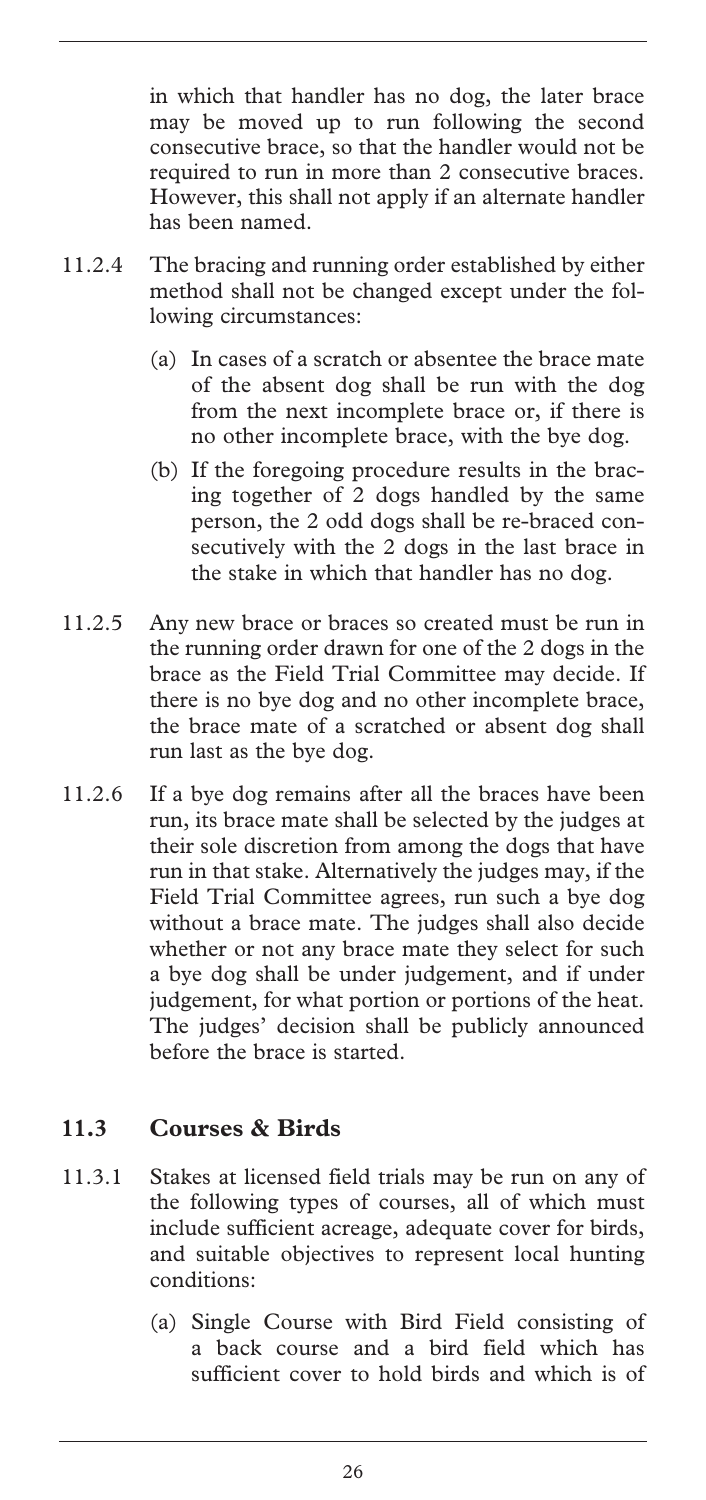adequate size to permit a dog to hunt naturally without excessive hacking. A bird field must not be less than 5 acres and 10 acres is recommended. At a licensed trial no less than 2 birds must be released for each brace in first series in all stakes except Puppy Stakes. Additional birds may be released either in the bird field or on the back course.

- (b) Single Course without Bird Field consisting entirely of a course without any specific bird field, on which birds are released in suitable places around the course. At a licensed trial no less than 2 birds must be released for each brace at a suitable place on the course in all stakes except the Puppy Stakes.
- (c) Multiple Courses consisting of a series of courses on which each brace starts where the last brace was picked up. On such a course it is assumed that there is adequate natural or released game.
- 11.3.2 The same requirements for released birds that apply to other stakes at a licensed trial shall also apply to Puppy Stakes unless the premium list specifies that no birds will be released in the Puppy Stakes.
- 11.3.3 No released bird shall be picked up on the course or in the bird field unless dead or crippled.
- 11.3.4 Regular stakes at a licensed trial shall be run only on recognized game birds. The birds should be strong, healthy, full feathered and clean except that in Puppy Stakes non-game birds may be used if specified in the premium list.
- 11.3.5 Birds should, if possible, be released in natural cover rather than in artificially created cover. They should not be placed in holes nor in such cover as will impede their ability to fly or run. Birds may be rocked or dizzied but not to such an extent as to affect their ability to fly. Game stewards should wear gloves. Successive birds should not be released in or near the same spot.
- 11.3.6 Back-course birds may be planted by planters on foot, horse or ATV. If ATV's are used, birds may not be released from the vehicle. ATV's and/or horses are not allowed in the bird field for bird planting.
- 11.3.7 The premium list for a licensed trial shall specify the type of course and species of game to be released in each stake.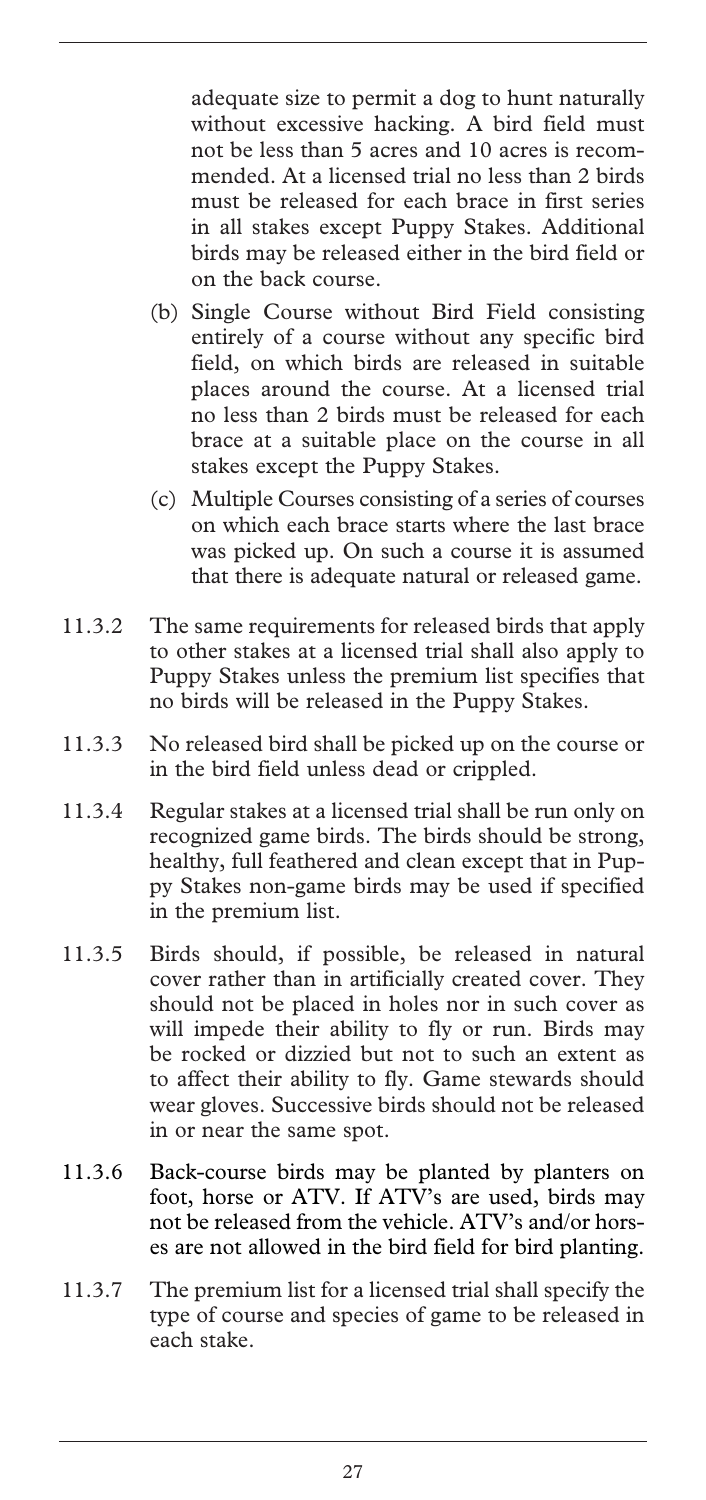#### **11.4 Running & Handling**

- 11.4.1 The duty of having a dog ready in place when required for judging rests solely with its handler or owner. All dogs should be ready on the grounds well in advance of the scheduled times for braces so that the judges will not be held up in case of an absent brace. If a dog is not present at the place where it is to start within 5 minutes after it is called for by the judges to run in any series it must be disqualified. The judges are responsible for keeping the time.
- 11.4.2 No more than one brace shall be run on a course or any part of a course at the same time, irrespective of whether the dogs are in the same stake or in different stakes.
- 11.4.3 In a stake on a single course with bird field the time of each brace shall include no more than 8 minutes in the bird field, except in Puppy Stakes when the time in the bird field shall not exceed 6 minutes. The time shall start when the first dog has entered the bird field except that the first dog may be disqualified if it has cut the specified course in order to reach the bird field. If this occurs, time starts when the second dog enters. Otherwise, the judges or the Marshal if instructed by the judges, shall see to it that both dogs in each brace are directed to the bird field as near to the same time as possible. If one dog has strayed or is otherwise held up on the course, the brace mate and its handler may ordinarily proceed on the course and enter the bird field unless otherwise directed by a judge.
- 11.4.4 Time shall not be called when a dog is on point in the bird field unless specified in the premium list.
- 11.4.5 In a Derby Stake, if the second dog is not on point or backing, the handler may without penalty, hold or otherwise control the dog if there is any likelihood that it will interfere with the dog on point.
- 11.4.6 A dog that is on point, roading, or obviously on game when time is up, shall be allowed a reasonable time to complete its work.
- 11.4.7 Judges may discourage continuous or excessive noise or loud vocalizing by handlers in any stake and particularly in Shooting Dog Stakes. Failure to heed the judges' instructions may result in disqualification.
- 11.4.8 Intimidation, blocking, or the use of any training aid, (i.e. flushing whip, lead, etc.), or other means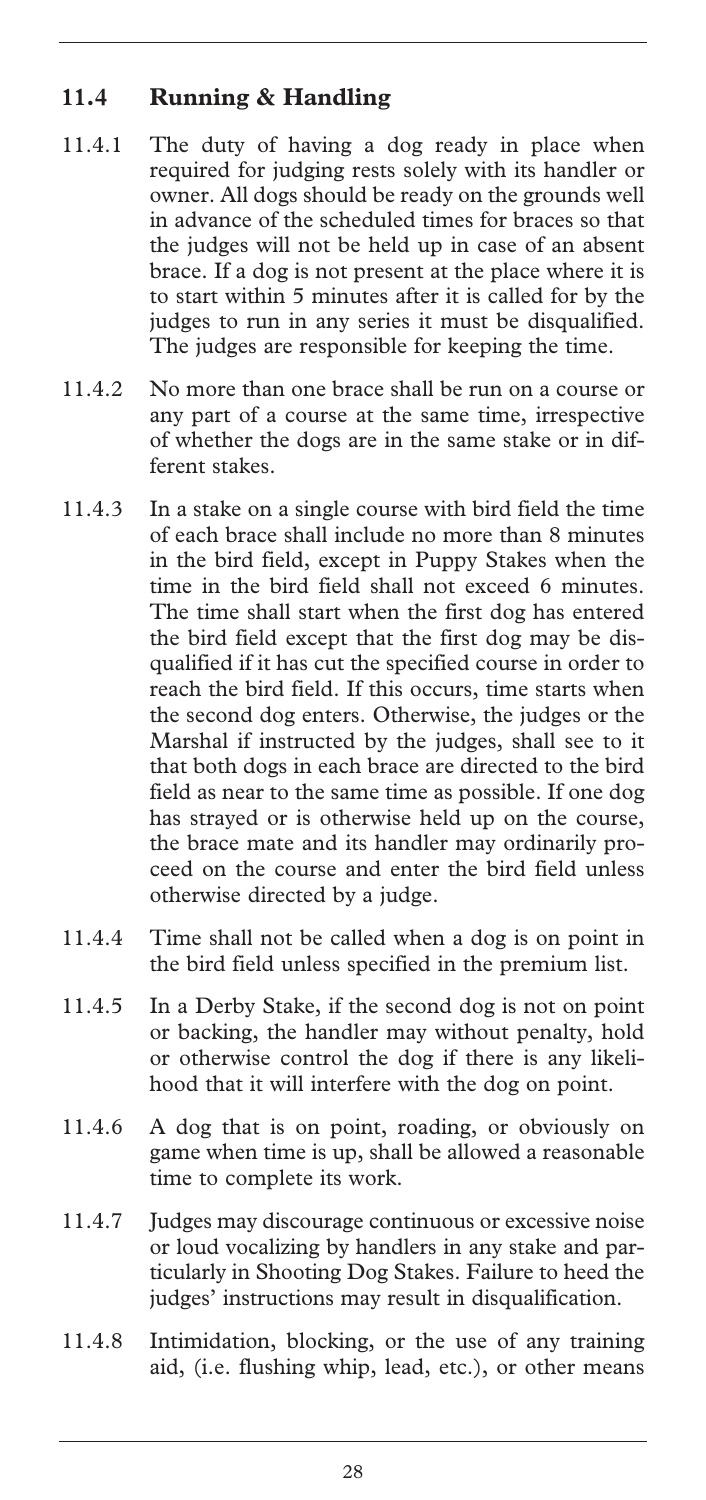to restrain the dog from breaking at wing or shot, shall be severely penalized.

- 11.4.9 Collaring (controlling the dog by the collar), is a procedure that is permitted under certain conditions unless the premium list clearly specifies that no collaring is allowed in a particular trial. Collaring, when permitted, shall be allowed only when redirecting a dog following a clearly demonstrated acceptable performance following point, or following a clearly demonstrated back (honour) of brace mate. A judge may also instruct a handler to collar and move on a dog whose brace mate has established point but for which the brace mate's handler is having difficulty in locating a bird.
- 11.4.10 With the exception of tracking collars, collars to be worn in competitive stakes must be of a type solely used for purposes of identification. That is, the normal dog collar with name plate attached or coloured collars used to distinguish between dogs in a brace.
- 11.4.11 A dog remaining steady to wing and shot with minimum of handling or commands must be given credit in a Shooting Dog or All-Age Stake.
- 11.4.12 A dog that is out of judgement for a continuous period of more than 5 minutes or for more than 1/6 of the time specified for the brace if over 30 minutes, shall not be placed unless seen on point by a judge or unless, in the opinion of judges, the dog's absence was due to unusual conditions.
- 11.4.13 No person shall in any manner assist a handler in controlling his dog or in finding a dog that is lost, unless specific permission is first obtained from a judge. A dog may be disqualified if it receives direction of any kind from anyone except its handler. In horseback handled stakes, after a dog has been watered or after a dog has been on point and has been steady to wing and shot and after the handler has collared the dog, the handler may give the dog to a scout for the sole purpose of allowing the handler to mount his horse.
- 11.4.14 No dog shall be picked up during a brace except on direction or permission from a judge.
- 11.4.15 No dog ordered picked-up for any reason shall later be allowed to continue on the course. No judge has the authority to permit this action for any reason whatsoever.
- 11.4.16 No one shall be permitted in the bird field at any time during the running of a stake except for the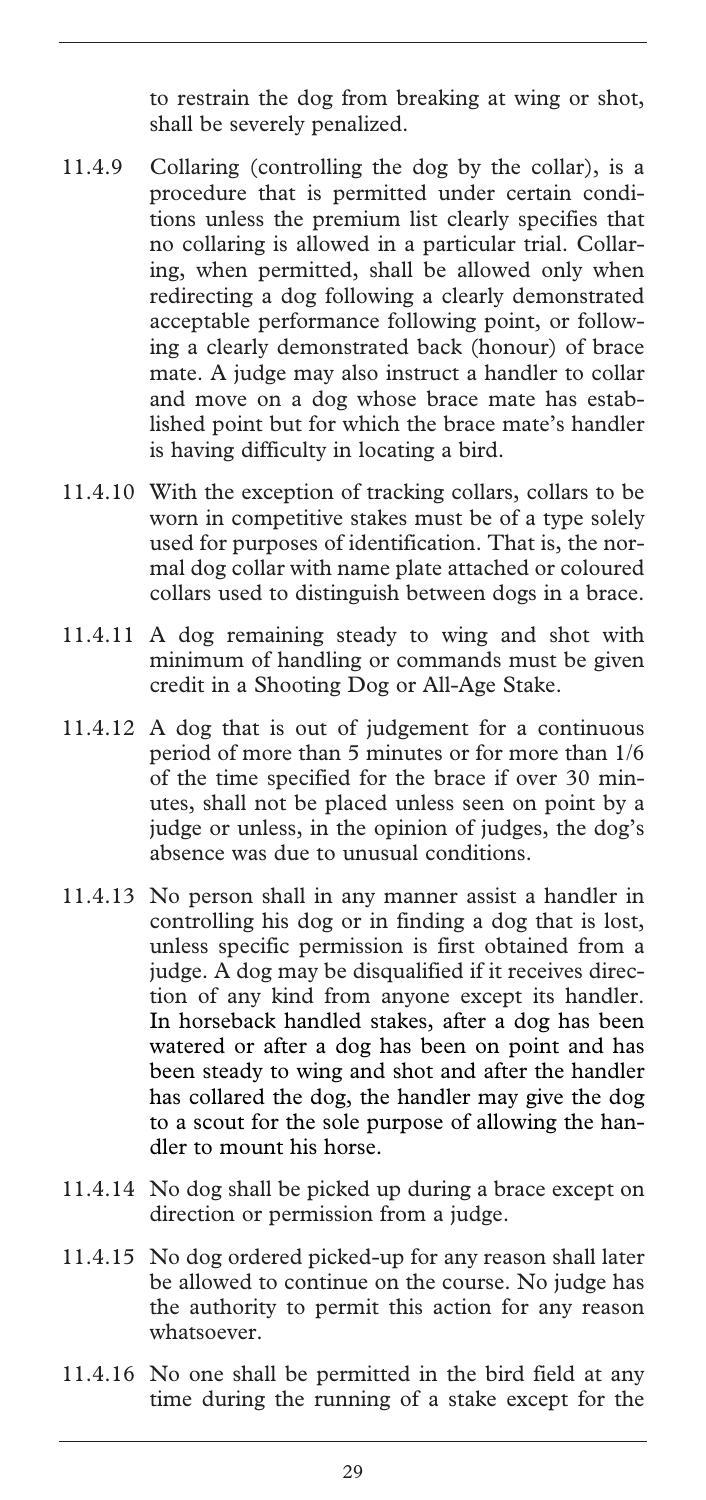judges, the official guns, the Marshal, and the handlers of the competing dogs while the dogs are in the bird field, and except for the game stewards, to the extent necessary to release birds.

- 11.4.17 No person shall serve as an official gun in a stake in which he handles a dog or which a dog is owned by him is entered.
- 11.4.18 Promiscuous firing of guns or blank pistols on the field trial ground is prohibited. The handler of a dog shall fire one blank and no more for each flush of one or more birds.
- 11.4.19 There shall be no training of dogs anywhere on the course during the trial.
- 11.4.20 The Field Trial Committee shall not permit severe training, correcting, or disciplining of dogs on any part of the field trial grounds. The Committee shall investigate any reports of such conduct prejudicial to the best interest of pure-bred dogs, field trials, or the CKC. Any person who conducts himself in a manner prejudicial to the best interest of the sport shall be dealt with promptly, during the trial if possible, after the offender has been notified of the specific charges against him, and has been given an opportunity to be heard in his own defence.
- 11.4.21 The premium list for any approved field trial must specify whether or not handling from horseback will be permitted in any stake or all stakes. Mounted and foot handlers are not to be segregated in the draw. The judges shall see to it that any mounted handler uses his horse only as a means of conveyance on the course and never as an active aid in handling. If one handler is mounted and the other is on foot, the judges shall set a reasonable pace. Mounted handlers must keep their horse at a walk at all times unless otherwise authorized by the judge. A handler must always dismount before handling his dog on game and before firing. No handler's horse may be brought into the bird field.

#### **11.5 Shoot-to-Kill Stakes**

11.5.1 The premium list must identify any Shoot-to-Kill Stakes and must specify for each stake in which birds are to be shot, whether the shooting will be done by official guns or whether handlers will be required to shoot their own birds. The shooting for all braces in the stake shall be done in the manner specified. It is mandatory that the Judges, gunners,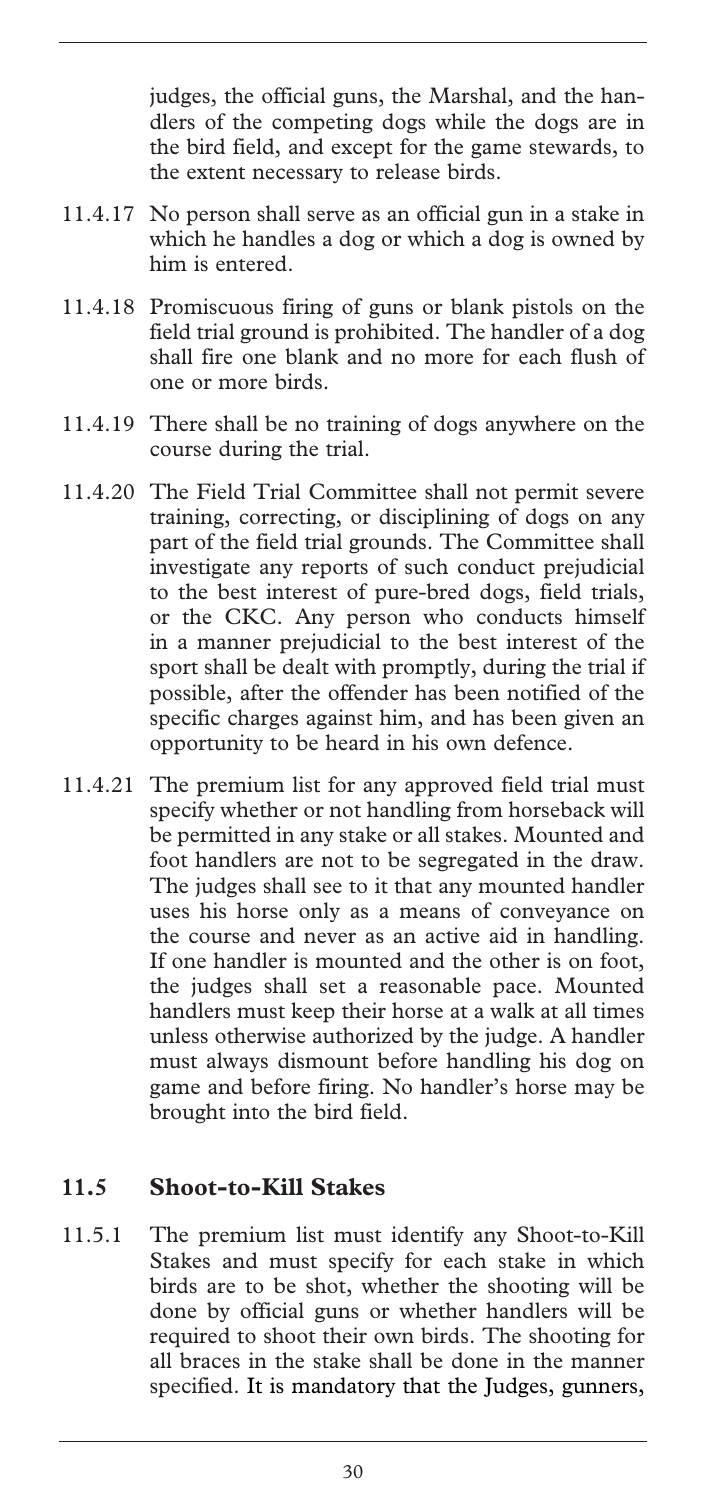handlers of the working dogs and marshals wear a blaze orange outer garment (vest or jacket) and blaze orange headgear in any shoot-to-kill stakes. This requirement will also apply to any gallery members on the course.

- 11.5.2 The judges shall have complete authority over all shooting. They may require a change of official guns at any time and they may bar from further shooting in that trial any official gun or gunning handler who does not abide strictly by safe gunning rules.
- 11.5.3 If the shooting is done by official guns, 2 qualified guns are required for each brace; one to accompany each handler. Provision must also be made for alternative or stand-by guns in case they should be required.
- 11.5.4 One official gun must join each handler as he enters the bird field, or if a bird field is not used at a designated place on the course, the official gun must always keep himself in the correct position for safety of dogs and persons.
- 11.5.5 Game should be shot cleanly, in a sportsmanlike manner, in full flight and at a distance that will give the dog a reasonable retrieve. An official gun represents the handler up to the time that game is shot, but he must not interfere in any manner with his work nor direct the work of the dog.
- 11.5.6 Game flushed by a free running dog or birds that flush wild shall not be shot except on instructions from a judge. A bird shall not be shot on the ground if it does not fly after an attempt to flush by the handler.
- 11.5.7 Retrieving is required in all Shoot-to-Kill Stakes, except Derby Stakes as specified below, and counts as an important part of a dog's performance. After a shot has been fired, the dog shall not be sent to retrieve by the handler until the dog's steadiness to wing and shot has been positively demonstrated. The handler commands and/or signals the dog to retrieve but may not touch the dog in such a manner to restrain or control it, except he may tap the dog lightly on the head or body to release it in any situation. The dog must retrieve promptly and tenderly to hand. In Shoot-to-Kill Derby Stakes retrieving will also be required unless otherwise specified in the premium list, but the dog is not required to be steady to wing and shot.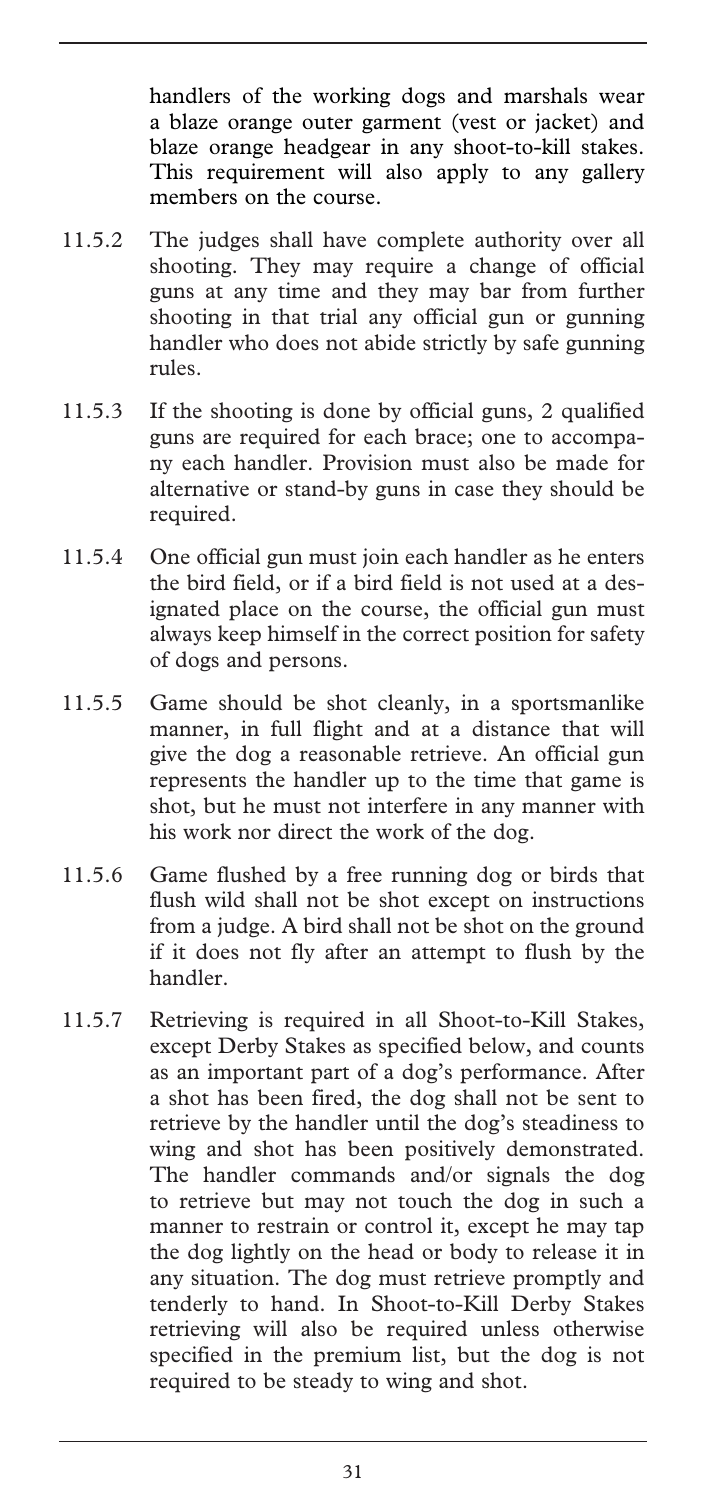#### **11.6 Tracking Collars**

- 11.6.1 Any tracking collar that is legal for use in Canada and is listed online at: www.akc.org/events/field\_trials/ pointing\_breeds/tracking\_collars.cfm will be permissible for use in CKC trials.
- 11.6.2 Only tracking devices approved by the CKC will be permitted. The collar and receiver must be used as received from the manufacturer.
- 11.6.3 Any pointing breed club choosing to allow the use of tracking collars at its event must include a statement concerning the use of tracking collar in the premium list.
- 11.6.4 Collars
	- (a) The hand-held "locating" receiver shall be kept in the possession of the judge, or his designee.
	- (b) The hand-held "locating" receiver may only be used after the dog is determined out of judgment and no longer eligible for placement.
	- (c) The use of the tracking collar is optional for both clubs and handlers. For no reason should the running of a stake be held up due to the lack of available equipment.
	- (d) Judges must be informed by the Event Trial Secretary of the rules regarding the use of tracking collars to ensure uniform practice.
	- (e) Any person using a locating receiver to locate a dog currently in judgment, and prior to official authorization of its use by one of the judges, shall be disqualified from further participation in that stake; the dog is also disqualified.
	- (f) The owner/handler is responsible for providing the tracking collar if they wish to use a tracking device.
	- (g) If the handler elects to use the transmitting collar on his or her dog, only one other identification-type collar is permitted to be on the dog. The tracking collar shall remain on the dog during the entire heat; if a handler elects to remove the tracking collar, that dog shall be considered out of judgment.
	- (h) Offenders shall be disqualified from the trial.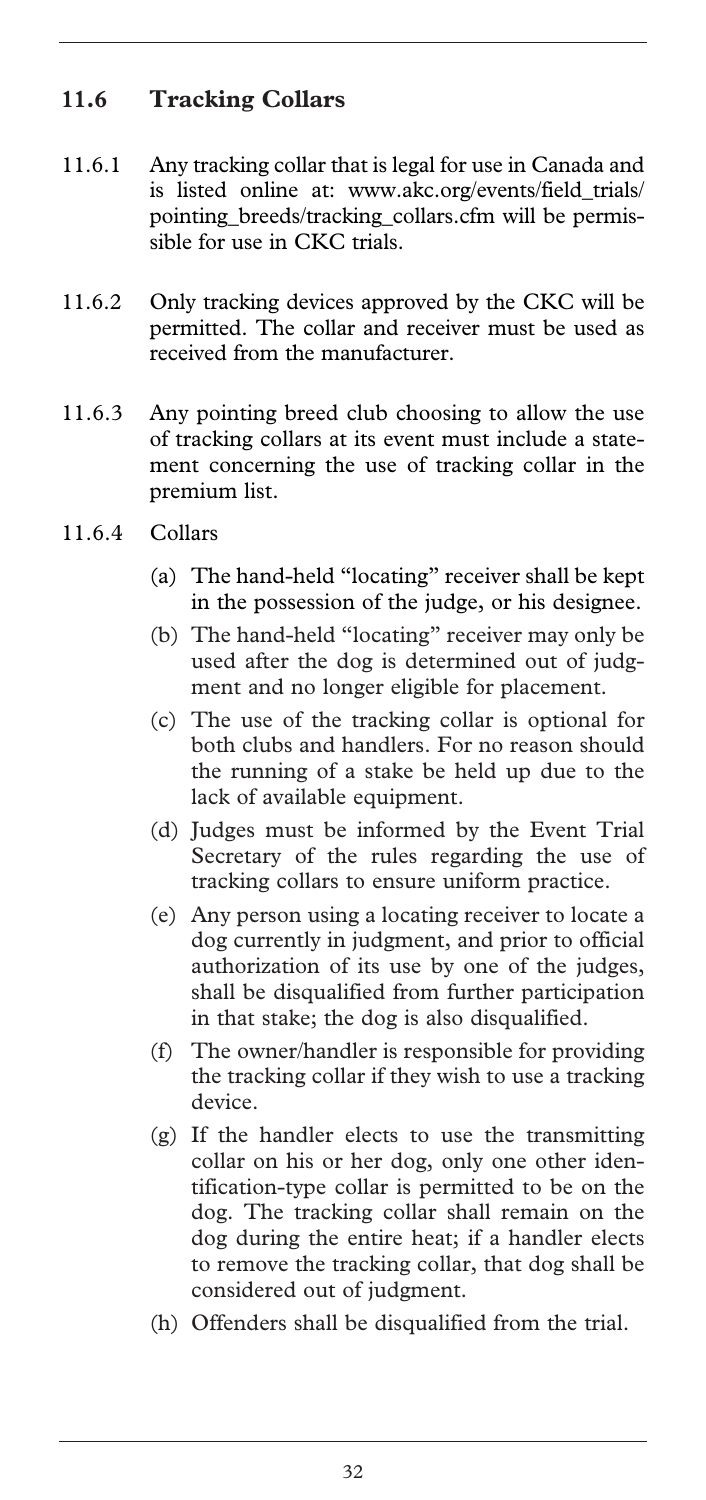#### 11.6.5 Bell Collars

- (a) Bell Collars are allowed in cover field trials.
- 11.6.6 Two Collar Rule *(30-09-18)*
- (a) Except as provided in provision b), noNo more *(30-09-18)*  than two collars may be worn by a dog. All collars must be worn around the dog's neck. Only one of the collars may be a tracking collar. If the handler elects to use a tracking collar it shall remain on the dog during the entire time the dog is under judgment. If the handler elects to remove the collar the dog shall be considered out of judgment
- (b) A dog may also wear one flea and tick collar in *(30-09-18)*  addition to the other two collars. The flea and tick collar must not be modified and must be used as it is received from the manufacturer.

#### **11.7 Belly Protectors**

11.7.1 The use of belly protectors shall be allowed. The belly protector shall be subject to inspection by and approval of the judges.

## *12 CHAMPIONSHIP STAKES*

#### **12.1 Title Awards**

12.1.1 The CKC will issue an official certificate reflecting the championship stake to the dog winning any of these events. The points earned by the dog (based on the number of dogs defeated) will be added to the dog's file towards the dog's AFTCH or FTCH title depending on whether the championship stake is an Amateur or Open championship.

#### **12.2 Championship Stakes**

12.2.1 Permission will not be granted to conduct a partic-(82-09-16) ular Championship Stake more than once during a calendar year.

#### (a) **National Championship with Bird**

 Championship must be run on a game bird commonly hunted with Pointing dogs in the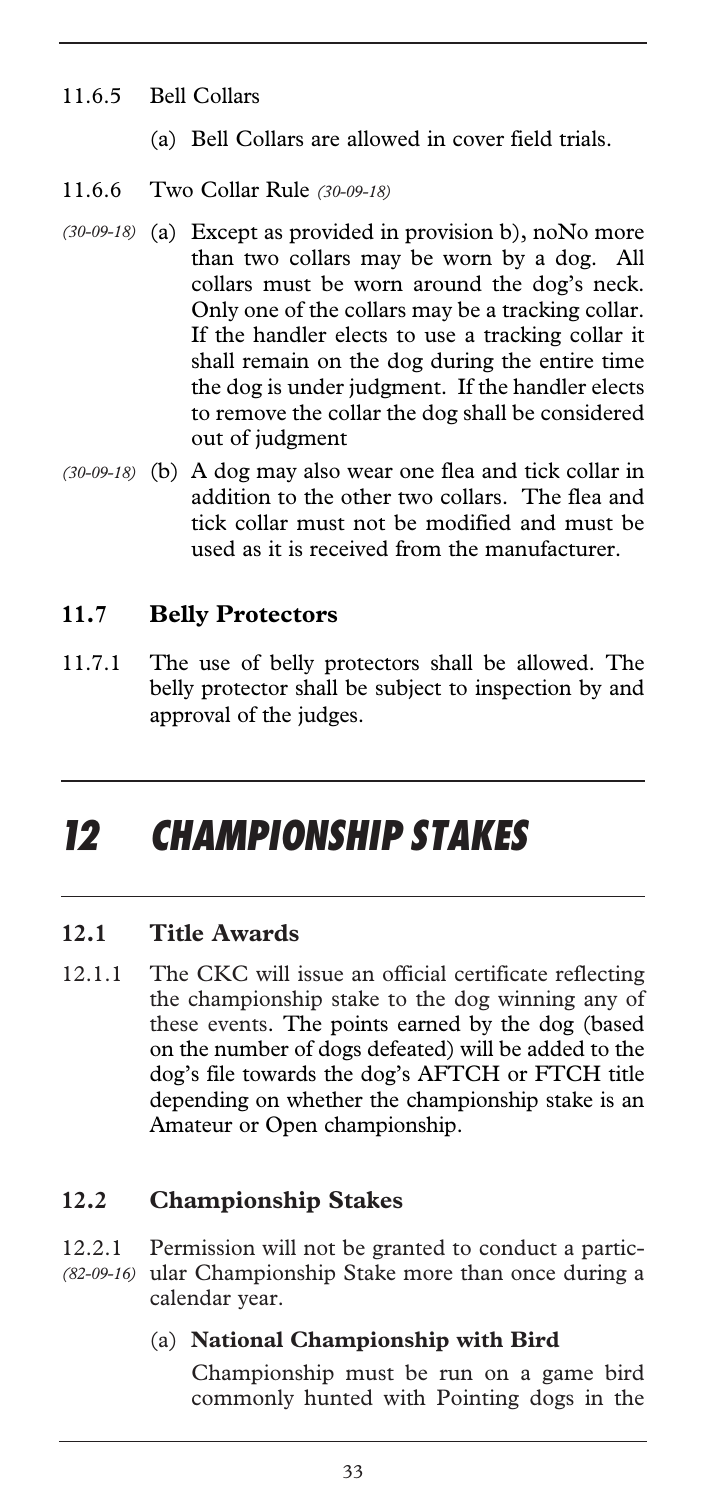particular province in which the Championship Stake is to be conducted.

#### (b) **Regional Championship with Bird**

 Championship must be run on a game bird commonly hunted with Pointing dogs in the particular province in which the Championship Stake is to be conducted. The four separate regions are as follows: (1) British Columbia; (2) Prairie Provinces; (3) Ontario and Quebec; and (4) Atlantic Canada.

#### (c) **Provincial Championship with Bird**

 Championship must be run on a game bird commonly hunted with Pointing dogs in the particular province in which the Championship Stake is to be conducted.

#### **12.3 Stakes**

#### 12.3.1 **National**

National Open All-Age National Amateur All-Age National Shooting Dog National Amateur Shooting Dog

#### 12.3.2 **Regional or Provincial with Bird**

Woodcock Amateur and Open Pheasant Amateur and Open Ruff Grouse Amateur and Open Blue Grouse Amateur and Open Quail Amateur and Open Chicken (Sharptail Grouse) Amateur and Open i.e. National Champion Pointing Dog 1974 i.e. British Columbia Blue Grouse Amateur Champion 1974 Pointing Dog

- i.e. Alberta Single Course Pheasant Champion 1974 Pointing Dog
- 12.3.3 Such other Championships as the CKC may determine for dogs of all Pointing breeds, registered, or eligible for registration.

#### **12.4 Declaring Champion**

12.4.1 It will be entirely up to the officiating judges to decide whether a winner of the stake will be declared and whether there shall be other placements.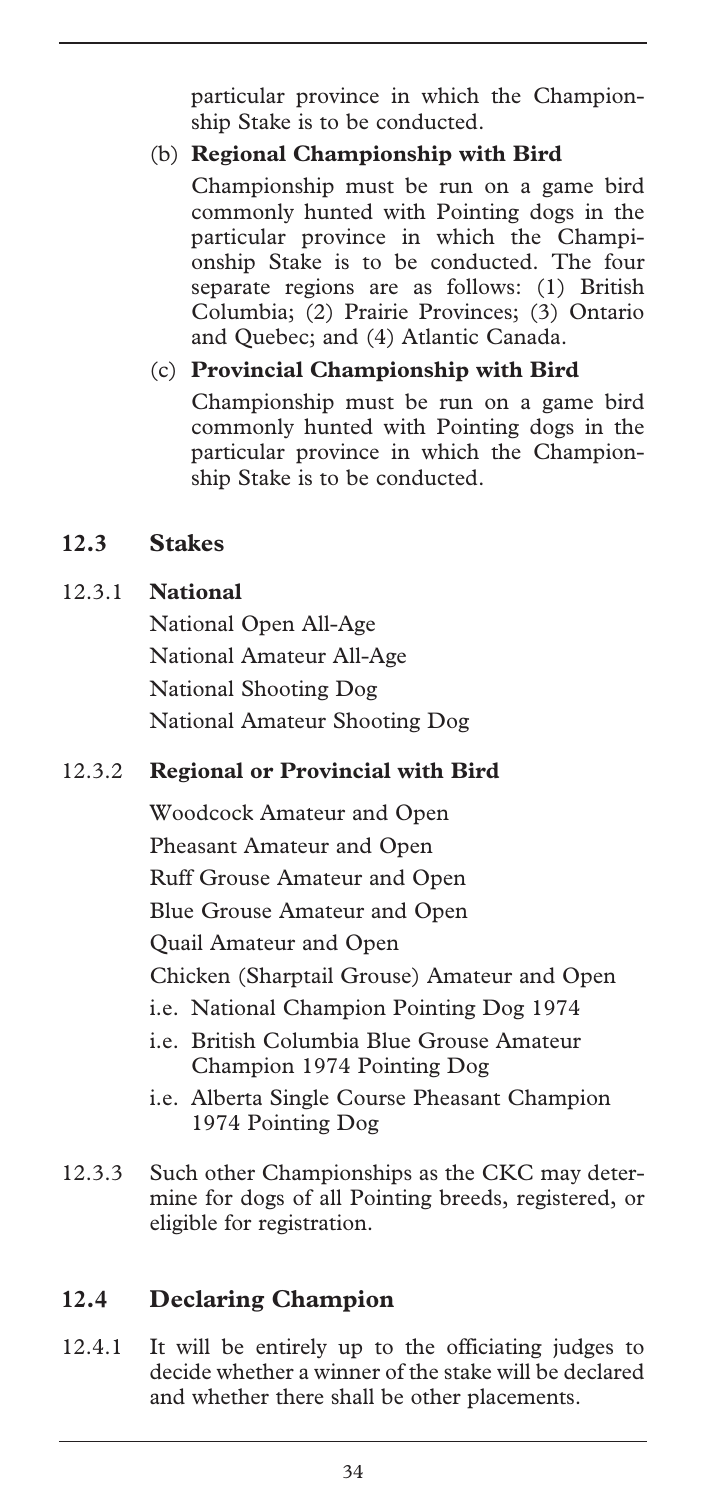#### **12.5 Awarding Points**

12.5.1 Dogs awarded placements in an unrestricted senior Championship stake will also be awarded points towards the appropriate titles of Field Trial Champion or Amateur Field Trial Champion using existing schedule of points set out in Section 9.4.

#### **12.6 Length of Braces**

12.6.1 The Championship series of braces must be at least 45 minutes in length. There may be as many additional series and for as long a time as the judges may deem necessary.

#### **12.7 Champions Must be Shot Over**

12.7.1 No dog shall be placed in a Championship Stake until shot over when birds are flushed to its point or as directed by the judges. Shot to be fired by the handler of the Pointing dog only, with gun of not less than .32 calibre or equivalent (e.g. 209 primers) except in a Shoot-To-Kill Stake.

#### **12.8 Eligibility**

12.8.1 The club or clubs holding a championship event is empowered to stipulate in its premium list the rules of eligibility for entry of a dog in a Championship Stake.

#### **12.9 One Course Regional or Provincial Championship**

- 12.9.1 All dogs shall be run over the same course.
- 12.9.2 At least 3 game birds must be liberated for each brace of dogs.
- 12.9.3 It is recommended that the single course be sufficiently large and the running so arranged that no one brace of dogs will have to cover the same ground a second time in the same heat.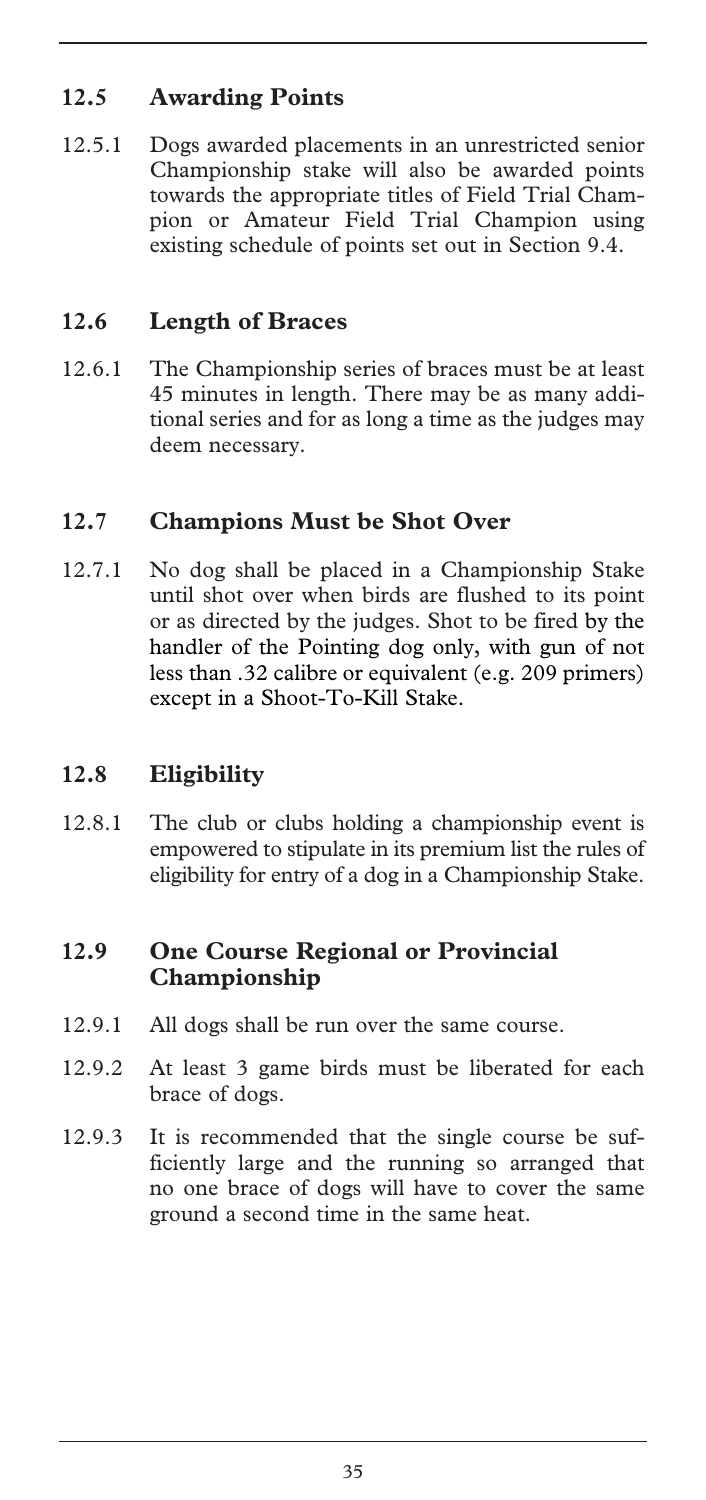## *13 PROTESTS*

- 13.1 A protest against a dog may be made by an exhibitor, handler, any member of the CKC, or a member of the club or association holding the event in the following manner: *(21-03-16)*
- (a) A protest should be lodged with the Event *(21-03-16)*  Superintendent before the closing of the event and must be in writing, on a form provided by the CKC (or facsimile thereof). A hearing shall be held prior to the departure of all parties. No protest will be entertained unless accompanied by a deposit. This deposit shall be returned if the protest is sustained. If the protest is not sustained, the deposit will be forwarded to the CKC with the Event Committee's report.
- (21-03-16) (b) If the protest cannot be filed at the event because of circumstances requiring medical and/or veterinary attention, or if the dog has been removed from the grounds, or if the owner and the dog leave the grounds immediately following the incident, the protest may be submitted directly to the CKC within 10 days of the event. All such protests shall constitute complaints under the CKC's By-laws and the provisions of same shall apply.
- (21-03-16) (c) If the Protest is filed directly to the CKC, reasons should be provided as to why the Protest could not be filed with the Event Superintendent.
- 13.2 Where the Field Trial Committee consists of more than 5 persons, the president of the trial-giving club shall name 5 members of the Field Trial Committee to act on any protest received by the trial-giving club.
- 13.3 Written copies of all decisions on protests must be forwarded immediately to the Discipline Committee of the CKC. The Discipline Committee may take such action as it deems fit in connection with such protest, provided no appeal is submitted to the CKC within 10 days of the date on which the decision of the Field Trial Committee was rendered. Such action may include barring the dog from future CKC approved events, imposition of an administrative fee, and/or cancellation of awards. The fact that the Field Trial Committee did not sustain a protest in no way inhibits the right of the Discipline Committee to take such action as it deems advisable.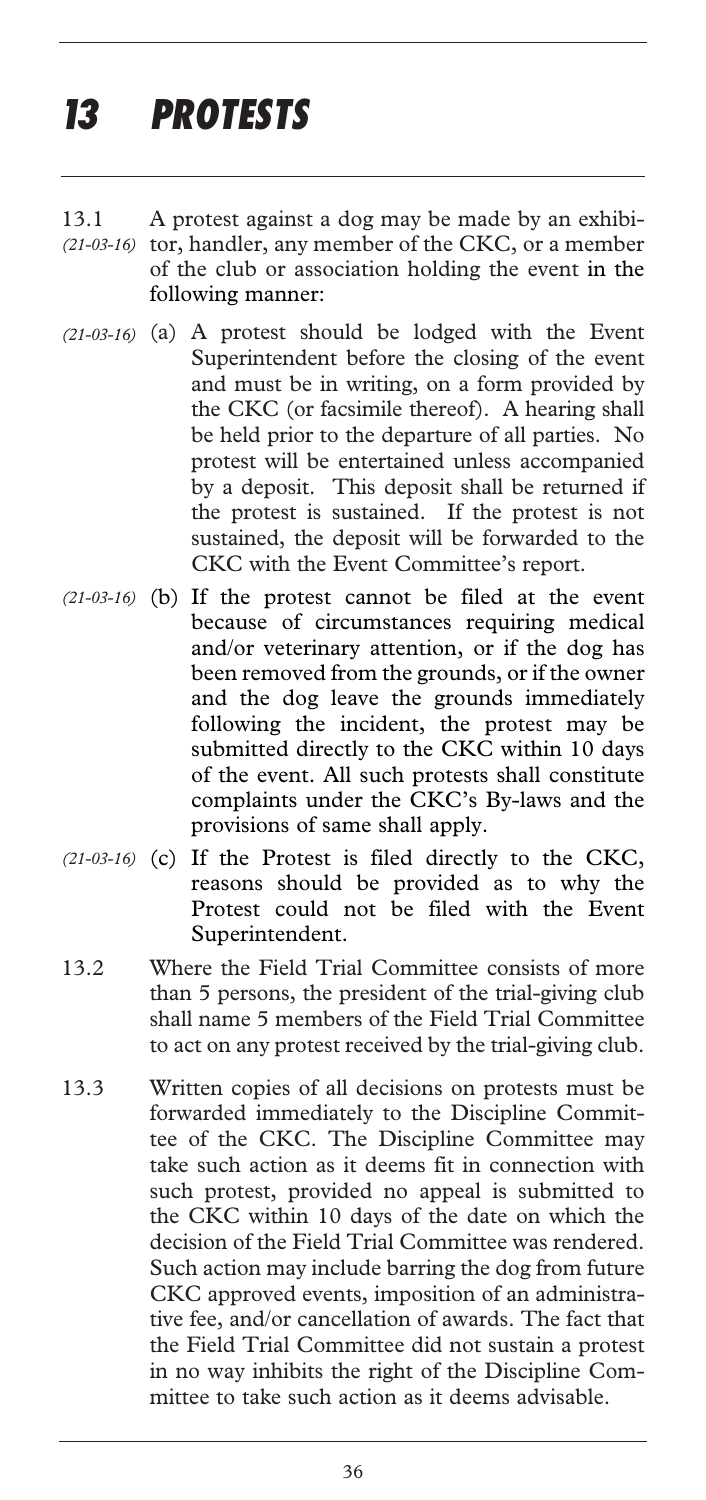- 13.4 An appeal to the Discipline Committee of the CKC from the decision of the Field Trial Committee where a dog has been protested must be forwarded to the CKC within 10 days of the date on which the decision was rendered, together with a deposit.
- 13.5 If a trial-giving club fails to hear a protest as prescribed above, or in the opinion of the Discipline Committee improperly handles a protest, the Discipline Committee shall have the authority to take such action as it deems fit and necessary, and it may at the same time take disciplinary action against the officials of the trial-giving club concerned.

### *14 COMPLAINTS*

- 14.1 A complaint against a person regarding a violation of the rules and regulations relating to pointing field trials must be in writing, on a form issued by the CKC (or facsimile thereof), and must be accompanied by a deposit. A deposit is not required on a complaint alleging that a judge officiating at an pointing field trial held under these rules and regulations has been subject to indignities of any kind during the progress of the trial.
- 14.2 A complaint should be lodged with the Field Trial Committee Chair no later than 15 minutes after the completion of the trial, or should the complainant choose to do so, a complaint may be submitted directly to the CKC within 10 days of the trial. All such complaints shall constitute complaints under the CKC By-laws and the provisions of same shall apply.
- 14.3 Any complaint against the club holding the trial or any of its officials must be submitted directly to the CKC within 10 days of the trial. All such complaints shall constitute complaints under the CKC By-laws and the provisions of same shall apply.
- 14.4 A complaint shall be restricted to any of the following:
	- (a) An act of omission or commission on which is based an allegation of a violation of the Pointing Field Trial Rules & Regulations;
	- (b) Any act on which an allegation of misconduct is based;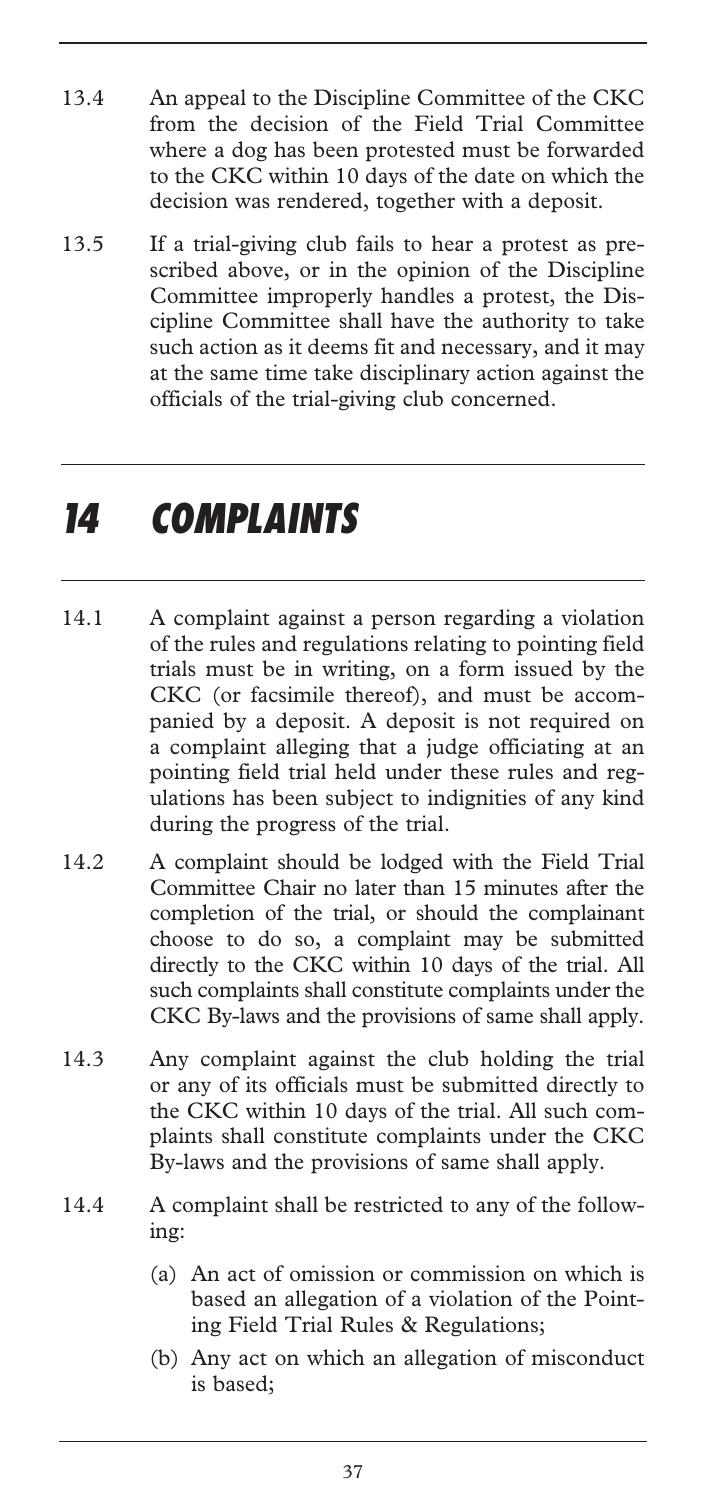- (c) The alleged failure of an officiating judge to excuse or remove from competition a dog for which a provision for excusing or removal from competition appears in these rules and regulations.
- 14.5 Where the Field Trial Committee consists of more than 5 persons, the president of the trial-giving club shall name 5 members to form a Field Trial Committee to act on complaints received by the trial-giving club.
- 14.6 Upon receipt of a complaint the Field Trial Committee of the trial-giving club shall conduct an investigation as soon as possible, and within 14 days of receipt of such complaint, shall conduct a hearing in accordance with the procedures set out in the Procedure for Conducting a Field Trial Committee Hearing as provided in these rules and regulations.
- 14.7 The Field Trial Committee shall promptly forward the complaint, the deposit and a record of the hearing together with its recommendation on the disposition of the complaint to the CKC. Copies of the record of the hearing and the Committee's recommendation will be forwarded to the parties concerned at the same time.
- 14.8 When a complaint is received against a judge by the trial-giving club, the club will hold a hearing while all parties are still in attendance. The report and all statements given by all parties will be forwarded to the Discipline Committee along with the deposit from the complainant. The Field Trial Committee will not render a decision but will collect all pertinent information.
- 14.9 Notwithstanding any contrary provisions in these rules and regulations, the procedure specified herein for dealing with complaints shall govern.
- 14.10 Disciplinary action will be taken against any official and the trial-giving club of which they are an official when it is established to the satisfaction of the CKC that an attempt was made to discourage the submission of a complaint.
- 14.11 Disciplinary action will be taken against a trial-giving club which fails to properly deal with complaints as provided in these rules and regulations.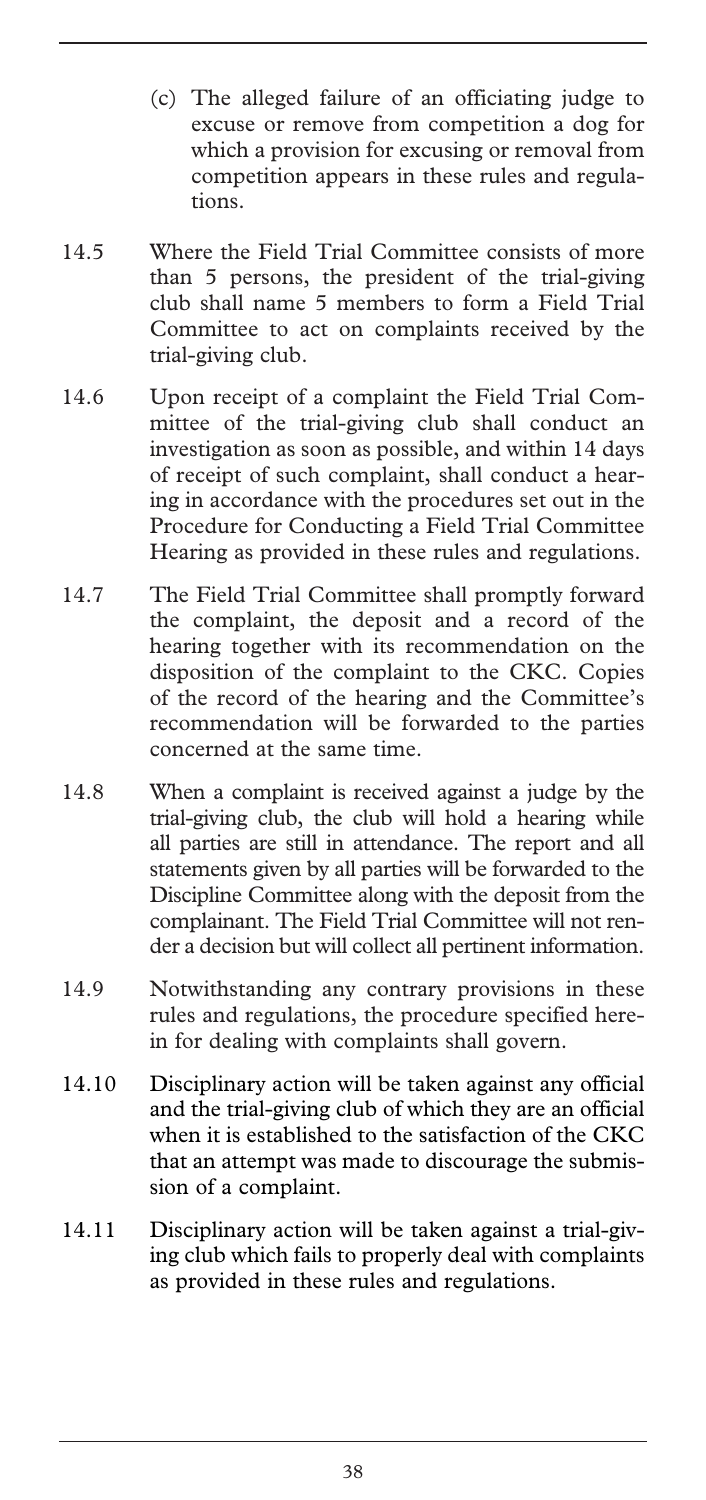## *15 DISCIPLINE*

- 15.1 The Discipline Committee may take disciplinary action against any club, member, person, partnership, company or organization of the CKC for any act of omission or commission which violates any section or sections of the rules and regulations for CKC Pointing Field Trials. Such action will be taken as provided for in the By-laws of the CKC.
- 15.2 No person shall abuse a dog on the grounds or premises of a trial, or conduct themselves in a manner prejudicial to the best interests of the event.
- 15.3 Any club, member, person, partnership, company or organization availing themselves of the privilege of participating in any capacity or manner whatsoever at a field trial shall, by such participation, be deemed to have agreed to the authority of the CKC and its Board as conferred on the CKC by its By-laws and all other rules and regulations adopted by the CKC.
- 15.4 At its discretion and subject to the appeal process, the Discipline Committee may cancel any or all wins earned by a dog owned by a person debarred, deprived, suspended or expelled of all privileges of the CKC when such wins were earned following the date on which such act occurred that resulted in disciplinary action.
- 15.5 The administration to a dog competing at a field trial of a drug or substance in any form, which alters the nervous system by stimulation, sedation or tranquilization shall be considered as misleading the judge and will be considered misconduct. The person or persons responsible will be subject to disciplinary action in accordance with this section.
- 15.6 Any person, who does anything calculated to attract, distract or otherwise interfere in any way with the attention or deportment of a dog under judgement may be disciplined by the Discipline Committee in whatever way it considers in the best interests of the club, or the judge may take summary action.
- 15.7 It shall be the duty and obligation of the trial-giving club to see that a judge, club official, volunteer or competitor at a Field Trial is not subject to indignities. The Field Trial Committee Chair shall promptly report to the CKC any infringement of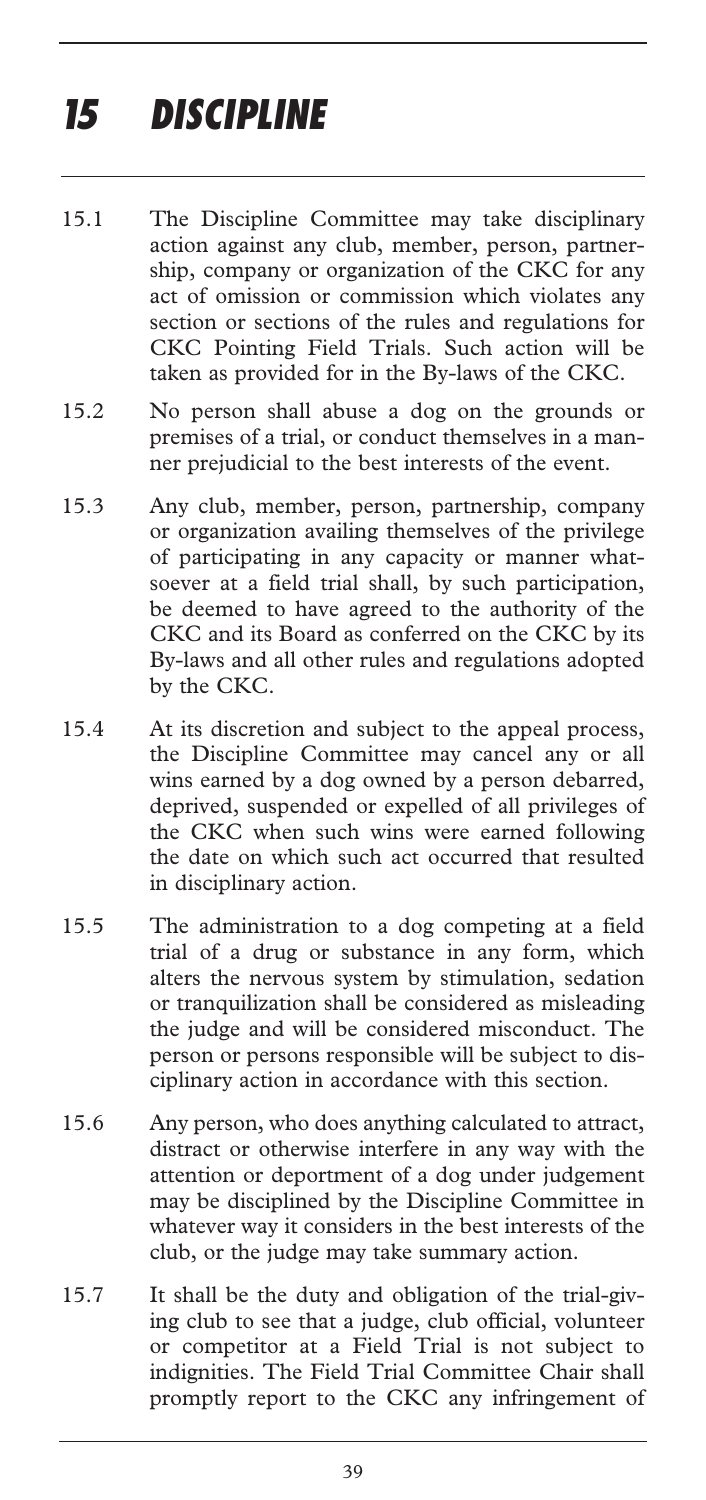this regulation, and the CKC shall have the authority to take such action as it deems fit on receipt of a report indicating that this has occurred. A copy of this regulation shall be prominently placed in every premium list and catalogue.

### *16 PROCEDURE FOR CONDUCTING A FIELD TRIAL COMMITTEE HEARING*

- 16.1 It is essential that the defendant be given the opportunity to be present during the whole hearing and to testify and present his own witnesses. If a defendant refuses to attend or defend himself, the hearing may proceed without him. In notifying the defendant of the hearing, it is essential that he be informed specifically of the nature of the charges against him and that a record of such notice be made.
- 16.2 The complainant must also be informed of the hearing and allowed to be present throughout the whole hearing.
- 16.3 Both the complainant and defendant should be informed that they may be represented by legal counsel or an agent at the hearing if they choose, however this is not necessary.
- 16.4 The Chair is to call the meeting to order and then announce: "We are proceeding by reason of our appointment to the Field Trial Committee by (name of trial-giving club)."
- 16.5 The Chair shall identify all persons present and the reason for their presence (i.e. complainant, defendant, witness) and then ask the witnesses to withdraw until required to give evidence. After giving evidence a witness may be excused.
- 16.6 The complaint is to be read except that if the complainant and defendant agree, it may be necessary to relate only the substance of the complaint as set out on the Official Complaint form.
- 16.7 The Chair is to ask the defendant whether he wishes to admit or deny the complaint as it has been read or stated.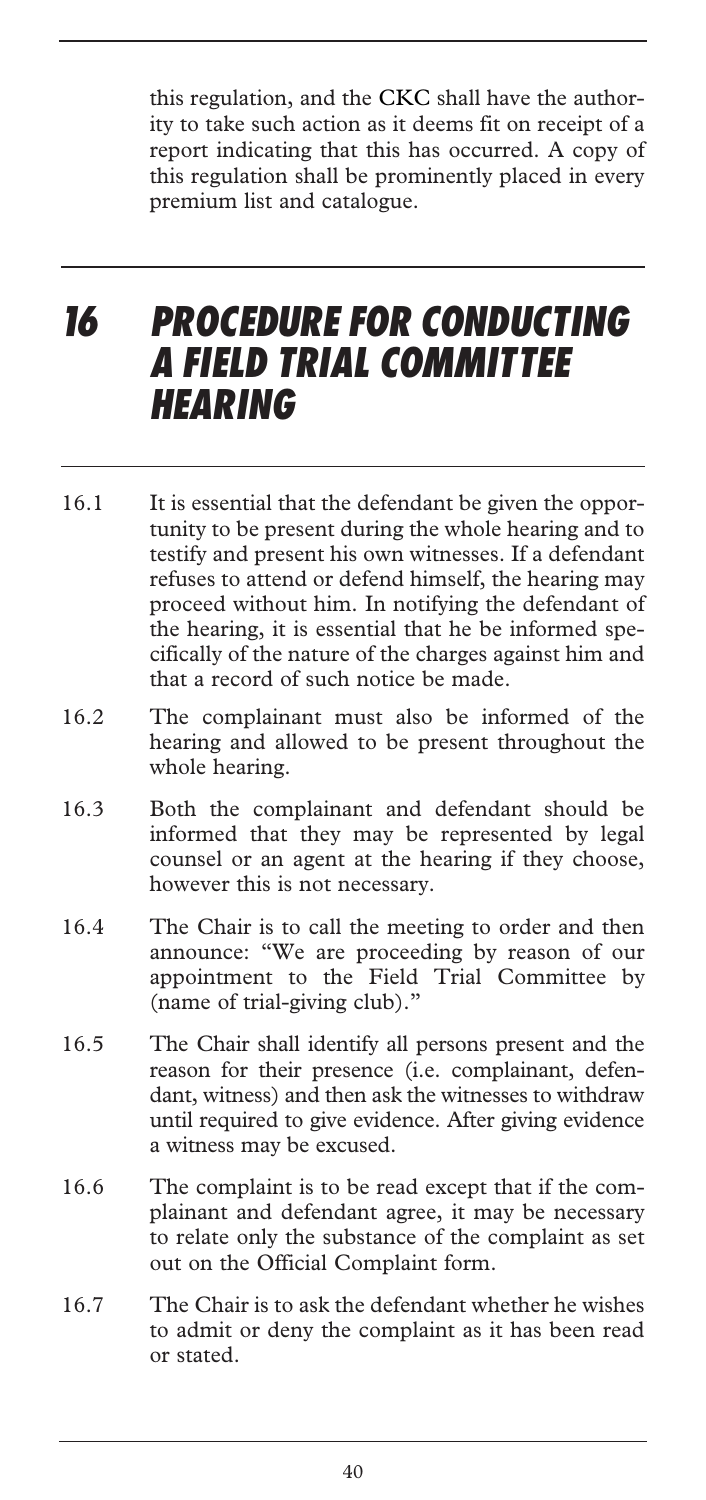- 16.8 The complainant is to give evidence on the complaint. He may then be questioned by the defendant. At the chair's invitation, any member of the Committee may question the complainant. If the complainant has brought witnesses, such witnesses may then give evidence individually. Each witness may be questioned by the defendant or any member of the Committee. Each witness is to leave the hearing after evidence has been given.
- 16.9 Upon completion of the evidence given by the complainant and any witness appearing on his behalf, the defendant may then give evidence and may then be questioned by the complainant or any member of the Committee. If the defendant has brought witnesses, such witnesses may then give evidence individually. Each witness may be ques-tioned by the complainant or any member of the Committee.
- 16.10 The Chair may then call any other witness which the Committee considers appropriate to the proper hearing of the complaint.
- 16.11 The complainant may then have the opportunity of summing up the complaint and the evidence presented in support thereof. The defendant shall have the opportunity of summing up his defense and any evidence presented in support of his defense.
- 16.12 The Chair shall announce that the Committee will be submitting a report on the hearing together with its recommendation on the disposition of the complaint to the Discipline Committee of the CKC and the parties concerned. All but the Committee members shall be dismissed so that the matter may be considered.

## *17 PARTICIPATION*

- 17.1 The participation in any manner or in any capacity at a competitive event held under these rules shall be considered a privilege accorded to any person by the CKC and such privilege may be extended and withdrawn by the Discipline Committee.
- 17.2 Any person availing himself of the privilege of participating in any manner, shape or form and in any capacity, including that of a spectator at a competitive event held under these rules shall, by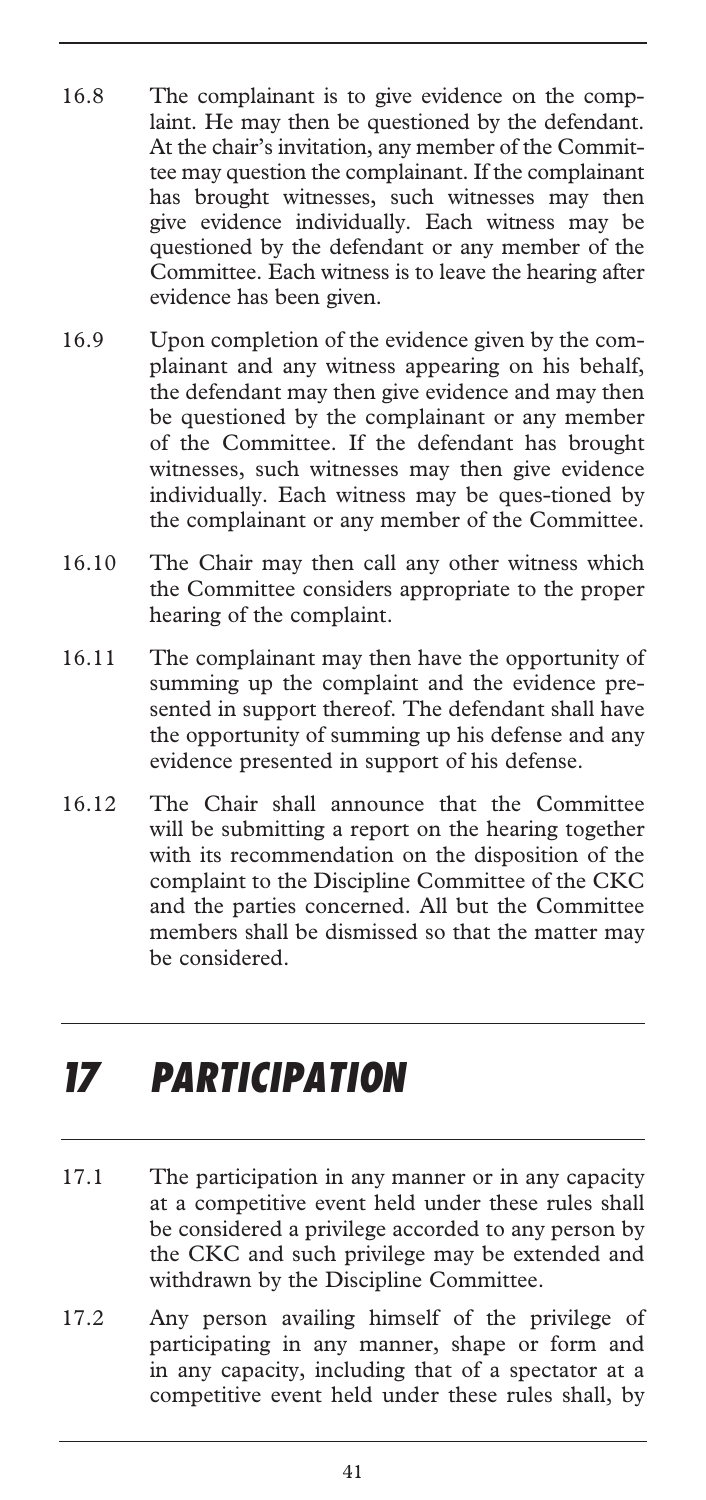such participation, be deemed to have agreed to the authority of the CKC and its Board.

- 17.3 No person who has been expelled, deprived of privileges, suspended or debarred by the CKC may enter a dog, compete, exhibit, judge, act as agent or handler for any competitor, take a dog into any competition or be connected in any capacity with competitive events held under these rules.
- 17.4 A club holding a trial under these rules shall not engage, in any capacity, a person who is under suspension or expulsion, debarred or deprived of privileges by the CKC.
- 17.5 Any person who has lost the right to participate in events in their country of residence shall not, while such a loss of participation is in effect, participate in any Canadian Kennel Club approved events. Any wins by a dog that is exhibited or handled by such individual shall automatically be cancelled.

## *18 LIABILITY (22-03-16)*

- 18.1 The CKC shall not be responsible to any member, person, partnership, club or corporation for any loss, *(22-03-16)*  damage or injuries arising at or by reason of any event held under any rules adopted by the CKC.
- 18.2 Every owner or authorized agent for the owner of any dog entered in a CKC event is required to take all reasonable steps to ensure that the dog behaves properly at the event, and in particular to prevent the dog from threatening, menacing or biting a judge, another dog, or any other person in attendance at the event. Failure to take such reasonable steps may result in disciplinary action against such owner or authorized agent under the By-laws, which may result in the imposition of any of the penalties provided for in the By-laws. *(22-03-16)*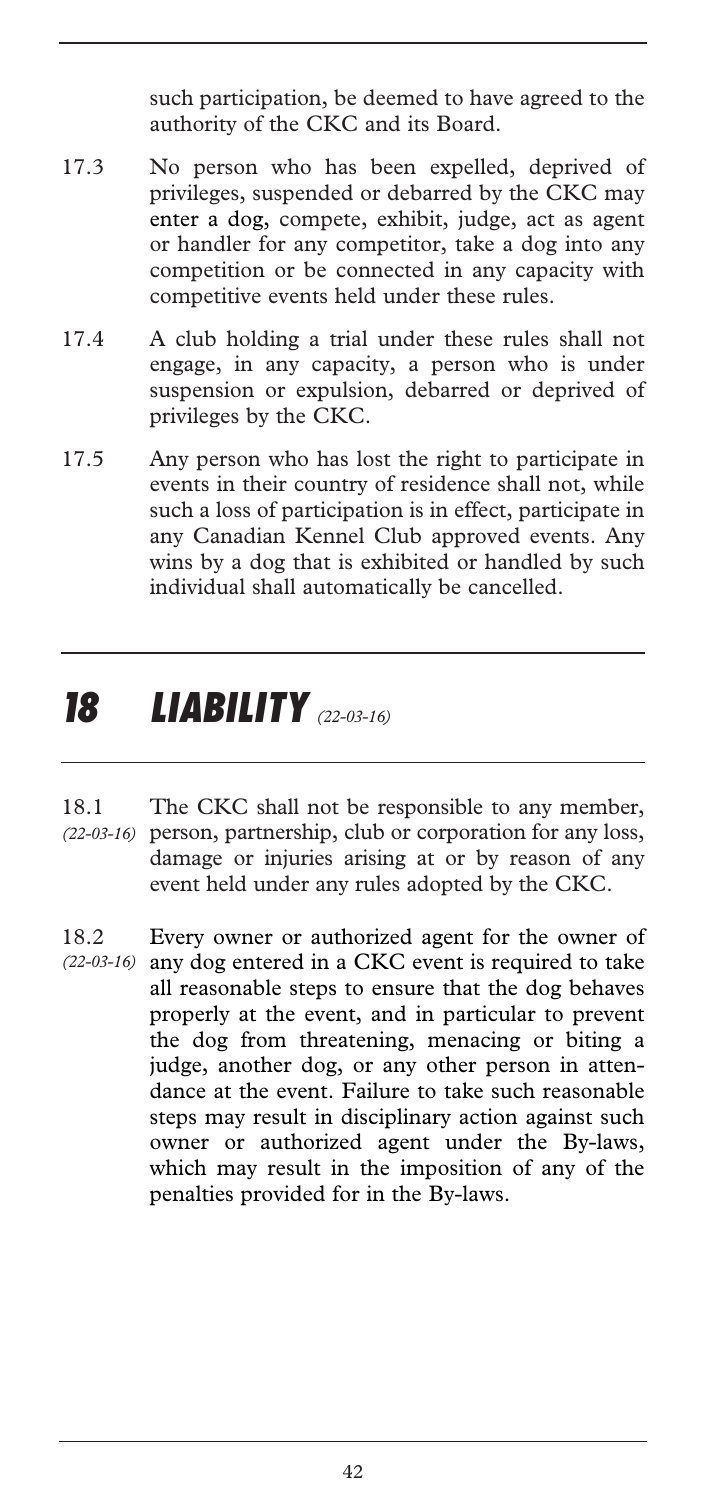## *19 AMENDMENTS*

- 19.1 These rules are subject to amendment by the Board.
- 19.2 Amendments to these rules may also be proposed by a person, association, club, representative group or body by presenting such proposal to the Board for its consideration. In such circumstances, the Board will forward the proposal to the Pointing Council for its consideration and input, prior to the Board making its final decision.
- 19.3 Any amendment to these rules shall be approved by a simple majority vote of the Board.
- 19.4 The effective date of any approved amendment shall be set by the Board.
- 19.5 The Board, at its sole discretion, may choose to perform a non-binding poll of the membership to attain general input prior to making a final decision on any proposed amendment to these rules.
- 19.6 Upon the Board making its final decision with respect to any amendment to these rules, the membership shall be advised by placing a notice in the Official Section as soon thereafter as is reasonably possible.

### *20 GUIDELINES FOR JUDGES*

- 20.1 Judges presiding on the day of an approved field trial do not merely represent themselves as individuals. They represent the entire sport of field trialing and, in particular, the standards of the CKC.
- 20.2 Judges alone decide what shall be entered in the permanent records of the CKC. The entries which are recorded there may form the basis for the breeding plans of serious breeders and other field trialers in the years ahead. Thus, it might be said that judges, by their decisions, influence breeding trends and the course of a breed's development in future years.
- 20.3 When viewed in this serious and challenging manner, it is easily recognized that a judge who has the future of the breeds at heart can give the slightest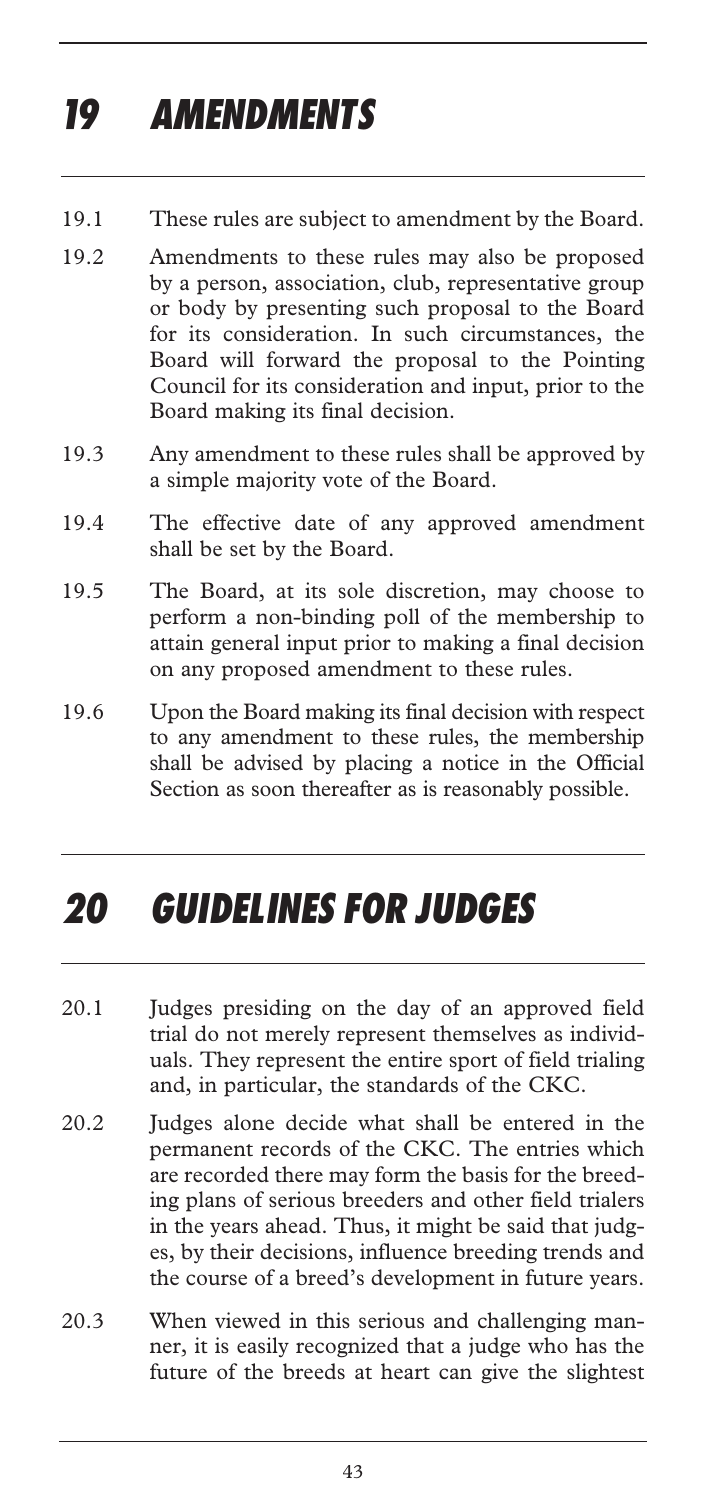thought to personalities – to the effect of his decisions on any particular handler. Nor can the judge afford to close his eyes to faults affecting performance in the field, which may be passed on to future generations.

- 20.4 If one keeps in mind the integrity associated with the sport and the breeds, it should not prove difficult to develop the prime requisite of any judge – that is, absolute impartiality. This is a quality which requires two further characteristics found in all good judges; exemplary personal character and absolute honesty. Lacking these, good judging is not achievable.
- 20.5 The presence of desirable qualities are not in and of themselves sufficient to ensure good judging. Any judge must be thoroughly grounded in fundamental knowledge of the requirements of field trial performance. This is something which cannot be obtained from books, lectures or seminars. Personal experience with dogs in the field is an absolute necessity. A thorough knowledge of the rules and procedures for the breed is a necessity. A thorough knowledge of the rules and procedures for the breed and stakes being judged is mandatory. Only a knowledgeable and well prepared judge can perform with confidence. Lack of confidence will result in indecision, hesitation and a performance which will be seen by experienced trialers as incompetence in the role being assumed.
- 20.6 It is often the judge who lacks experience and is unsure of the rules who attempts to do the impossible task of trying to please everybody. This is the judge who feels called upon to do someone a favour or respond to a plea for special consideration. This is the judge who does not realize that the true field trialer is the one who knows the rules, asks no special favours and accepts the judge's decision without question.
- 20.7 The truly competent judge will never hesitate to refer to the running rules of a particular trial. This judge will have read them thoroughly, knows where to look for the section which he feels need some clarification and will explain it to a competitor for the good of the sport.
- 20.8 It is unfortunate, but true, that some competitors attempt to bluff or bully a judge. The experienced, knowledgeable and confident judge has no problem with these situations. Such a judge quickly establishes who is in command and discourages any such future actions.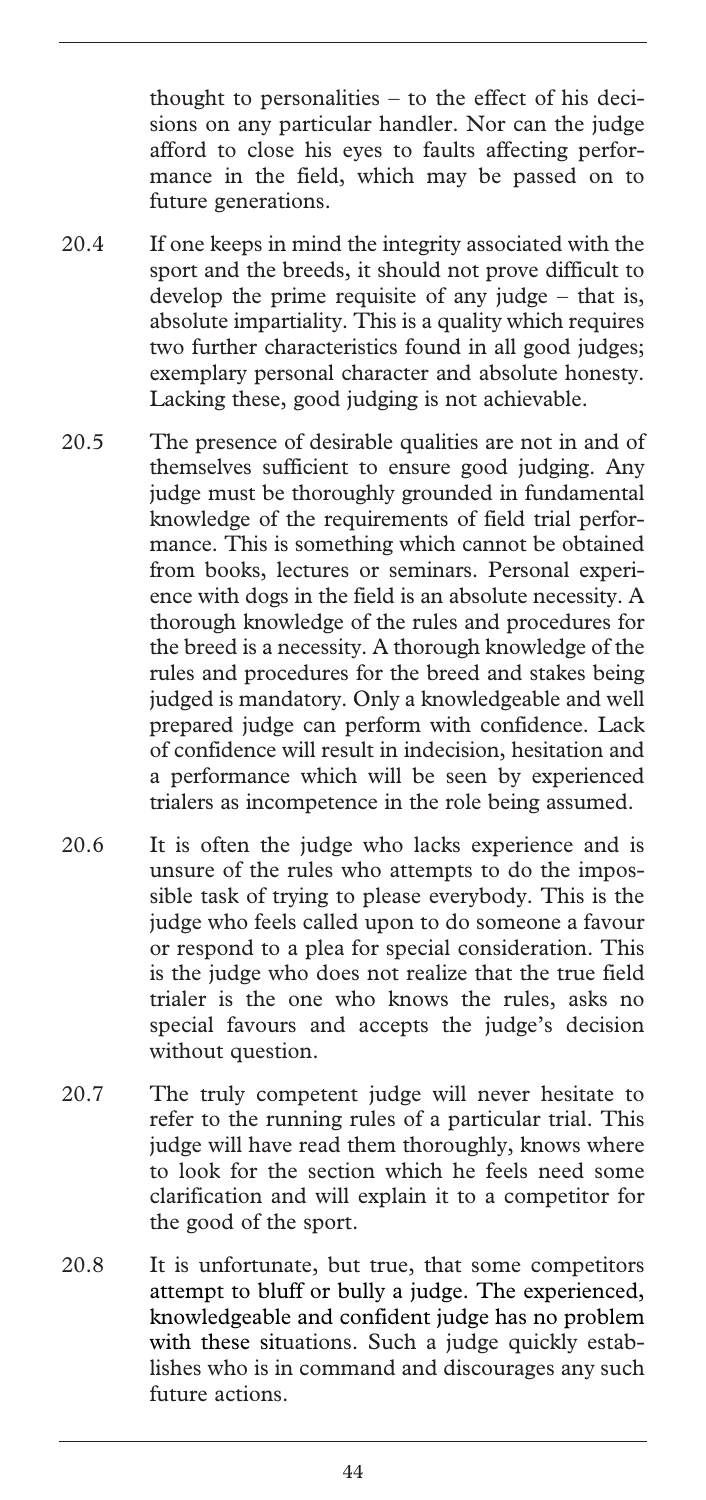- 20.9 When incidents of this sort occur, or when anything happens at a trial which comes within the notice of the judge and which would make a bad impression on a newcomer to the sport who saw it, the judge should immediately report the incident to the Field Trial Committee, so that it can be dealt with on the spot. The dignified judge will not attempt to treat the incident as a personal matter. What's more, he has no authority to accept an apology from one who has attacked the dignity of his position – because such an attack is damaging not only to the judge, but to the interest of everyone else connected with the sport.
- 20.10 It is absolutely necessary that the trial-giving club invite only those persons who possess the necessary qualifications and personal attributes. While it is possible to set down precise quantitative requirements, it would be reasonable to assume that a person possessing the necessary personal qualities would also have had considerable experiences of record in field trial participation. Possibly one would look for at least 3 to 5 years of active, regular participation at all levels (i.e., puppy, derby, shooting dog and open stakes). One would expect that a competent person would have competed with dogs which showed the necessary training and qualities to be winners in their stakes, not only once, but with a reasonable degree of regularity. One has to know a quality performance in order to judge it at any competitive level. Beware of clubhouse "lawyers": those who do most of their trialing at the truck tailgate after running their own brace. You will find your top potential judges among those whose dogs have performed admirably and who also have watched most of the braces being run. They have built the foundation upon which the formal rule requirements can be built.
- 20.11 It is recommended that those aspiring to the role of the judge do so through sanction trials, fun trials, etc., and wherever possible, be paired with a recognized and more experienced judge. The opportunity to share in the knowledge, view, outlook, etc. of the experienced judge is a very real privilege and learning situation.
- 20.12 In rare cases, judges may actually violate the rule of procedures or otherwise conduct themselves in a manner prejudicial to the best interests of the sport. When this happens, it is the duty of any field trialer to report the occurrence to the Field Trial Committee and the Committee is required to investigate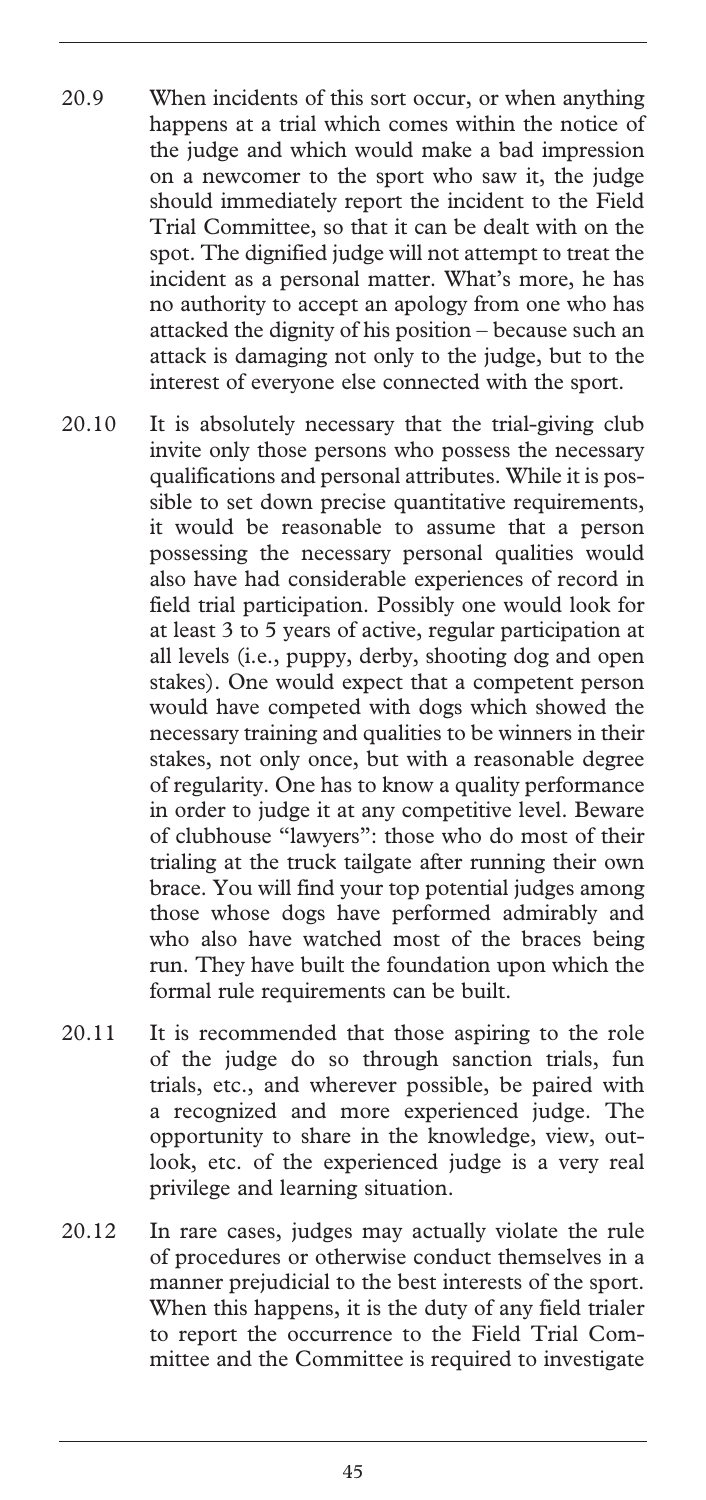the matter and to deal with it in accordance with the rules and to report in detail to the CKC.

20.13 The future of the sport is going to depend on the extent to which its judges really know good work in the field; know the rules and procedures and judge strictly in accordance with them; demonstrate complete impartiality in their decisions and act in a manner befitting their position.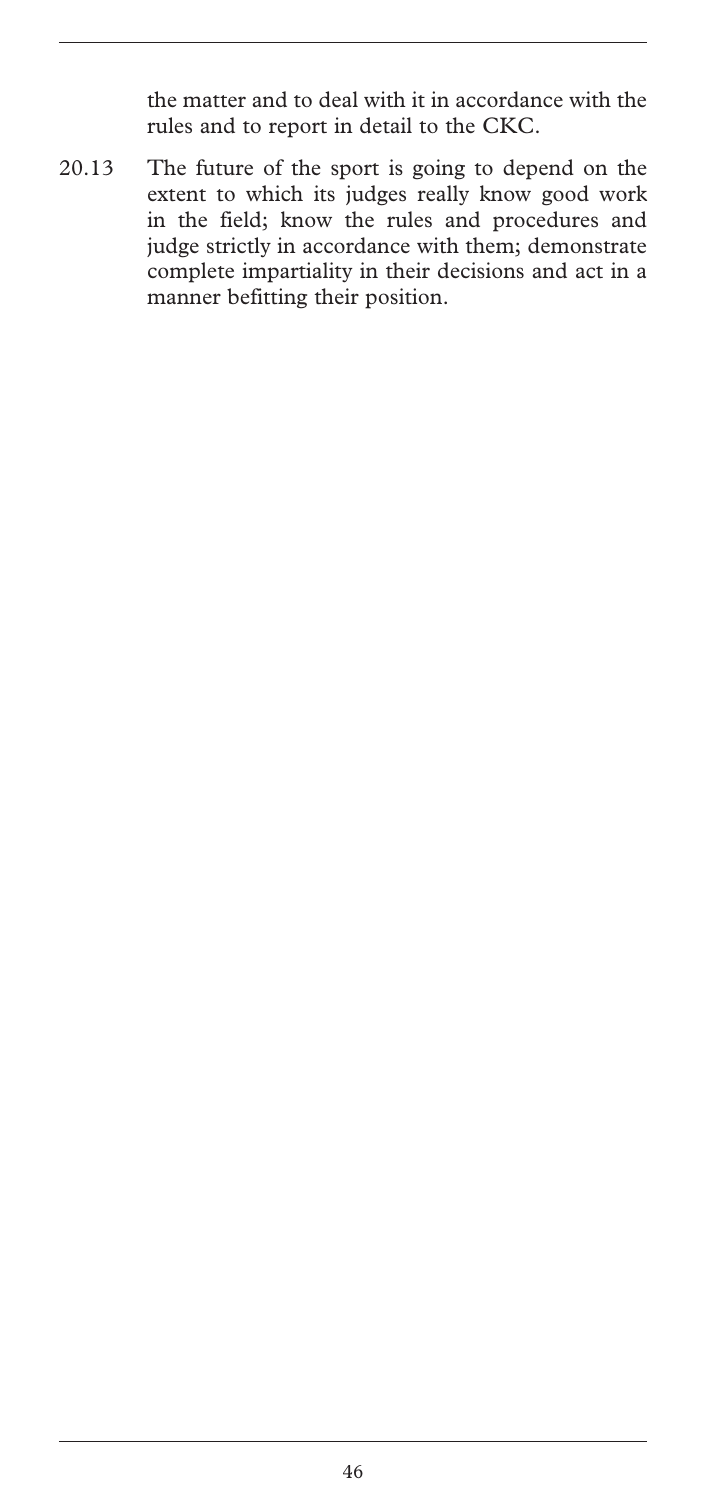## *21 GLOSSARY OF TERMS*

**Acting Birdy** Demonstrating the presence of game.

**Alternate Handler** A second person designated on the official entry to handle a dog in a field trial.

**Attacking Dog** A dog willfully attempting to do physical harm to another dog.

**Backing** See Honouring.

**Birdless** A dog completing its brace without finding game. Except in Open Puppy Stakes, birdless dogs are generally eliminated from consideration for placement.

**Blinking Birds** Scenting but deliberately avoiding game.

**Brace** A pair of dogs (2 dogs).

**Break Away** The point at which a course begins.

**Bumping Birds** Scenting and then causing game to fly without establishing point.

**Bye-Dog** A dog drawn as the last dog in a stake without a brace mate.

**Call Back** An opportunity afforded a dog by the judges after completion of its initial run. This is done to give a dog an opportunity to compete further, or to allow a dog to demonstrate a stake requirement, such as retrieving or honoring.

**Cast** The direction and range demonstrated by a dog while seeking game.

**Collaring** The act of grasping a dog's collar to control it or cast it in another direction.

**Course** The designated route on which the dogs will perform.

**Course Objectives** Variations in the terrain and/or vegetation cover which could hold game.

**Cover** The vegetation on course.

**Delayed Chase** Running in the direction of flushed game after either pointing, honoring or stopping to flush instead of obeying the handler's command to cast off in a different direction.

**Fetch** One of a number of commands that can be given to a dog to release it to demonstrate a retrieve.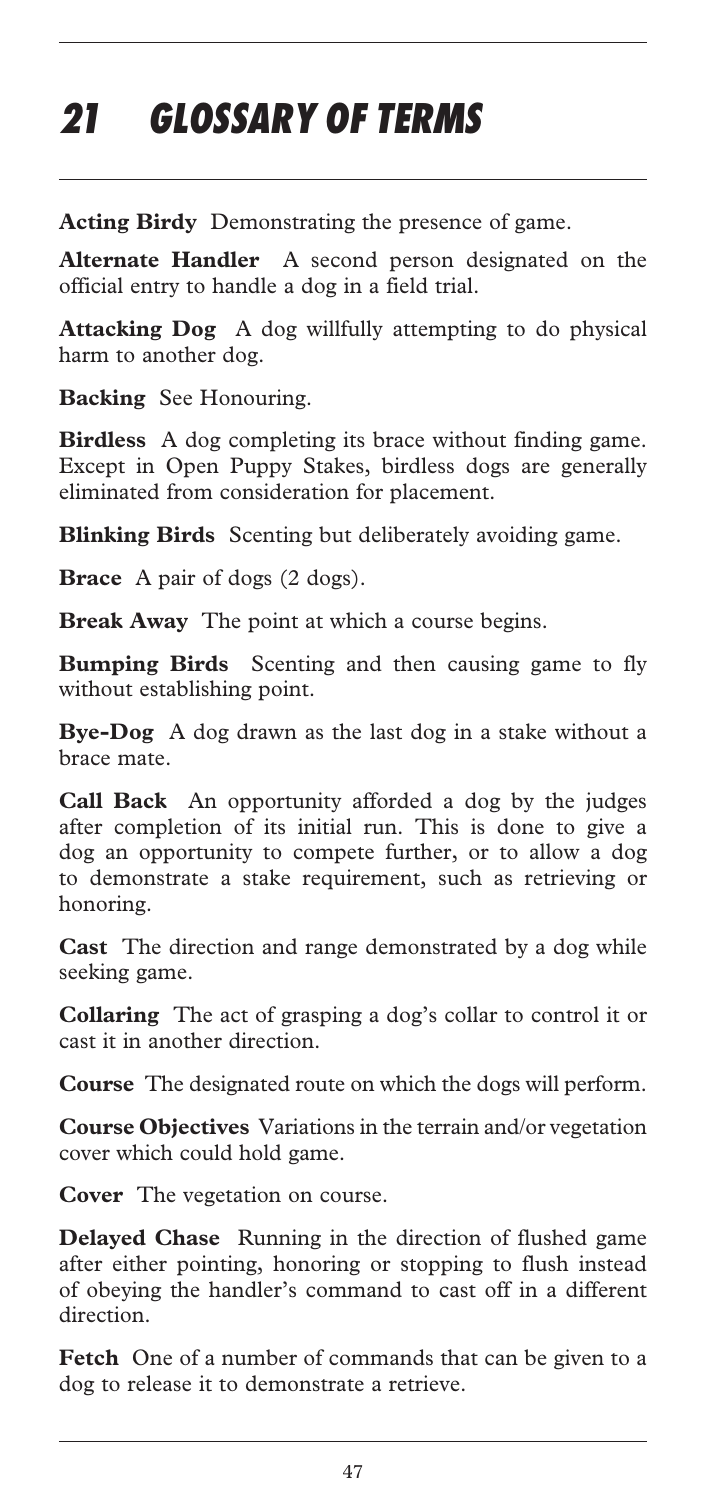Find Game located when a dog is hunting.

**Gallery** Observers of a field trial.

**Game** Upland birds, except in Open Puppy Stakes where pigeons can be used.

**Gun-shy** Afraid of gunfire.

**Hacking** Verbal intimidation of a dog.

**Handler** The person handling a dog in a trial.

**Heeling Off** The act of verbally causing a dog to walk at a handler's side.

**Honouring** When a dog stops immediately or within a few steps, usually in a pointing stance, upon observing a brace mate on point.

**Interference** When a dog willfully hinders or impedes the performance of a brace mate.

**Line Running** Running in a straight away manner without quartering or seeking objectives.

**Mark** The characteristic of a dog to watch, or mark, the fight and/or fall of a bird.

**Order Up a Dog** The judges' command to a handler to remove his dog from the course upon completion of judging or for an infraction that disqualifies the dog.

**Pick Up a Dog** When a dog is removed from further judgement.

**Pointing** When a dog indicates the presence and position of game by standing immobile and directing its muzzle toward it.

**Pointing Intensity** Same as above but with exceptional concentration, power or force.

**Pointing Style** The degree of intensity, loftiness or elegance a dog demonstrates while pointing.

**Quartering** To laterally traverse (back and forth) an area of ground while advancing forward.

**Release a Dog** To send a dog on.

**Relocate a Dog** To release a dog from a point or honor and move the dog on, usually to relocate moving game.

**Retrieve** To find and bring back shot game.

**Roading a Bird** The repeated pointing and relocating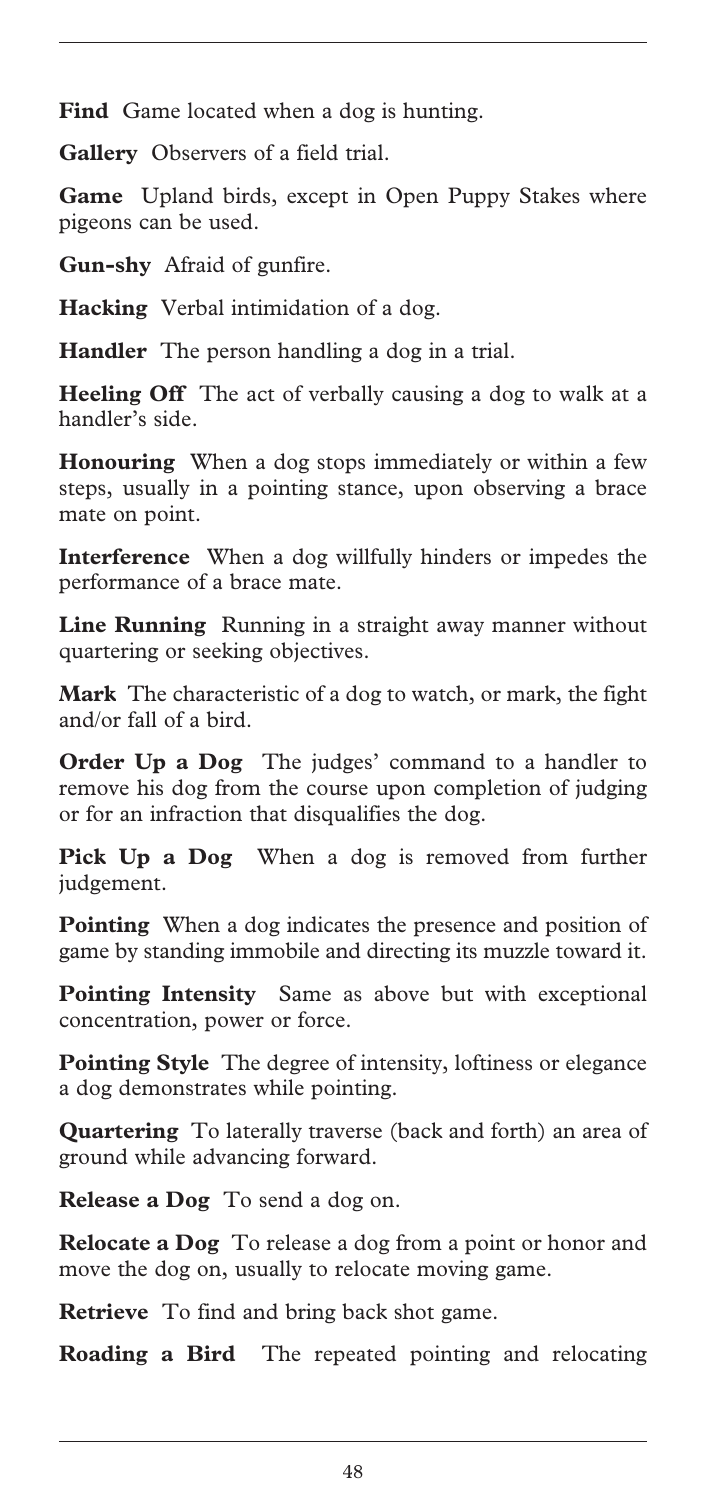demonstrated by a dog while following the ground scent trail of a bird.

**Running Order** A listing of the bracing and running order of dogs' entered in all stakes in a field trial.

**Running Style** The manner in which a dog traverses a course, including speed and efficiency in movement.

**Scout** A person, generally mounted, dispatched by a handler to seek out and report the presence and behavior of a dog under judgement.

**Scratch a Dog** To withdraw a dog from competition after the drawing but before competing.

**Severely Penalize** To impose a punishment or handicap upon a dog for a breach of manners or some other serious fault. Generally, a dog that has been severely penalized once during judgement should not receive championship points. A dog that has been severely penalized more than once should not receive a placement.

**Shotgun Range** The effective range of a shotgun, generally about 20-50 yards.

**Stake** A competitive category in a field trial. See Section 9.5.

**Steady-to-Shot** Maintaining a point during the flight of and the shot(s) for a flushed bird.

**Steady-to-Wing** Maintaining a point during the flight of a flushed bird.

**Stealing Point** A dog that steals a point makes continued movement into the area where the game is present after observing another dog on point, rather than honoring.

**Stop-to-Flush** When a dog stops after observing the flush of a bird.

**Tracking** To follow using scent.

**Whoa a Dog** A command used to cause a dog to stop and stand.